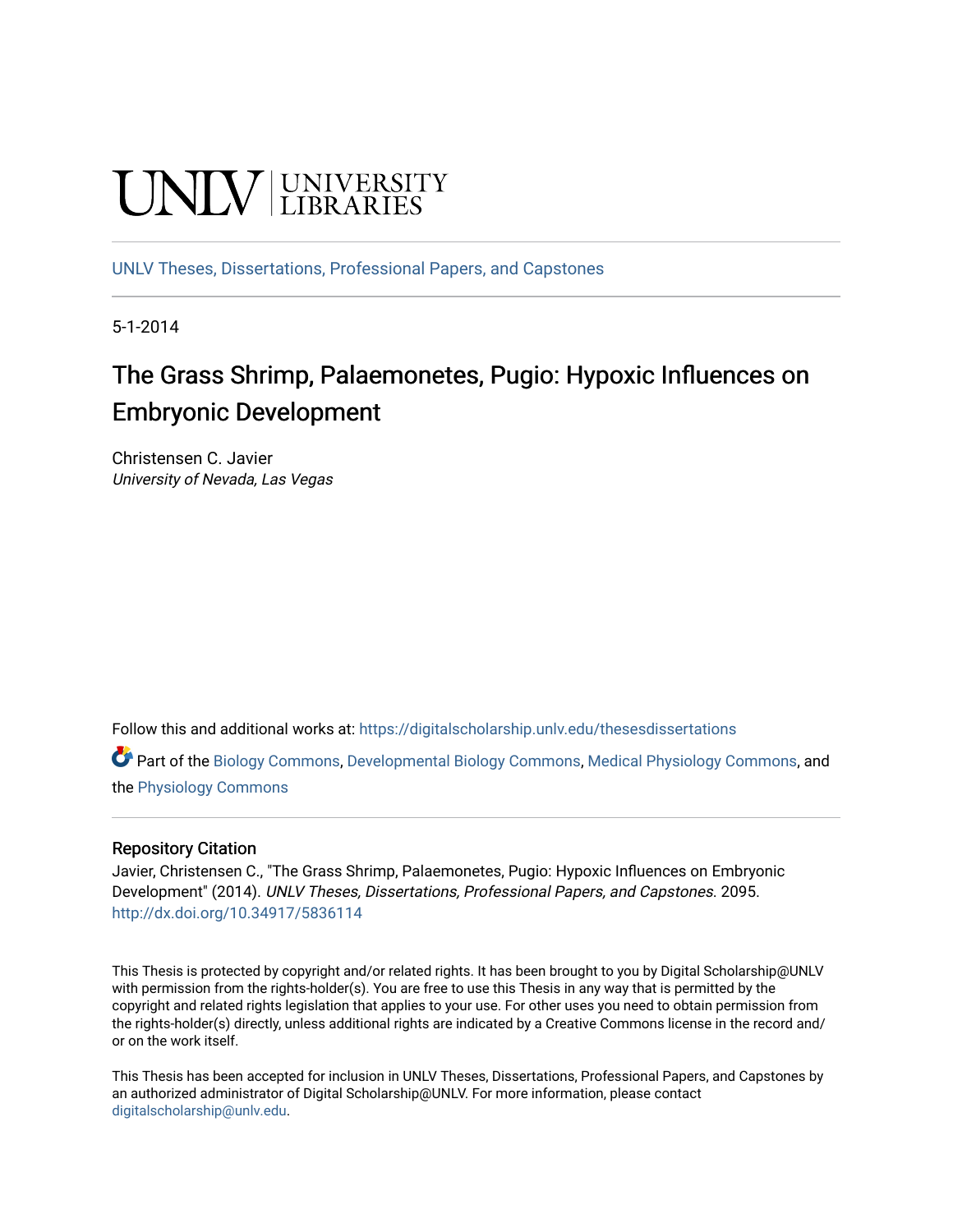## THE GRASS SHRIMP, *PALAEMONETES, PUGIO*: HYPOXIC INFLUENCES ON EMBRYONIC DEVELOPMENT

By

Christensen C. Javier

Bachelor of Science University of Nevada, Las Vegas 2009

A thesis submitted in partial fulfillment of the requirements for the degree of

Master of Science – Biological Sciences

School of Life Sciences College of Sciences The Graduate College

University of Nevada, Las Vegas May 2014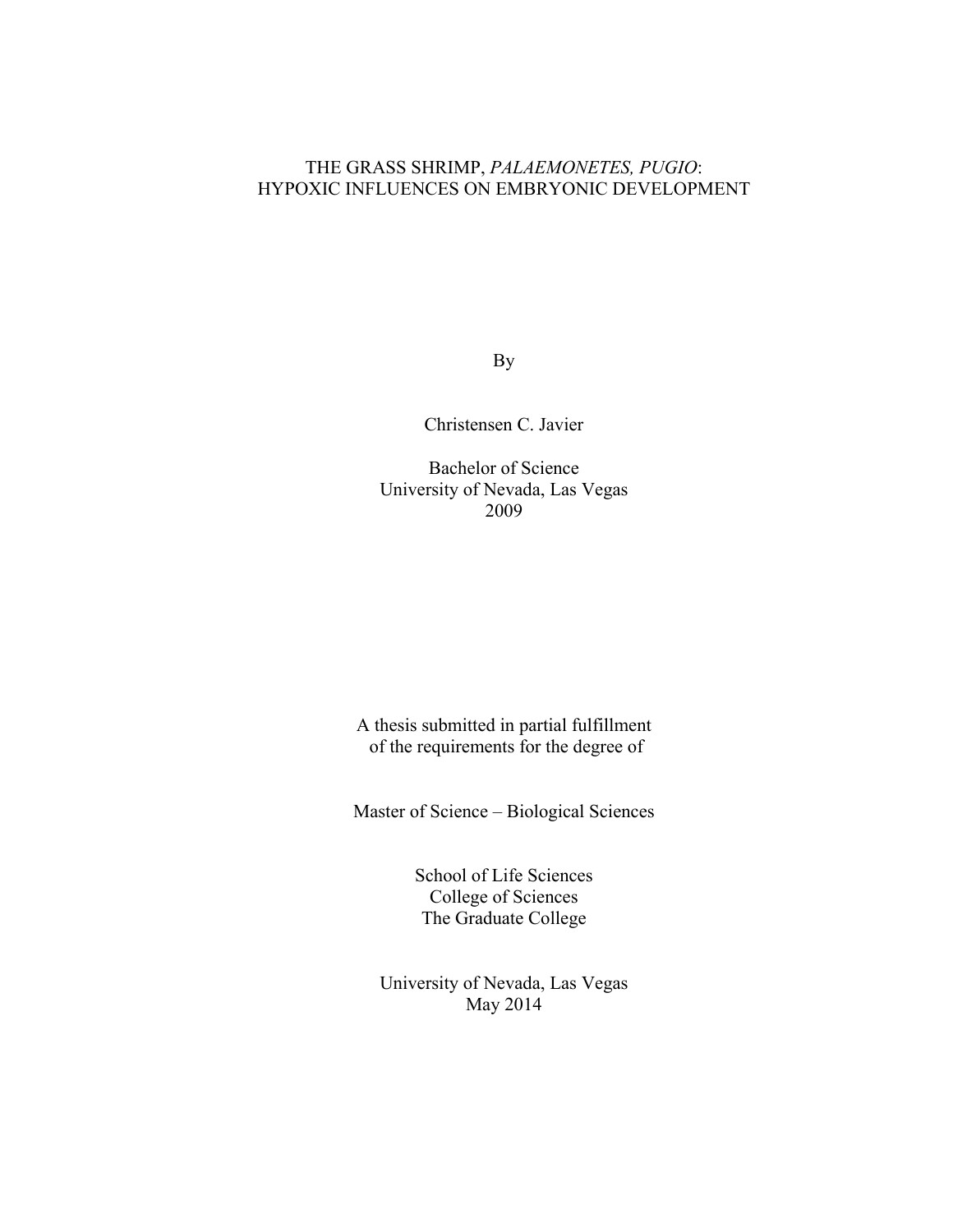

# THE GRADUATE COLLEGE

We recommend the thesis prepared under our supervision by

# **Christensen C. Javier**

entitled

# **The Grass Shrimp,** *Palaemonetes, Pugio***: Hypoxic Influences on Embryonic Development**

is approved in partial fulfillment of the requirements for the degree of

# **Master of Science - Biological Sciences School of Life Sciences**

Carl Reiber, Ph.D., Committee Chair

Laurel Raftery, Ph.D., Committee Member

David Lee, Ph.D., Committee Member

John Young, Ph.D., Graduate College Representative

Kathryn Hausbeck Korgan, Ph.D., Interim Dean of the Graduate College

**May 2014**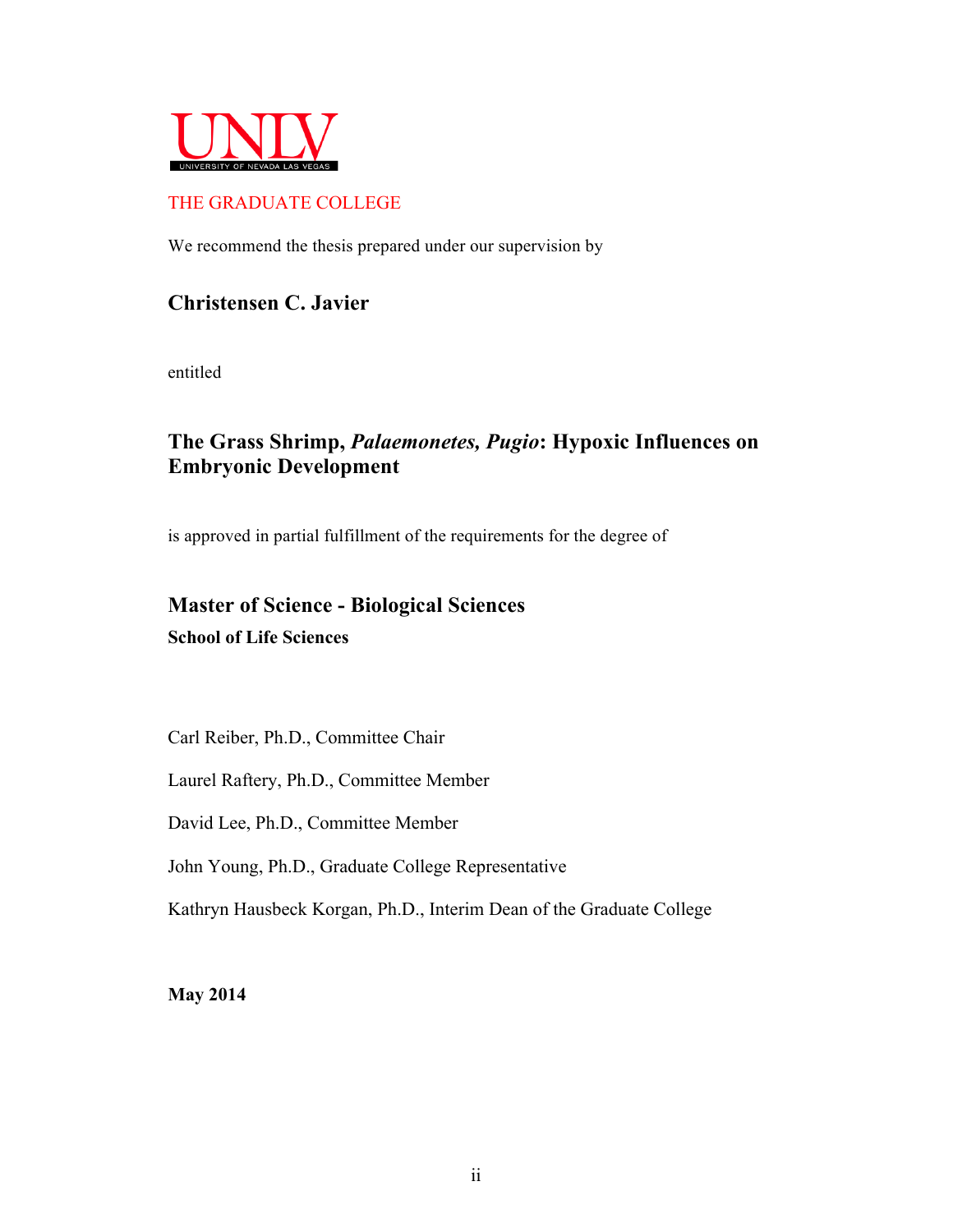**\_\_\_\_\_\_\_\_\_\_\_\_\_\_\_\_\_\_\_\_\_\_\_\_\_\_\_\_\_\_\_\_\_\_\_\_\_\_\_\_\_\_\_\_\_\_\_\_\_\_\_\_\_\_\_\_\_\_\_\_\_\_\_\_\_\_\_\_\_\_\_\_**

Grass shrimp, *Palaemonetes pugio,* can survive in brackish waters and estuarine ecosystems despite the frequent oscillations and fluctuations in salinity, temperature and oxygen. Adult *P. pugio* have the ability to osmoregulate (Romney and Reiber 2011), change cardiac parameters to tolerate temperatures (not yet published, Mika and Reiber) and oxyregulate (Guadagnoli and Reiber 2013). Manipulation of cardiac parameters allows for these methods of regulation. However, cardiac contraction and internal convection of oxygen do not occur until later stages of embryonic development. Studies focused on these morphological and physiological advantages may provide further understanding of the regulatory mechanisms within grass shrimp embryos, larvae and adults. To answer these questions, experiments are conducted under controlled laboratory conditions. The purpose of this study is to examine the effects of varying oxygen conditions on *Palaemonetes pugio*, a brackish water crustacean. Specifically, the study determines whether developmental and physiological changes contribute to increased survivorship of *P. pugio* embryos*.* Changes in rate of embryonic oxygen consumption under normoxic conditions during cardiac development will be compared with oxygen consumption rates under hypoxic conditions to quantify any changes in oxygen uptake. Furthermore, we will determine if exposure to variable oxygen conditions influences metabolic processes, whether oxyconformation shifts to oxyregulation and finally, quantify the amount of lactate production per *P. pugio* clutch.

iii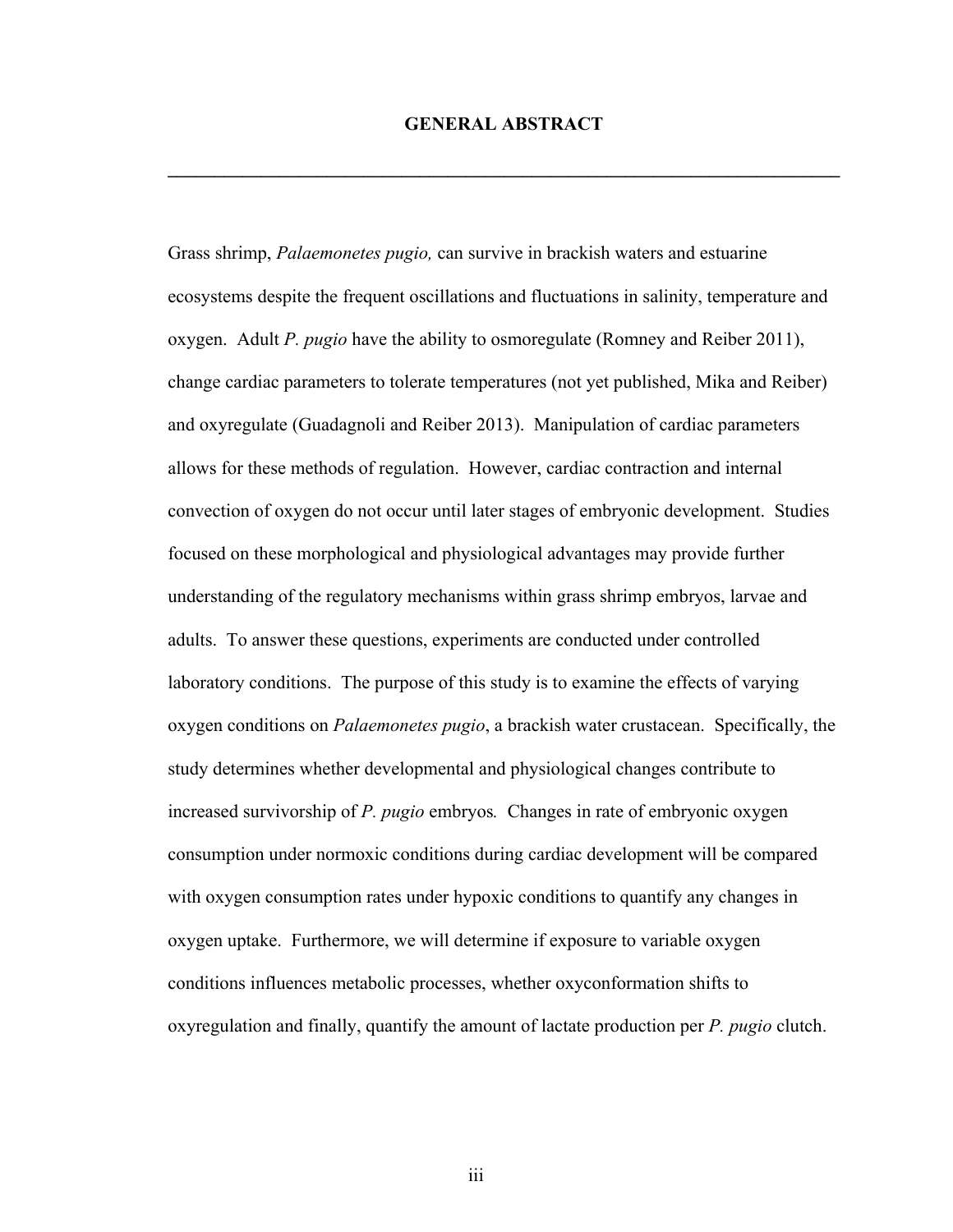The Masters program in the School of Life Sciences has given me the opportunity to meet such a great group of scientists, from my advisors to my colleagues. The culmination of each encounter I have had with each individual during this program has groomed me into the adult and scientist I am today. I am grateful for this experience and would not be here without the support of my committee, friends and family.

Thank you to Dr. Carl Reiber, who took me into his lab as an undergraduate and continued to be my principal investigator during the graduate program. He introduced me to the world of physiology, which became my focus of research. Thank you also to my committee Dr. Laurel Raftery, Dr. David Lee and Dr. Jack Young who were supportive of my research endeavors from the beginning. It was great that I could look forward to my annual committee meetings rather than dread them. My committee was open to hear my ideas and helped to create a concise story that became my thesis. I could not have asked for a better group of advisors.

To my colleagues in the UNLV School of Life Sciences and especially Christopher M. Hardy who I met as an co-interviewee, turned classmate, then became my best friend, sounding board and motivator. Thank you for your patience, helpful critique sessions, listening to me prepare my talks multiple times and for creating the Python program used in my research. Special thanks to Ala Kiko and Nicholle Booker, who played critical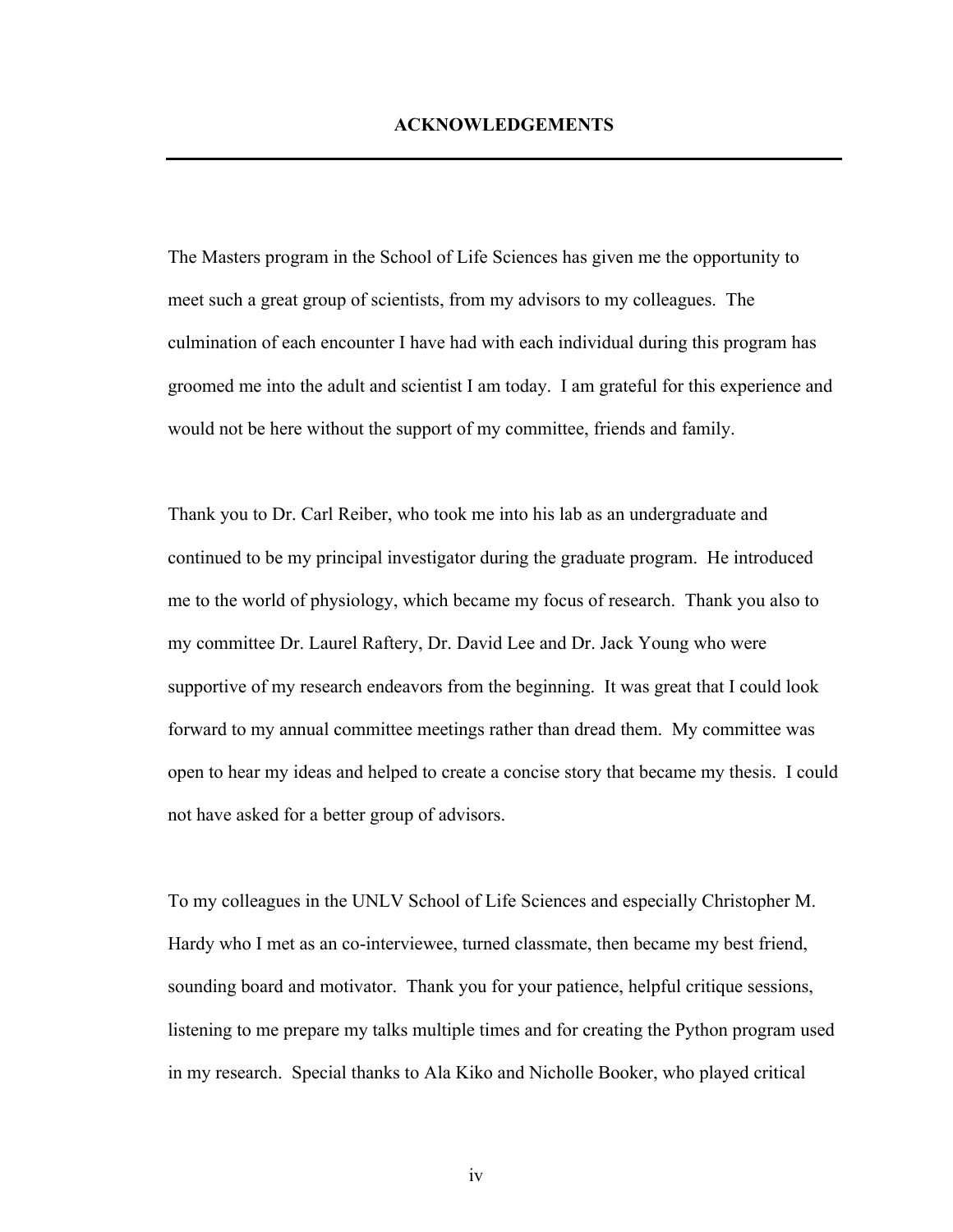roles in keeping me on track and my paperwork organized. Kristene Fisher, who served as my main contact to schedule meetings with Carl.

Thank you to all the previous and current members of the Reiber Lab. Jessica Saiki, who introduced me to *Triops longicaudautis,* my first transition from fruit flies to crustaceans. Dr. Jenn Head who trained me in molecular techniques. Dr. Teresa Mika, the lab mom and great advisor. Amie Romney, Brian Trinh, Christine Deem, Robin Schofield, Tim Duffey, Stephanie Nhan and Vanessa Hogan and so many others, past and present, who kept our lab running even in emergency situations.

And of course, thank you to my family for being the strongest support system, giving me unconditional love and allowing me to grow into the independent adult that I have become today. All of my success is attributed to the strong foundation established by my mother, Lucila C. Javier, father Rolando V. Javier, brother Aaron C. Javier and new sister-in-law Erin Nadine Javier. We have all come a long way in these 9 years in Las Vegas and I am looking forward to everything in the future!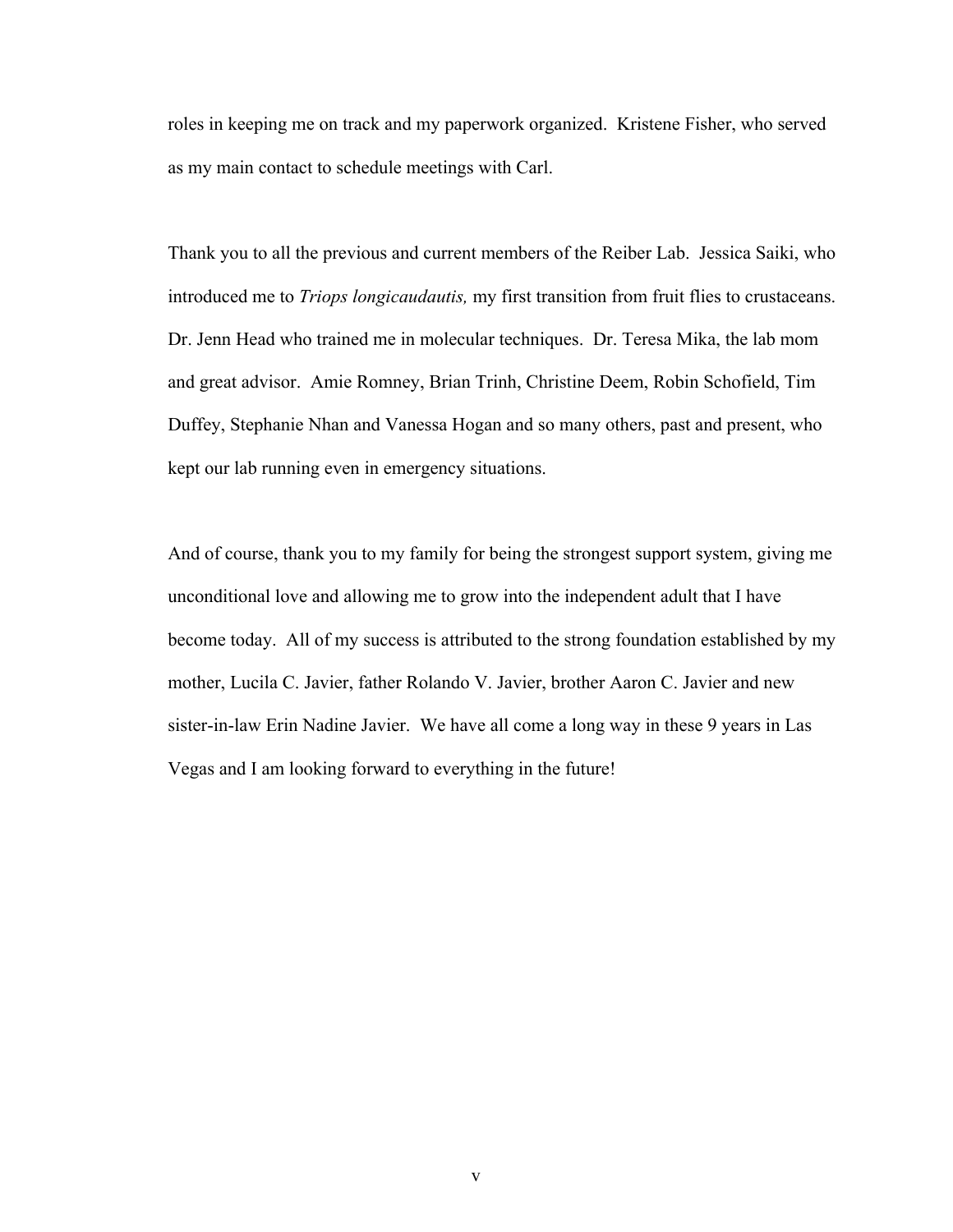# **TABLE OF CONTENTS**

| Grass shrimp embryonic cardiac anatomy and physiology 10                                                                             |  |
|--------------------------------------------------------------------------------------------------------------------------------------|--|
|                                                                                                                                      |  |
|                                                                                                                                      |  |
|                                                                                                                                      |  |
| <b>CHAPTER 2 OXYGEN CONSUMPTION OF THE EMBRYONIC GRASS</b><br><b>SHRIMP, Palaemonetes pugio, (CRUSTACEA, DECAPODA) UNDER VARYING</b> |  |
|                                                                                                                                      |  |
|                                                                                                                                      |  |
|                                                                                                                                      |  |
|                                                                                                                                      |  |
|                                                                                                                                      |  |
|                                                                                                                                      |  |
|                                                                                                                                      |  |
| <b>CHAPTER 3 ANAEROBIC METABOLISM IN THE GRASS SHRIMP,</b>                                                                           |  |
|                                                                                                                                      |  |
|                                                                                                                                      |  |
|                                                                                                                                      |  |
|                                                                                                                                      |  |
| $\frac{38}{38}$<br>Discussion                                                                                                        |  |
|                                                                                                                                      |  |
|                                                                                                                                      |  |
| <b>CHAPTER 4 HYPOXIC EXPOSURE EFFECTS ON THE EMBRYONIC GRASS</b>                                                                     |  |
|                                                                                                                                      |  |
|                                                                                                                                      |  |
|                                                                                                                                      |  |
| <b>APPENDIX</b>                                                                                                                      |  |
|                                                                                                                                      |  |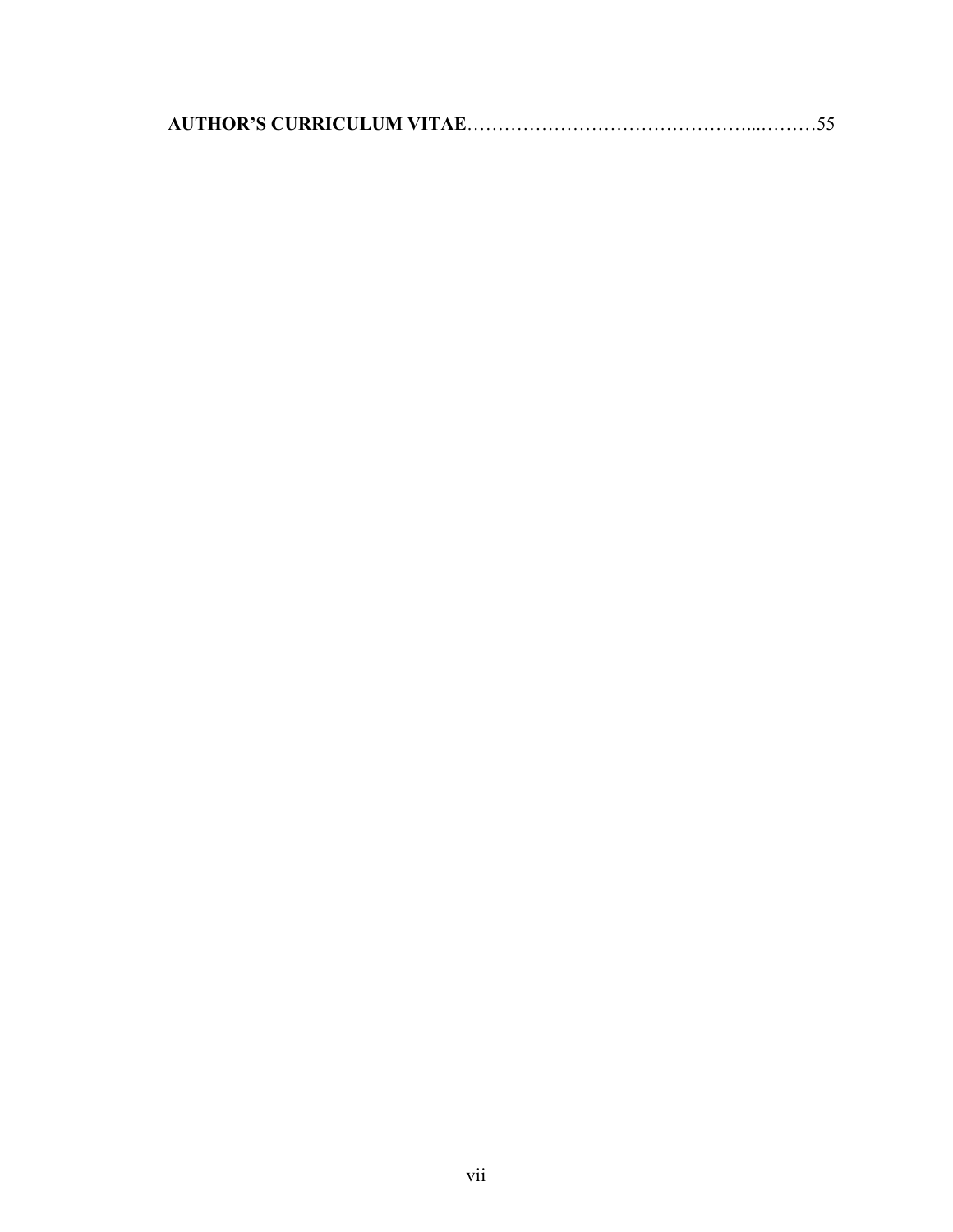# **LIST OF FIGURES**

| Chapter 1 Figure 1 Embryonic Tubular Heart and Adult Bulbous Heart10                             |
|--------------------------------------------------------------------------------------------------|
| Chapter 2 Figure 1 Embryonic Mass versus Development in Normoxia (18.0 kPa O <sub>2</sub> )25    |
| Chapter 2 Figure 2 Average Normoxic $MO_2$ per Embryonic Stage (18.5 kPa $O_2 - 18.0$ )          |
|                                                                                                  |
| Chapter 2 Figure 3 Average Hypoxic $\dot{M}O_2$ per Embryonic Stage (11.0 kPa $O_2$ – 10.5 kPa   |
|                                                                                                  |
| Chapter 2 Figure 4 Normoxic Versus Hypoxic Oxygen Consumption Throughout Stages                  |
|                                                                                                  |
|                                                                                                  |
| Chapter 3 Figure 1 Lacate Accumulation During Development in Normoxia (18.5 kPa O <sub>2</sub> ) |
|                                                                                                  |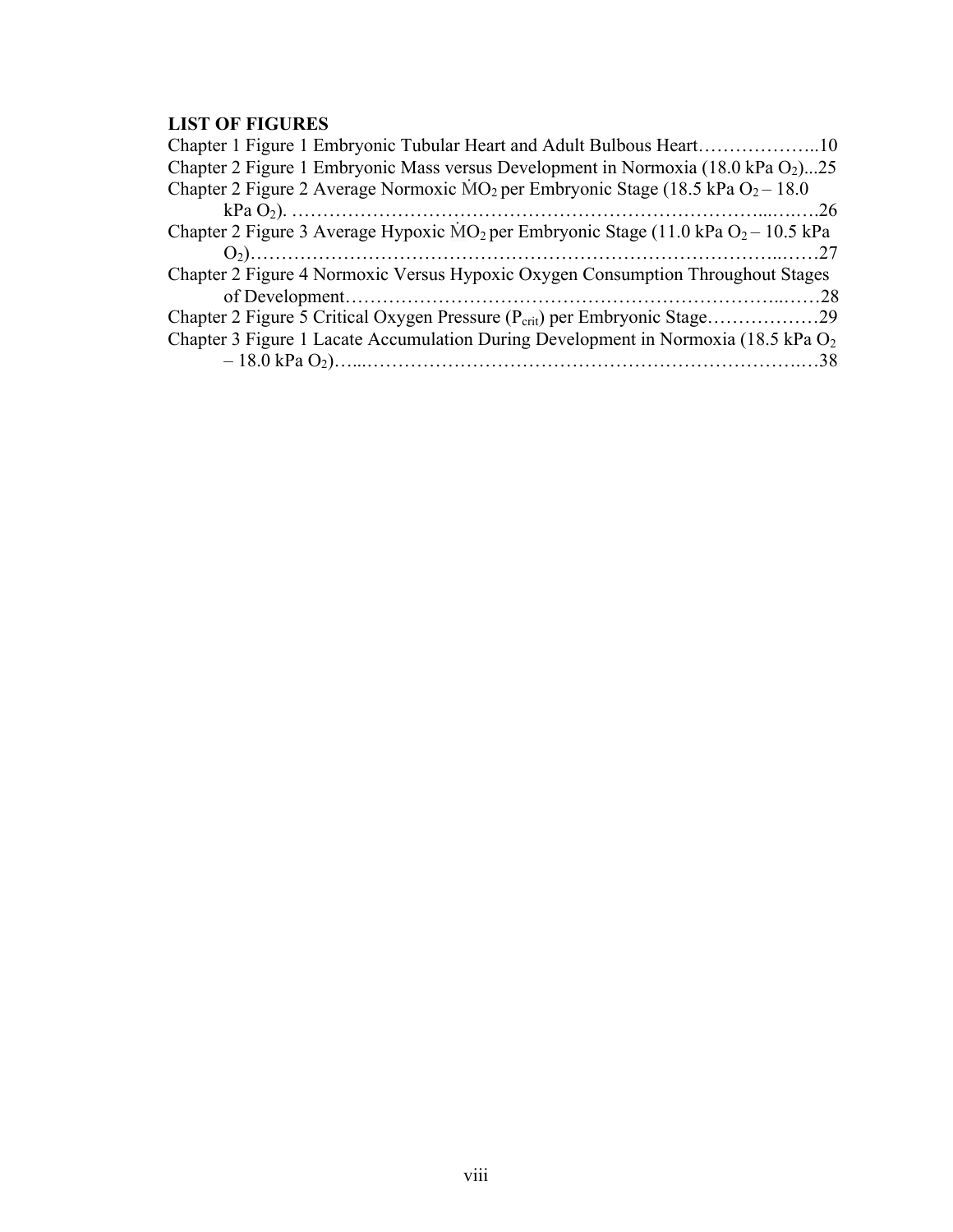#### **The grass shrimp,** *Palaemonetes pugio*

*Paleomonetes pugio,* otherwise known as grass shrimp, serve as an ideal model organism for examination of cardiovascular physiological development. Similar to the translucent, protective chitin of adult *P. pugio,* embryonic grass shrimp possess a clear chorion which allows for non-invasive observation of cardiac development. Adult morphology and physiological parameters have been previously described; however, embryonic grass shrimp description of physiological parameters remains vague. An embryonic staging scheme has recently been established which dictates cardiac development throughout specific stages, initiation of intermittent cardiac contraction and finally, achievement of steady cardiac beats (Romney, 2010). Temporal development and physiological changes under experimental conditions have not yet been conducted on embryos.

Adult and embryonic animals alike are easy to maintain under laboratory conditions, as natural environmental factors can be simulated. The breeding season spans from February through October (Anderson, 1985). Within this time frame, numerous ovigerous females carry large clutches of eggs. An ovigerous female carries clutch sizes ranging from 200 to 400 eggs, thus provides an abundant sample size and decreases confounding effects based on variation within individuals (Alon and Stancyk, 1982). Fertilized embryos are carried externally along the pleiopods of the female and adhere by attachment to setae. Exposure to fluctuating environmental conditions is readily witnessed in the externally developing embryos (Bauer and Abdalla, 2000). Despite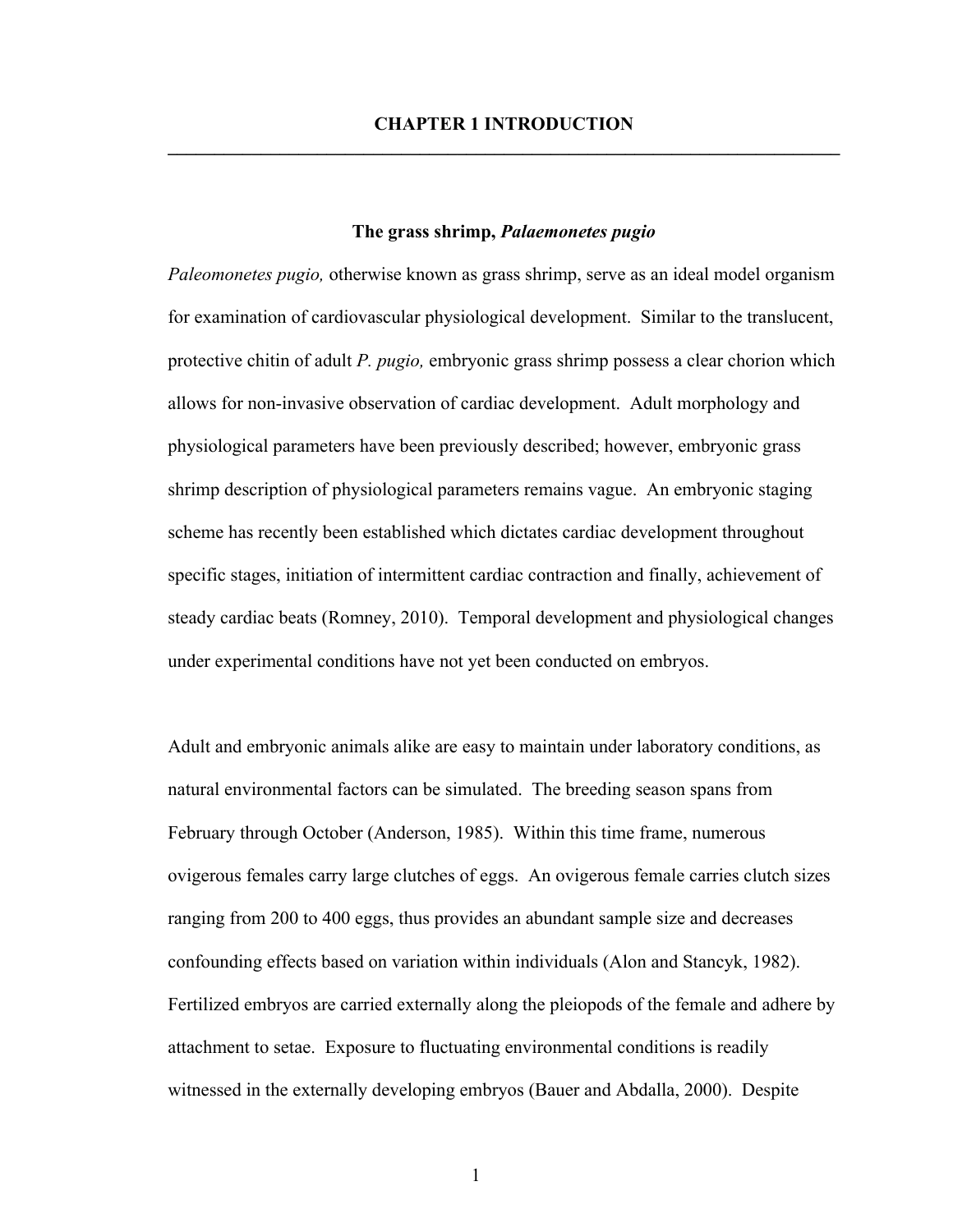extreme changes in oxygen levels, salinity and temperature, grass shrimp adults and embryos persist in ample numbers within their ecological niche.

*Paleomonetes pugio* serve as an ideal model organism for examination of cardiovascular physiological development. Similar to the translucent, protective chitin of adult *P. pugio,*  embryonic grass shrimp possess a clear chorion which allows for non-invasive observation of cardiac development. Adult *P. pugio* have morphological advantages that allow for regulation of oxygen through internal convection processes (Guadagnoli and Reiber 2007); however, embryonic grass shrimp description of physiological parameters remains vague. No previous studies have detailed embryonic oxygen consumption  $(MO<sub>2</sub>)$  in a closed, normoxic system. Even more, no previous studies have accounted for embryonic  $MO_2$  in a closed, hypoxic system. Normoxic  $MO_2$  will be calculated for each stage of development under controlled laboratory conditions. Changes in rate of embryonic  $MO_2$  under experimental hypoxic conditions will be compared against the normoxic baseline. Specifically, we will determine if exposure to variable oxygen conditions influences metabolic processes, whether oxyconformation shifts to oxyregulation and finally, quantify the amount of lactate production per *P. pugio* clutch. The purpose of this thesis is to provide a thorough descriptive assessment of metabolic processes that occur under various oxygen conditions throughout *P. pugio* embryonic development.

The compensatory mechanisms exhibited by *P. pugio* embryos have not been explored. Further understanding in this area may provide a physiological basis of regulatory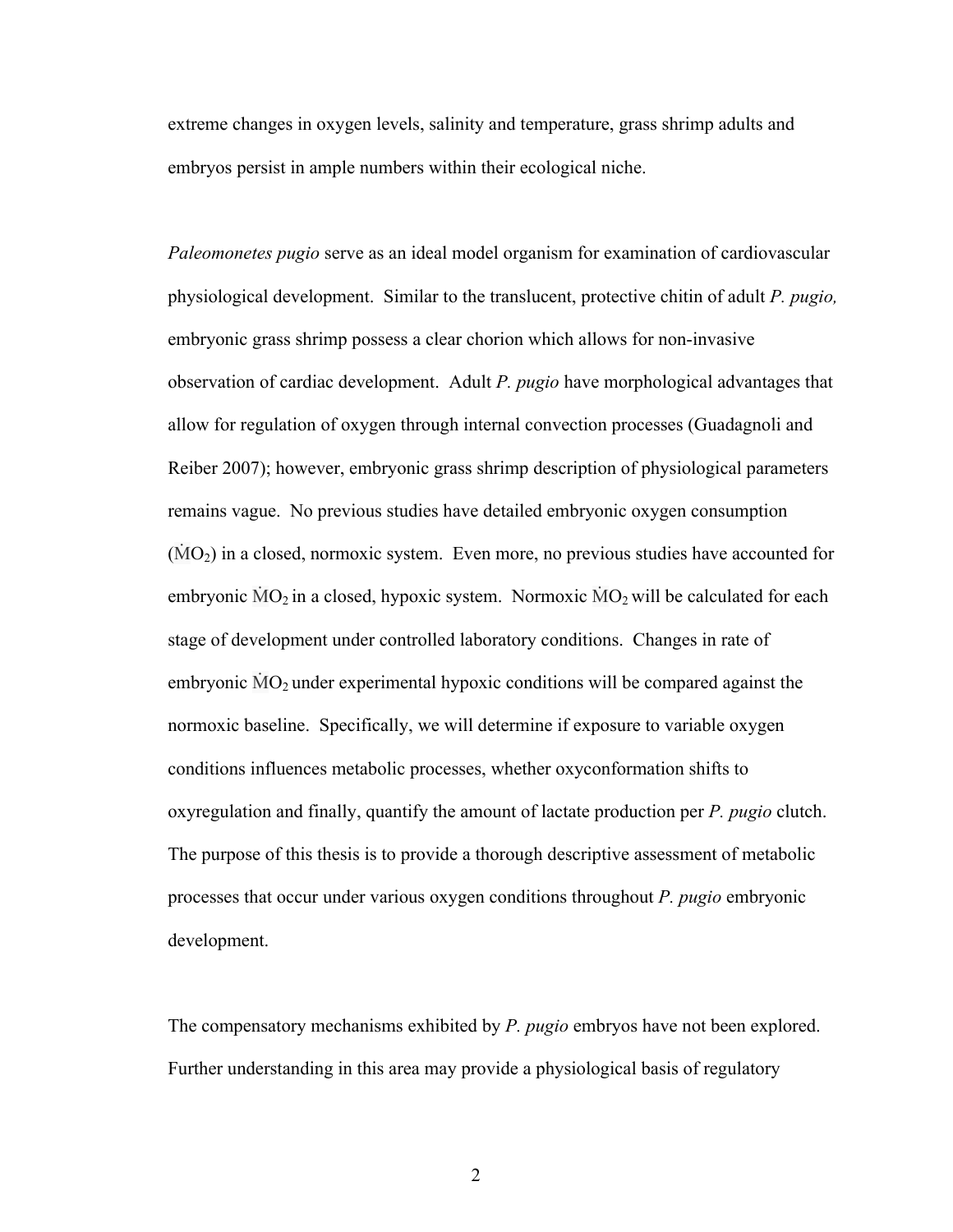mechanisms within grass shrimp embryo development. According to prior studies, embryos have not been shown to possess the ability to manipulate oxygen regulation parameters until later stages in embryonic development (Romney and Reiber 2011). Despite this, clutches hatch in abundant numbers throughout the breeding season. An embryonic staging scheme has recently been established which describes cardiac development throughout specific stages, including the initiation of intermittent cardiac contraction and finally, achievement of steady cardiac beats (Romney and Reiber 2011). Each stage has been described on an anatomical, morphological, volumetric and cardiac physiological basis, but has not delved into metabolic processes involved in development. Studies conducted throughout this thesis will use the established staging scheme to determine physiological and metabolic changes under experimental oxygen conditions in *P. pugio* embryos. We wish to explore the processes involved in embryo survival upon development under low oxygen conditions. The model organisms of this study are *Palemonetes pugio* collected from the Gulf Coast and raised in 20 gallon (75.7 L) tanks at 21˚C, 30 ppt and exposed to a natural photoperiod (12L:12D).

#### **Animal exposure to fluctuating oxygen conditions**

*Palaemonetes pugio,* grass shrimp, persist among diverse ecological niches, ranging from brackish waters to saltwater ecosystems (Alon and Stancyk 1982). *P. pugio* are abundant along the Atlantic and Gulf Coasts of North America, predominantly in estuarine environments with highly variable conditions. Estuarine systems are characterized by frequent fluctuations in several ecological parameters that may affect physiological homeostasis and create a dynamic environment for the inhabitants (Welsh 1975). Despite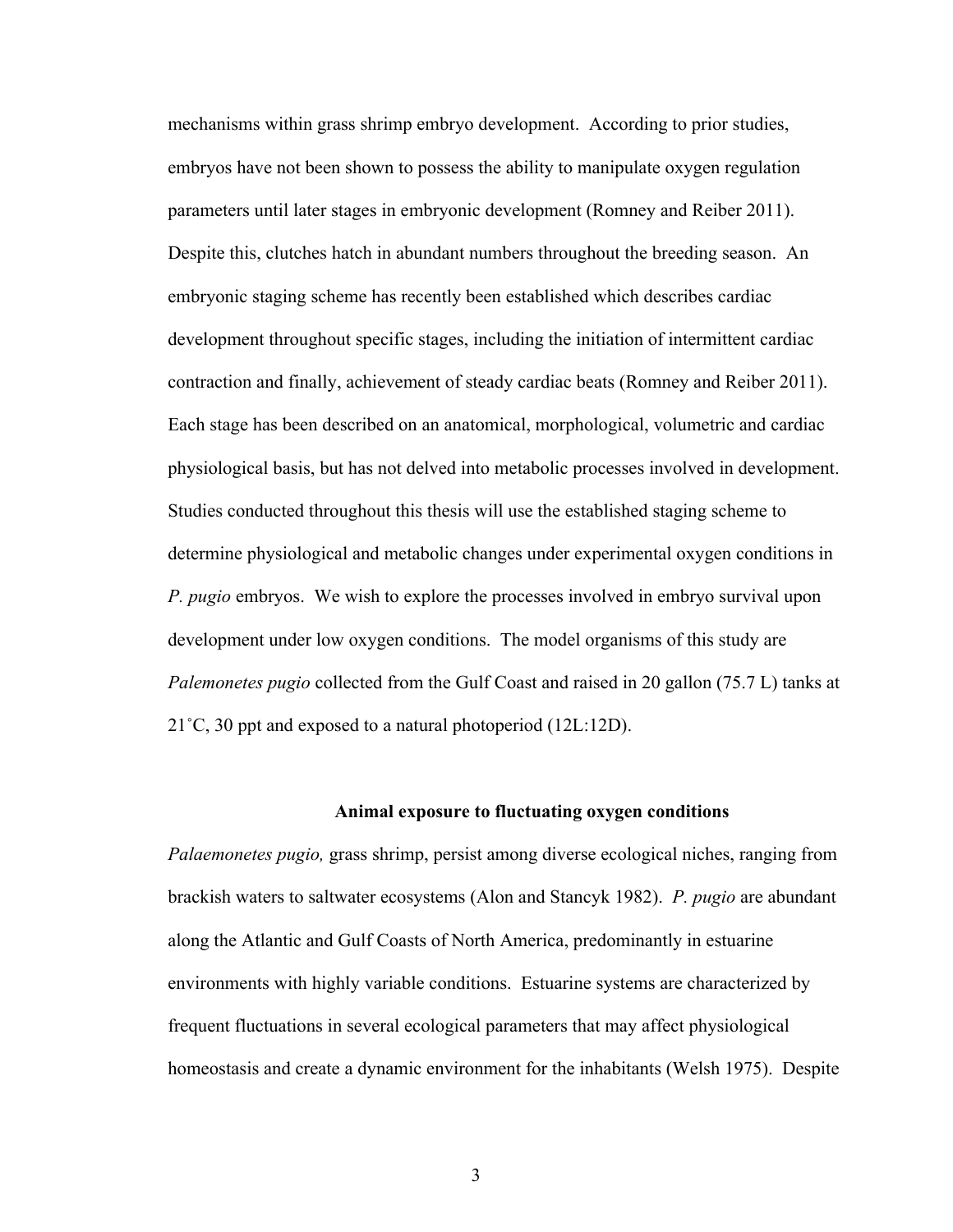these fluctuations, *P. pugio* withstand drastic changes throughout a daily cycle. They effectively live and breed within these environments that may range in dissolved oxygen levels from 4 to 22 kPa  $O_2$ , salinities of between 0 to 55 parts per thousand (seawater at 30-32 parts per thousand; ppt) and temperatures of 5˚ to 38˚C (Anderson 1985; Brown-Peterson *et al*. 2008; Cochran and Burnett 1996; Knowlton and Kirby 1984; Welsh 1975).

Frequent exposure to oscillating oxygen levels results in an animal's need to regulate internal physiological parameters and maintain homeostasis. This need to maintain homeostasis is heightened in animals inhabiting estuarine environments; hence, the need for regulation. Attention has been directed towards physiological mechanisms that underlie maintenance of hemolymph oxygen levels. It has been demonstrated that aerobic metabolism and regulation is intricately involved in this mechanism (Guadagnoli and Reiber 2011). Direct measurements of cardiovascular parameters: stroke volume, heart rate and subsequent calculation of cardiac output, hemolymph flow and Pressure-Area response as a whole describe the physiological correlation to these environmental changes (Harper and Reiber 2004; Guadagnoli and Reiber 2011). To further our understanding of the physiological effects of hypoxia on both adult and embryonic crustaceans, one must first become familiar with cardiovascular anatomy as it develops from the embryo, to larva, and to the finalized adult heart structure.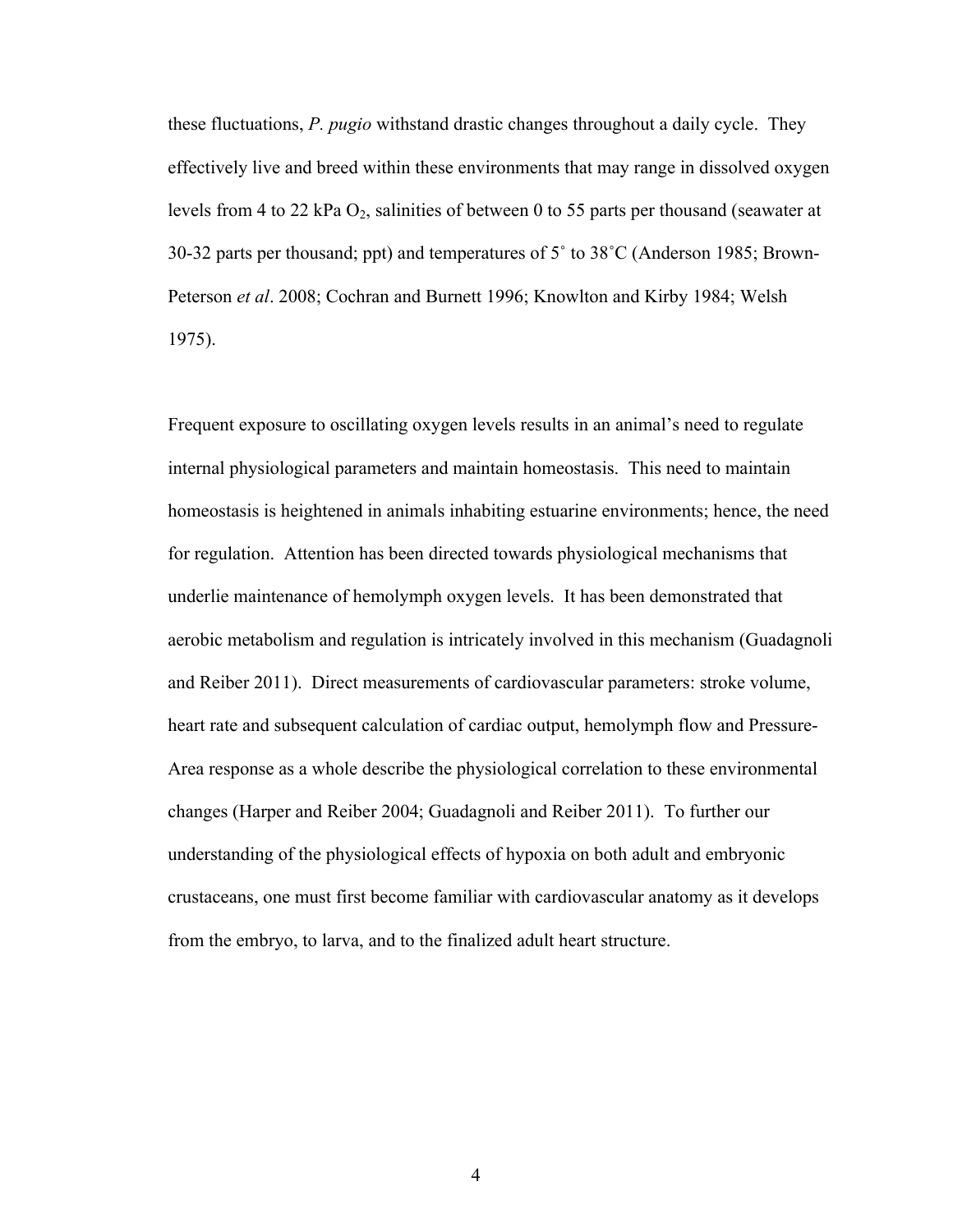#### **Cardiac development in crustaceans**

The bilaterian body plan is highly conserved between vertebrates and invertebrates (DiRobertis 2008). Bilateral pattern encompasses the cardiovascular systems of a majority of organisms as well (Olsen 2006). Arthropod cardiac development has been well studied in insects such as *Drosophila melanogaster,* the fruit fly. However, development of the heart in aquatic organisms has not been described in depth. Research on crustacean cardiac development can help to elucidate the effects of highly variable aquatic environments on crustacean embryos, which are directly exposed to extreme temperature changes, oxygen levels and salinity gradients throughout development (Welsh 1975; Torres *et al.* 2007; Brouwer 2008; Li and Brouwer 2009; Guadagnoli and Reiber 2011). Recently, there has been growing interest in aquatic animal cardiac development. An integrative scientific approach combining developmental, molecular, physiological and evolutionary theories provides a more comprehensive viewpoint and contributes to the under-studied sector of crustacean cardiac development. This section will review newly published research describing crustacean cardiac development beginning from cell lineage tracing of multipotent mesoderm cells through terminally differentiated cardiac cells.

In several crustacean species, external fertilization occurs when the male deposits spermatophore to the oviduct of the female. In the oviduct, unfertilized eggs move from the ovary towards the spermatophore. The eggs become fertilized and form a single-cell stage zygote (Welsh 1975). The zygote then undergoes cleavage to increase number of cells, while embryonic volume does not significantly increase (Welsh 1975; Romney and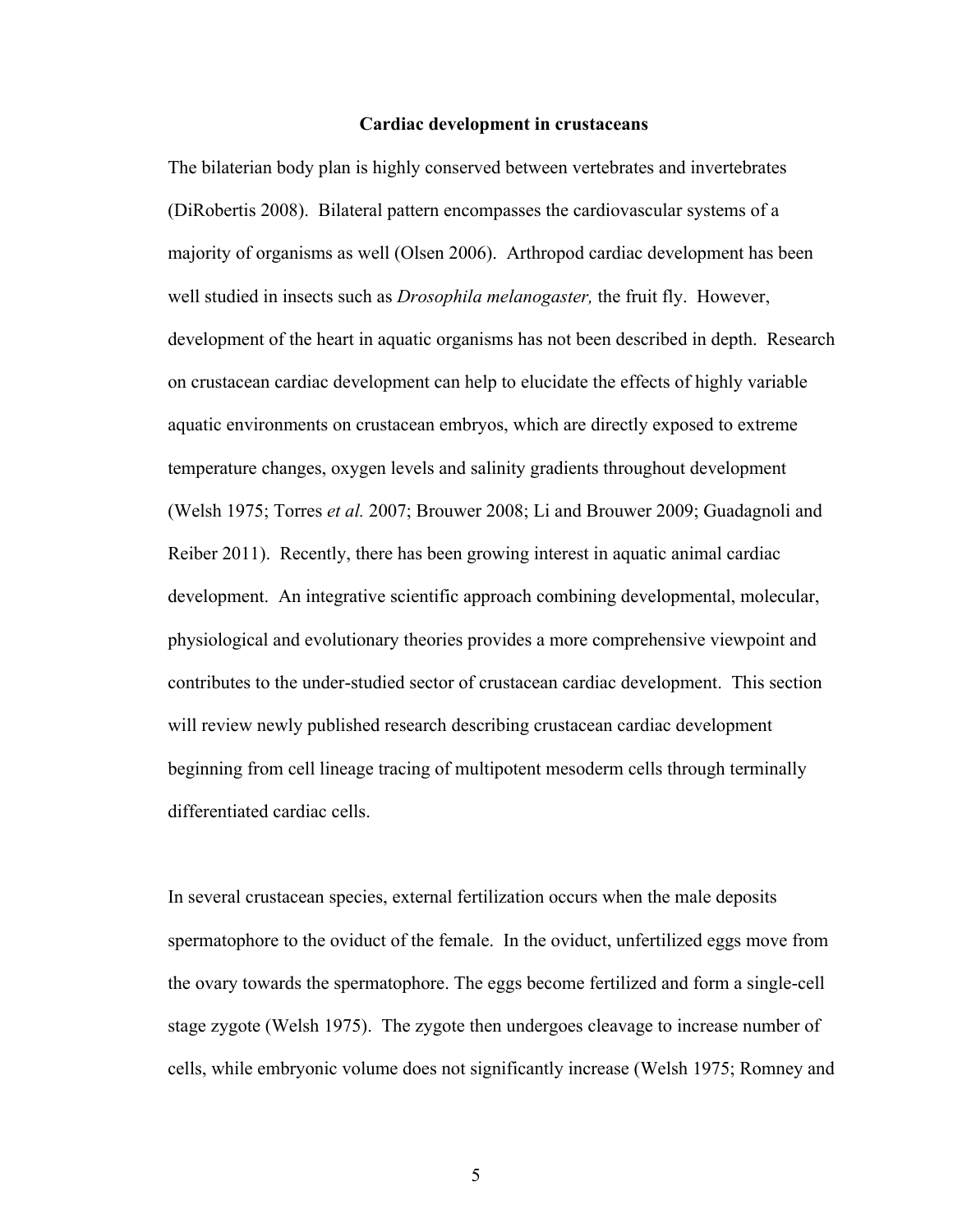Reiber 2011). Gastrulation then involves formation of 3 germ layers and appears highly conserved among crayfish taxa (Vilpoux *et al.* 2006). Succeeding stages of crustacean embryo development generate muscle precursor cells. This process has been described in *Drosophila melanogaster* and has become accepted in crustacean research as well. The current view of this cell model proposes that adult muscle groups initially form along the anterior-posterior axis during crayfish embryogenesis (Price and Patel 2008; Jirikowski 2010). Muscle pioneer cells along the anterior-posterior axis recruit undifferentiated mesoderm cells and fuse to shape the scaffold for multicellular syncytial muscle precursors (Paululat *et al.* 1999; Xavier-Neto 2012). Mononucleate muscle pioneer cells elongate to form F-actin fibers that interact with myosin-HC, creating the striated sarcomere structure of cardiac mesoderm similarly seen in *Drosophila*. In arthropods, the heart originates from the dorsal mesoderm, providing strong evidence that cardiac formation processes are conserved among insects and crustaceans (Janssen 2008; Jirikowski 2010; Hunnekuhl and Wolff 2012).In the marbled crayfish, *Procambarus fallux*, progenitor mesoderm cells give rise to trunk mesoderm from which several muscle groups arise and myocardiocytes will originate (Jirikowski 2010). Characterization of Factin myofibril isoforms among specific muscle cells depends on function and spatial orientation in the developing embryo (B.W. Kim *et al* 2009; Jirikowski 2010). Among these isoforms, a cardiomyocyte F-actin isoform was identified, stained with phalloidin and followed through embryonic stages 5 to 10 (described in Table 1). The processes of cardiac development described in the marbled crayfish are consistent with processes occurring in grass shrimp embryos (BW Kim 2009; Jirikowski 2010; Romney and Reiber 2011).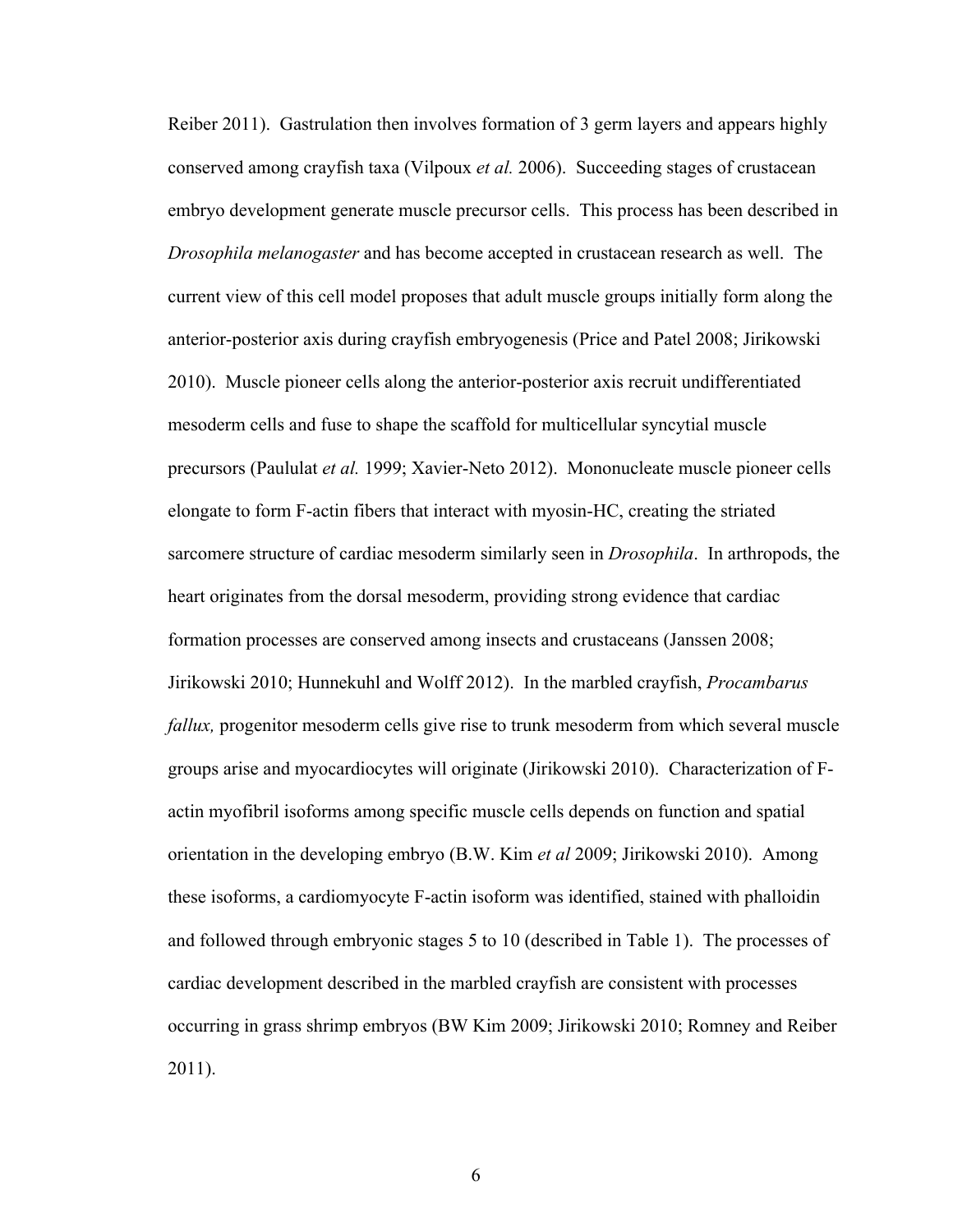Initial cardiac contractions are observed in *P. pugio* embryonic stage VIb, followed by stronger, coordinated contractions prior to hatching (Jirikowski 2010; Romney and Reiber 2011). Similarly, in the amphipod crustacean *Orchestia cavimana*, functional cardiac contraction appears at stage 6 when the thoracic musculature has differentiated (Hunnekuhl and Wolff 2012).

Based on this evidence, embryonic stages preceding initiation of cardiac contractions may be in the process of creating the thoracic scaffold and organizing mesodermal precursors. Further studies must be conducted to support this hypothesis.

| Table 1. F-actin Related Cardiogenesis in the Marbled<br>Crayfish* |                                                                        |  |  |  |  |
|--------------------------------------------------------------------|------------------------------------------------------------------------|--|--|--|--|
| <b>Embryonic Stage</b>                                             | <b>Developmental Feature</b>                                           |  |  |  |  |
|                                                                    | Initial appearance of heart-forming cell isoform on dorsal side        |  |  |  |  |
| 6                                                                  | F-actin heart primordium exhibits irregular<br>contractions            |  |  |  |  |
|                                                                    | Contractile heart membrane expands anterio-posteriorly and<br>dorsally |  |  |  |  |
| 8                                                                  | Dorsal extensions of the contractile network form the tubular<br>heart |  |  |  |  |
| 9                                                                  | Myocardium becomes dense and ostia become<br>visible                   |  |  |  |  |
| 10                                                                 | Alary muscles become visible on the ventral myocardial surface         |  |  |  |  |

*\* adapted from Jirikowski 2010 and BW Kim 2009*

Following thoracic scaffold formation in both crayfish and lobster embryos, larval hearts possess a tubular morphology (Figure 1 A); ultimately, adult hearts acquire a bulbous shape (Figure 1 B) (Wirkner and Richter 2009). In both crayfish and lobsters, prospective anterior aortic cells, otherwise defined as longitudinal muscle strands, develop into the anterior aortic vessel. This transition from heart to aortic specification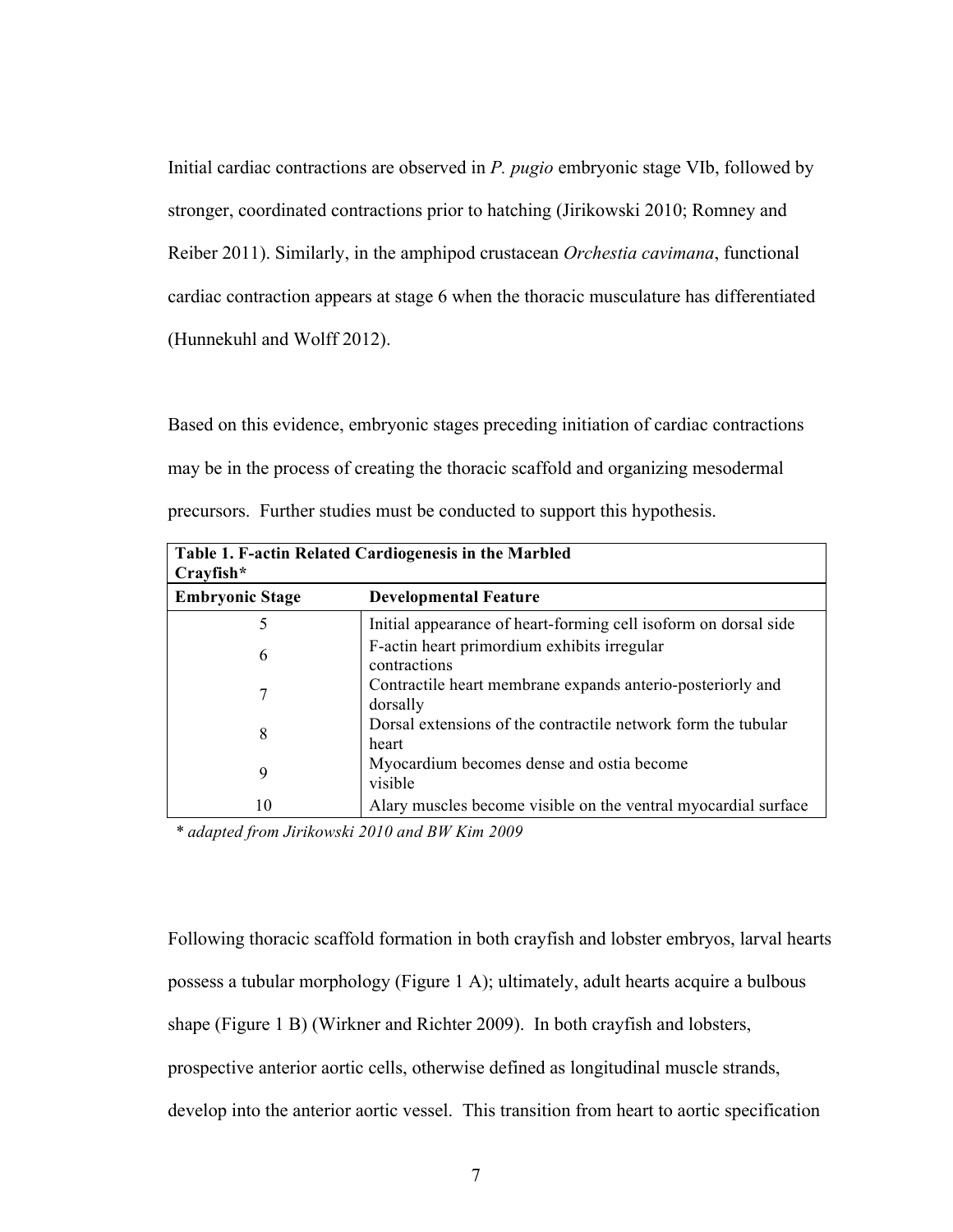results in the complete loss of detection of myosin-HC signal, which is specifically detected in the tubular larval heart (Jirikowski 2010). Consistent with the founder cell model, the myosin-HC signal is detected only in early embryonic stages during which cells involved in tubular heart formation are recruited to the thoracic scaffold. Interestingly, the myosin-HC signal is never detected along the presumptive posterior aortic region, further suggesting that early myosin-HC isoforms in the anterior aortic region recruit cells for formation of the primitive tubular heart (Wilkens 1999; Wirkner and Richter 2009; Jirikowski 2010). Mesodermal cell fates are established at an early time point during the segmentation process (Price and Patel 2008). Studies using *Macrobrachium rosenbergii* indicate a model showing further evidence that cardiac muscle originates from the mesoderm and migrates into a saclike region of the heart (Pakeendarong 2010). Studies conducted on the amphipod crustacean *O. cavimana* give more insight that this predetermination may be attributed to spatial arrangement along the dorso-ventral axis (Hunnekuhl and Wolff 2012). After mesoderm precursor segments have been established, tubular embryonic and larval heart morphology is arranged (Figure 1A) (Hunnekuhl and Wolff 2012). Adult crustacean hearts become bulbous and provide intrinsic hemolymph circulation (Figure 1B). This transition from tubular to bulbous morphology may be marked by initiation of neurogenic control from the cardiac ganglion. Though adequate hemolymph circulation persists in the early stages of heart development through myogenic control, maturation continues beyond larval development (Spicer 2001; McMahon 2008). Heart rate and stroke volume in adult crustaceans function under neurogenic control from the cardiac ganglion and the central nervous system (Romney and Reiber 2011). Complete growth of the bulbous adult heart and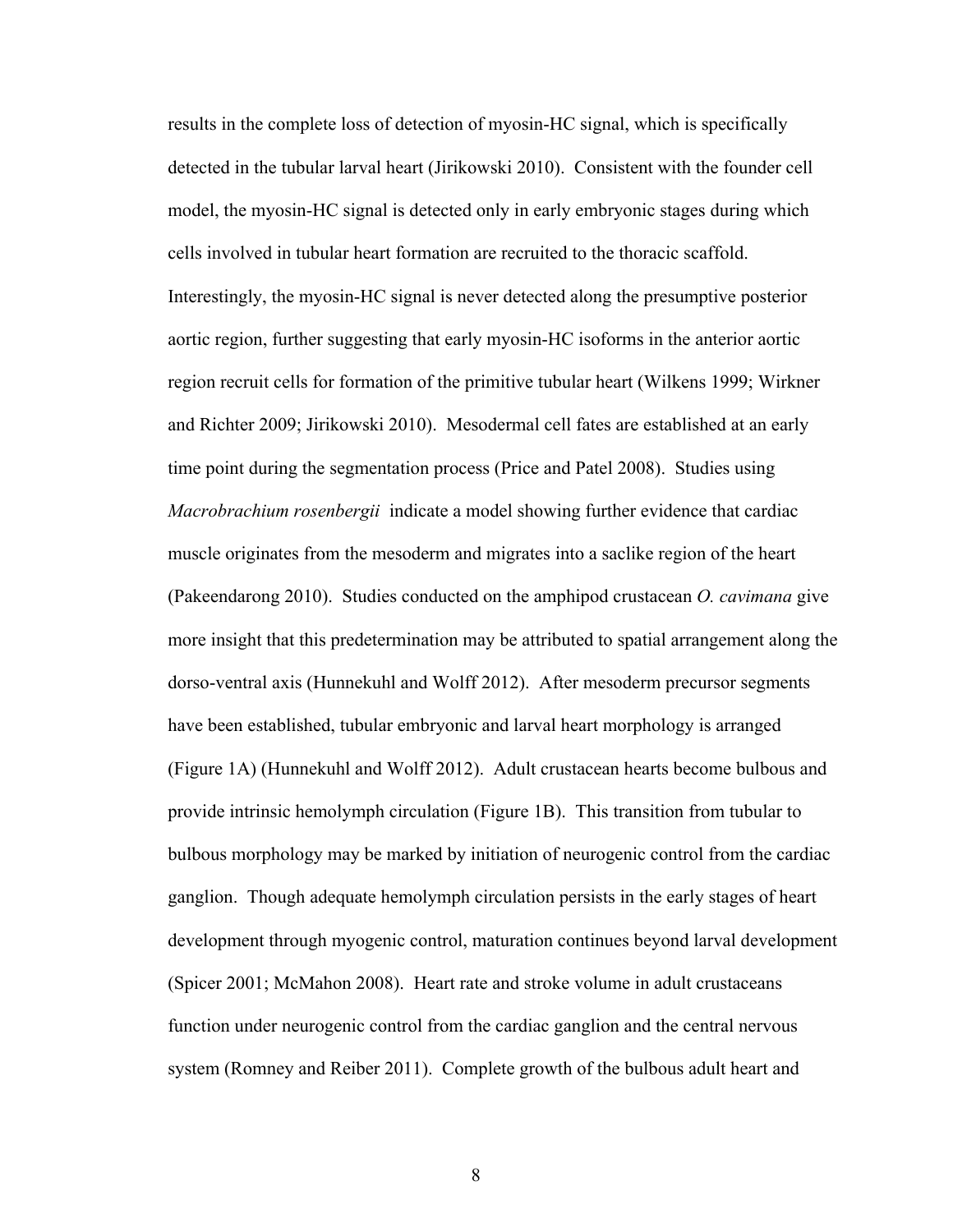excitatory effects produced by the cardiac ganglion do not occur until later juvenile stages. This is supported by experiments using injection with tetrodotoxin (TTX), a neurotoxin that blocks  $Na<sup>+</sup>$  voltage gated channels and prevents action potential firing (Spicer 2001; Hwang 2007). TTX injections throughout sequential juvenile stages of *Metapenaeus ensis*, the sand shrimp, led to the discovery that fatal effects occur only in juveniles weighing more than 25 milligrams, implying that nerve control is initiated during this transition (McMahon 2002). Further studies on the crab *Neohelice granulata* cardiac ganglion anatomy show similarities to other decapods in that neuronal processes ramify within the dorsal wall of the adult heart and provide an intrinsic "pacemaker" system to distribute neuronal signals to myocardiocytes with which the cardiac ganglion is entangled (Yang 2013). These data indicate that cardiac ganglion function is not fully developed until later juvenile stages and there is a transition from myogenic to neurogenic control in cardiac muscle during development. These complex cardiac events occur simultaneously throughout development of an entire grass shrimp clutch (approximately 200 embryos) (Romney and Reiber 2010). This temporal coordination is interesting because grass shrimp embryos are carried externally, exposed to extreme aquatic estuarine conditions, yet maintain synchronous embryoic developmental processes. Identification of the mechanisms used to maintain homeostasis throughout development in grass shrimp embryos will greatly contribute to studies regarding development in aquatic organisms.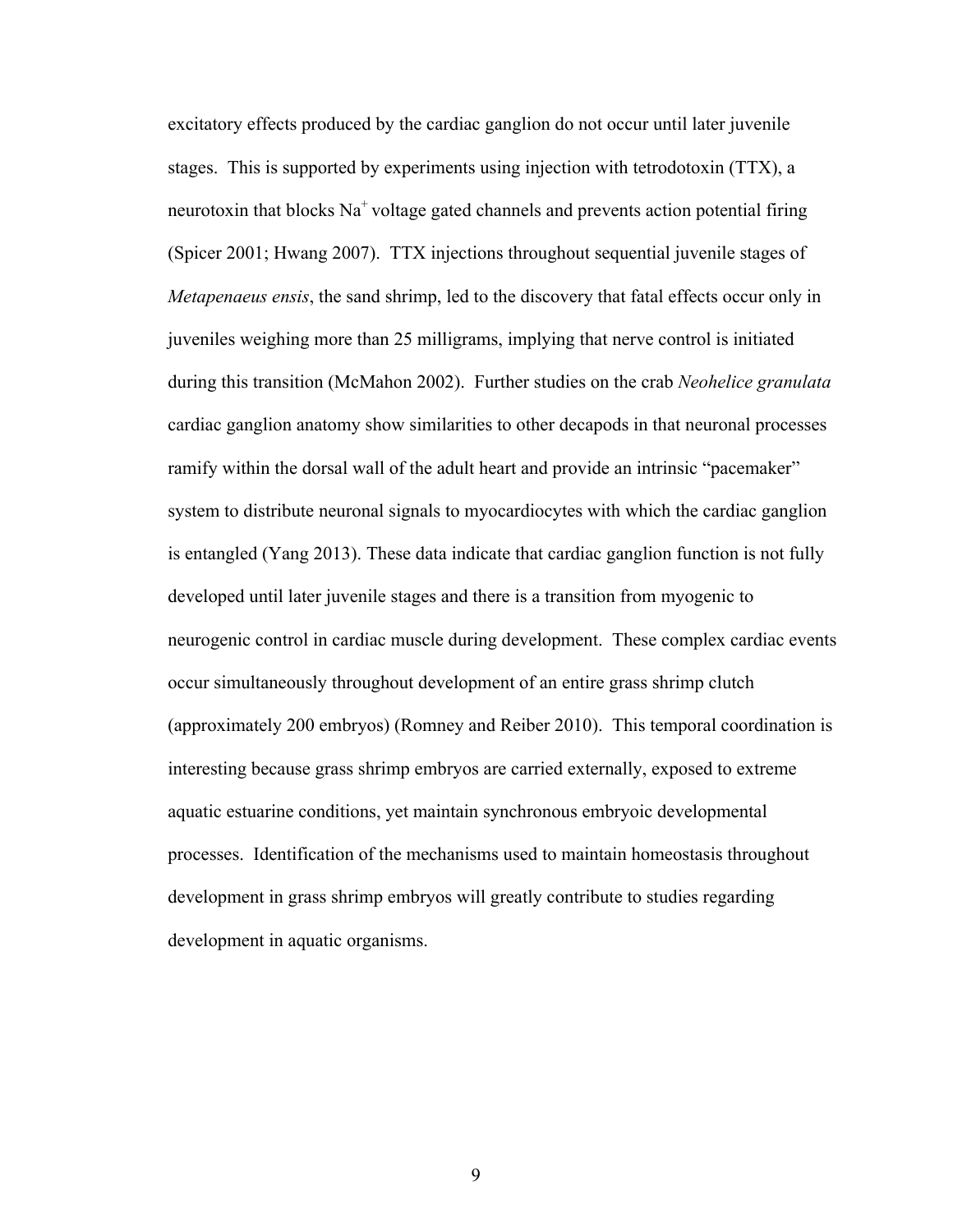#### **Grass shrimp embryonic cardiac anatomy and physiology**

Unlike most birds and reptiles, crustaceans carry developing embryos externally and have a higher tendency to drop the clutch if environmental conditions are too severe, thus abandoning parental investment. Due to these complications, crustaceans have evolved mechanisms to compensate for decreased maternal care periods. An embryo will molt its protective chorion once internal yolk has been depleted, marking the transition from embryonic to larval stage. Development of the cardiovascular system cues time of larval hatching (Romney and Reiber 2011). Once the circulatory system develops and metabolizing mass in the embryo increases, rate of yolk hydrolysis accelerates, implying an increase in metabolic rate (Habashy *et al.* 2012). Cardiac development and highly conserved events that occur during development allow for accurate assessment of processes occurring at each developmental time point.



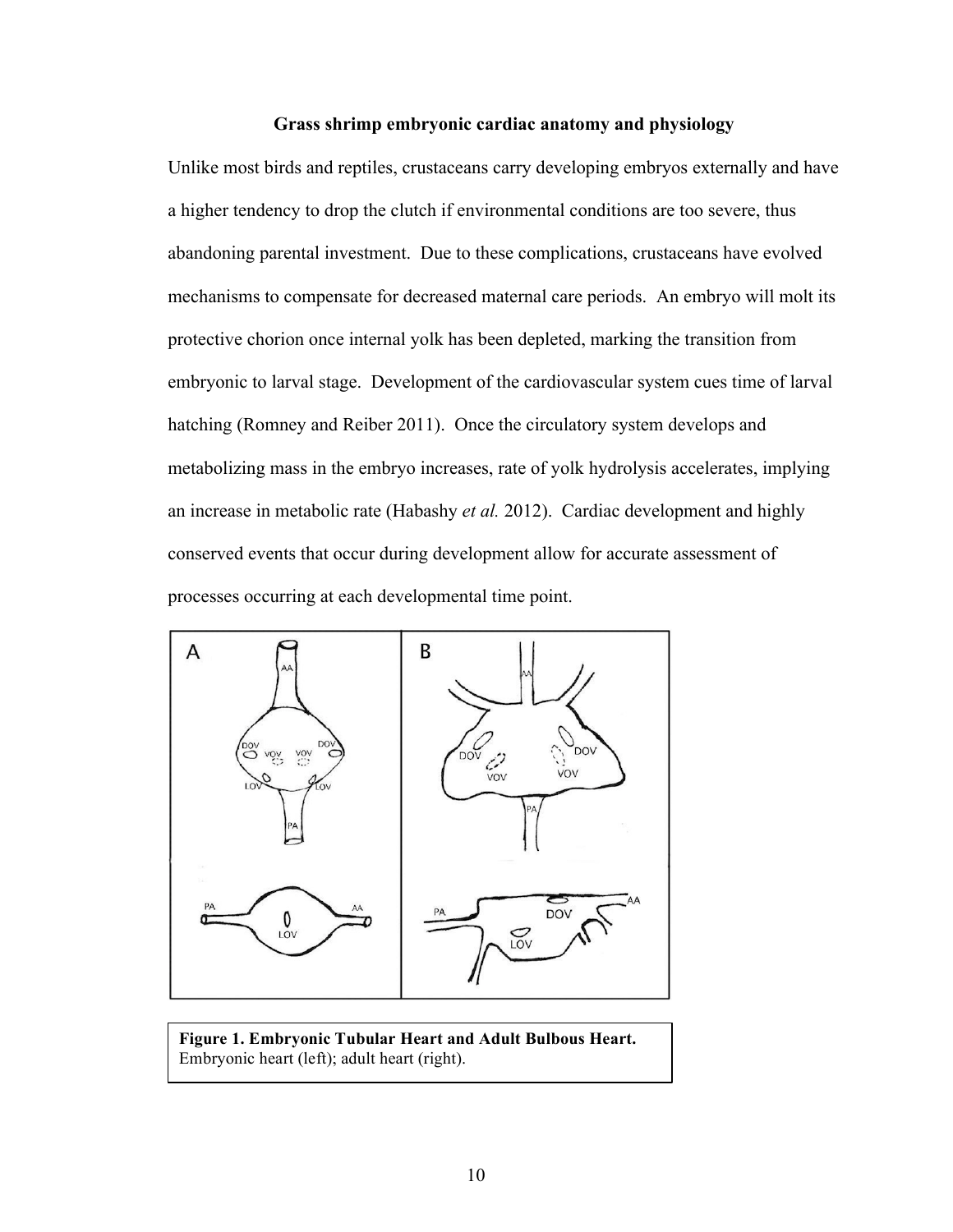Due to the conserved nature of bilaterian circulatory morphology, detection of specific cardiac markers serves as a major tool to compare and establish temporal staging schemes in non-model organisms. Even more, the transparent chorion of crustacean embryos provides a non-invasive method to obtain these observations. Despite this, few studies exist that delve into the characterization, development and molecular nature of crustacean embryos. The circulatory system is the first to fully develop during organogenesis (Harper and Reiber 2004). Coordinated myocardial contractions, formation of ostia pairs and alary ligaments are not apparent until development of the final adult segment (Spicer 2006). Embryonic staging schemes describing cardiac formation have been established in *Macrobrachium rosenbergii, Macrobrachium carcinus* freshwater prawns and *Palaemonetes pugio* (Lara and Wehrtmann 2009; Habashy *et al.* 2012; Romney and Reiber 2011). Developmental features between these species are highly conserved and most obviously perceived in the dorsal placement of the heart.

In addition to similar anatomical heart morphology, functional homologies arise in the crustacean embryo circulatory system and include: providing an internal conduction mechanism, serving as a hemolymph reservoir and aiding in regulation of stroke volume to allow acclimation to oscillating environments (Romney and Reiber 2011; Xavier-Neto 2012). Two highly evolved decapod crustaceans, *Metapenaeus ensis* and *Palaemonetes pugio*, possess short and globular heart morphology in larval stages (Figure 1A). During embryonic development in both species, initiation of myocardial contraction occurs during the naupliar stage when the previously established thoracic segments provide a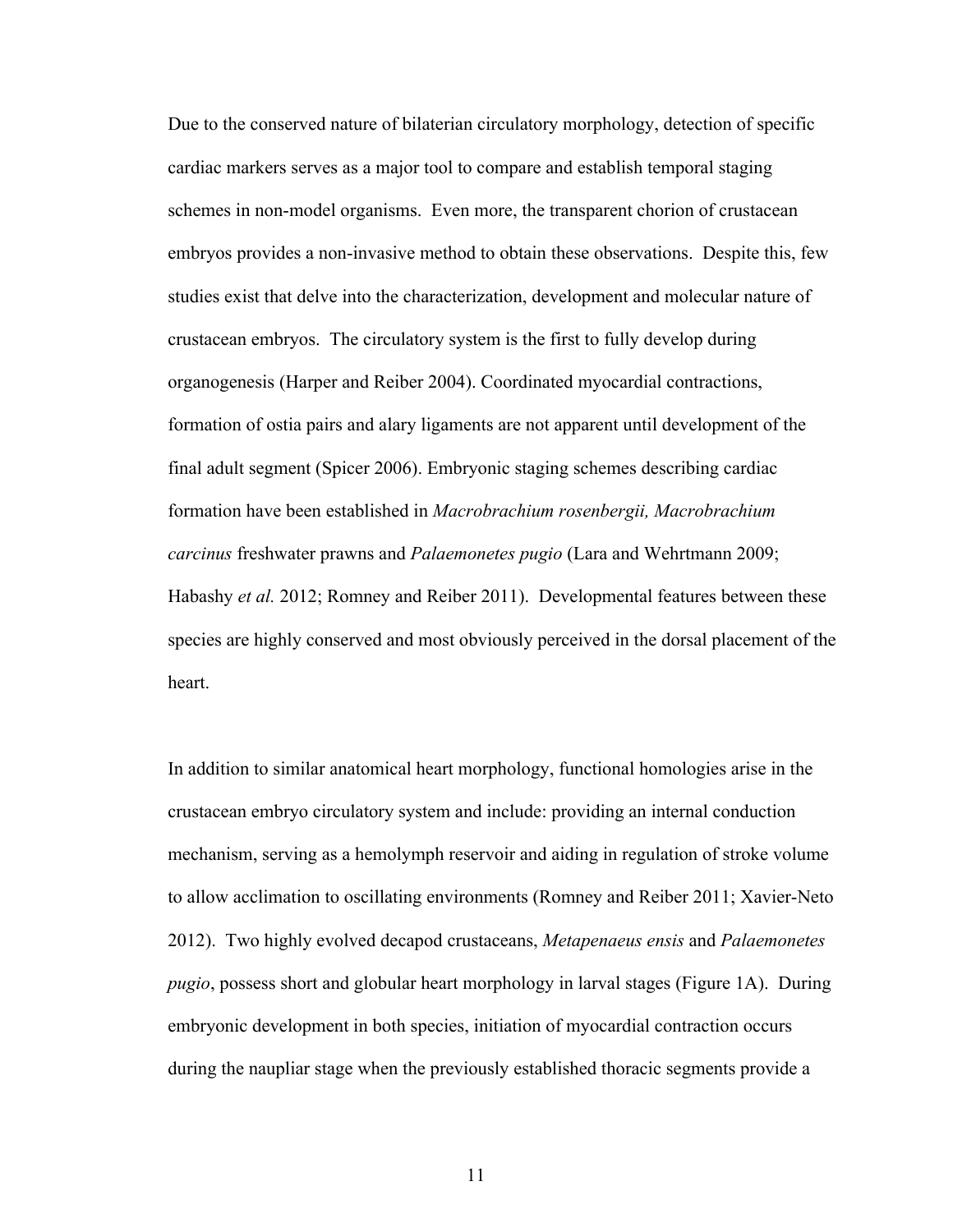foundation to anchor the heart structure (Harper and Reiber 2004, Romney and Reiber 2011). Coincidentally, initiation of cardiac contractions is accompanied by an increased rate of yolk hydrolysis in *M. rosenbergii* (Habashy *et al.* 2012), possibly providing a physiological cue for the embryo to hatch to larval form and actively search for an external nutrient source to continue development. It is unknown whether oxygen regulation occurs in the crustacean embryo, studies described in this thesis will address this issue.

#### **Grass shrimp adult cardiac anatomy and physiology**

The heart of the adult *P. pugio*, like most decapod crustaceans, consists of one ventricle to pump oxygenated hemolymph through multiple arterial outlets, providing a singular flow entering and leaving the heart (Figure 1B). Multiple sets of ostia (3 sets) and aortic valves located at the entrance of each vessel provide intricate control of the hemolymph distribution and cardiac filling. The valves work in coordination to create a one-way flow of hemolymph through the heart—an important factor in organisms with open circulatory systems. Ostia receive hemolymph while aortic valves disperse oxygenated hemolymph throughout the systems. Pre-branchial, deoxygenated hemolymph from surrounding tissues is targeted towards the gills for reoxygenation. Post-branchial oxygenated hemolymph is then delivered through specified branchio-cardiac veins to the heart for re-distribution throughout the tissues. This one-way flow established by the single ventricle ensures hemolymph directionality and a constant cardiac cycle (Guadagnoli and Reiber 2007).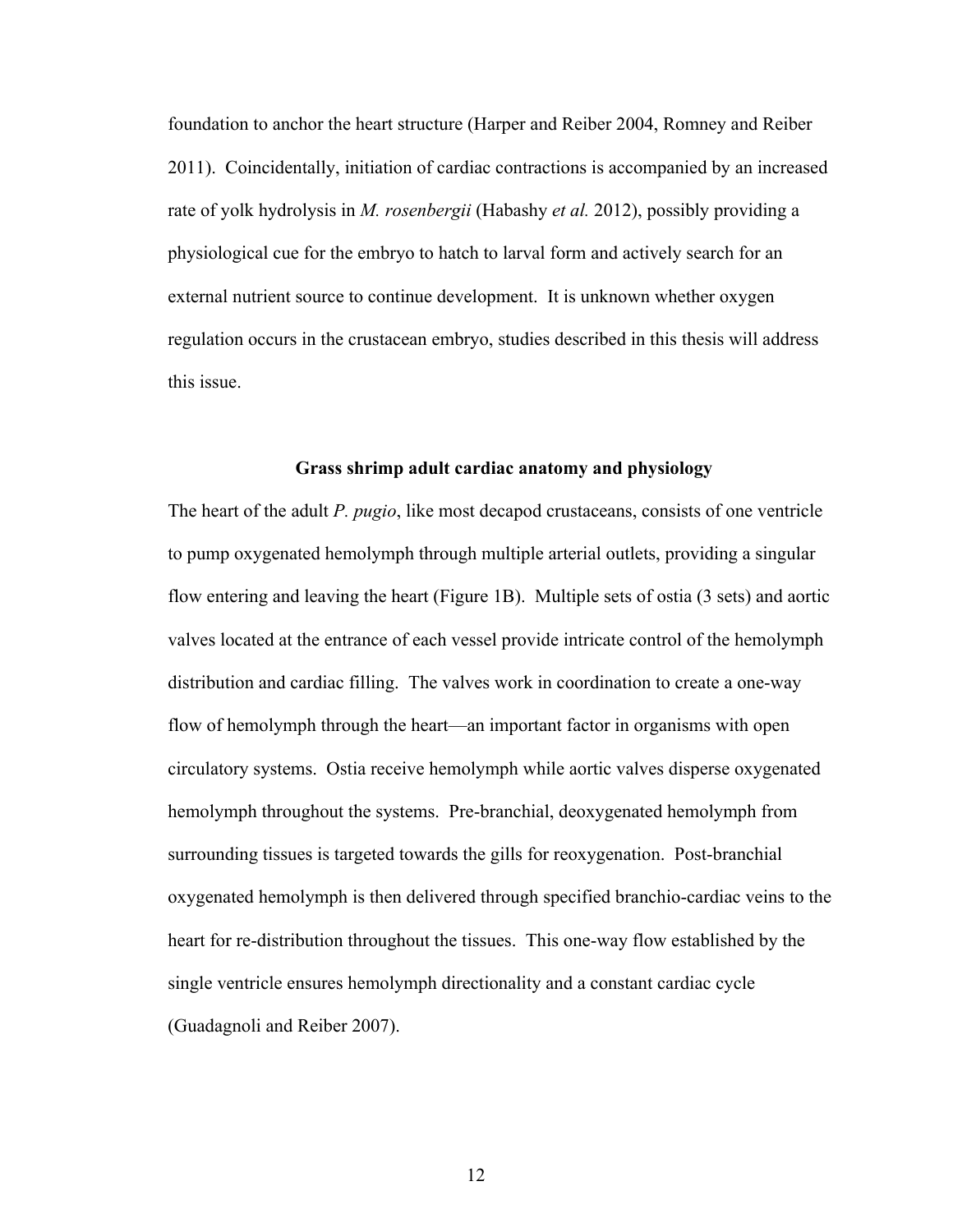Neurogenic control of the heart provides *P. pugio's* main source of adult cardiac contraction. The central nervous system conducts action potentials to the dorsal cardiac ganglion, allowing excitatory or inhibitory response by the cardiac myocytes. Mammalian hearts are similarly controlled by an intrinsic nodal conduction system and possess a "pacemaker", but are also induced by the parasympathetic nervous system. Cardiac control by an intrinsic pacemaker suggests there may be parallels, indicating early evolutionary divergence between crustaceans and mammals.

The heart responds to environmental fluctuations accordingly. Here, we focus on effects of hypoxia on cardiac parameters in adult crustaceans. Several studies have been conducted to determine crustacean response to hypoxic conditions. Generally, larger crustaceans maintain steady cardiac output under hypoxia through a decrease in heart rate and increase in stroke volume (Reiber 1995). Harper and Reiber (2004) described adult *Palaemonetes pugio* response as an increase in heart rate and decrease stroke volume in order to maintain steady cardiac output from hypoxic ranges 13.3 kPa  $O_2$  through 8.0 kPa  $O<sub>2</sub>$ . Heart rate seemed to be the primary regulator of cardiac and oxygen homeostatis in *P. pugio*. However, recent studies have challenged this idea and rather support that hypoxia-induced bradycardia occurs in adult grass shrimp as well (Guadagnoli and Reiber 2011). In other words, to maintain cardiac output under hypoxic conditions, the adult grass shrimp will decrease heart rate to increase stroke volume, thus maintaining cardiac output (Guadagnoli and Reiber 2011). This mechanism provides an immediate means for adult grass shrimp to survive under fluctuating oxygen conditions and adjust as necessary.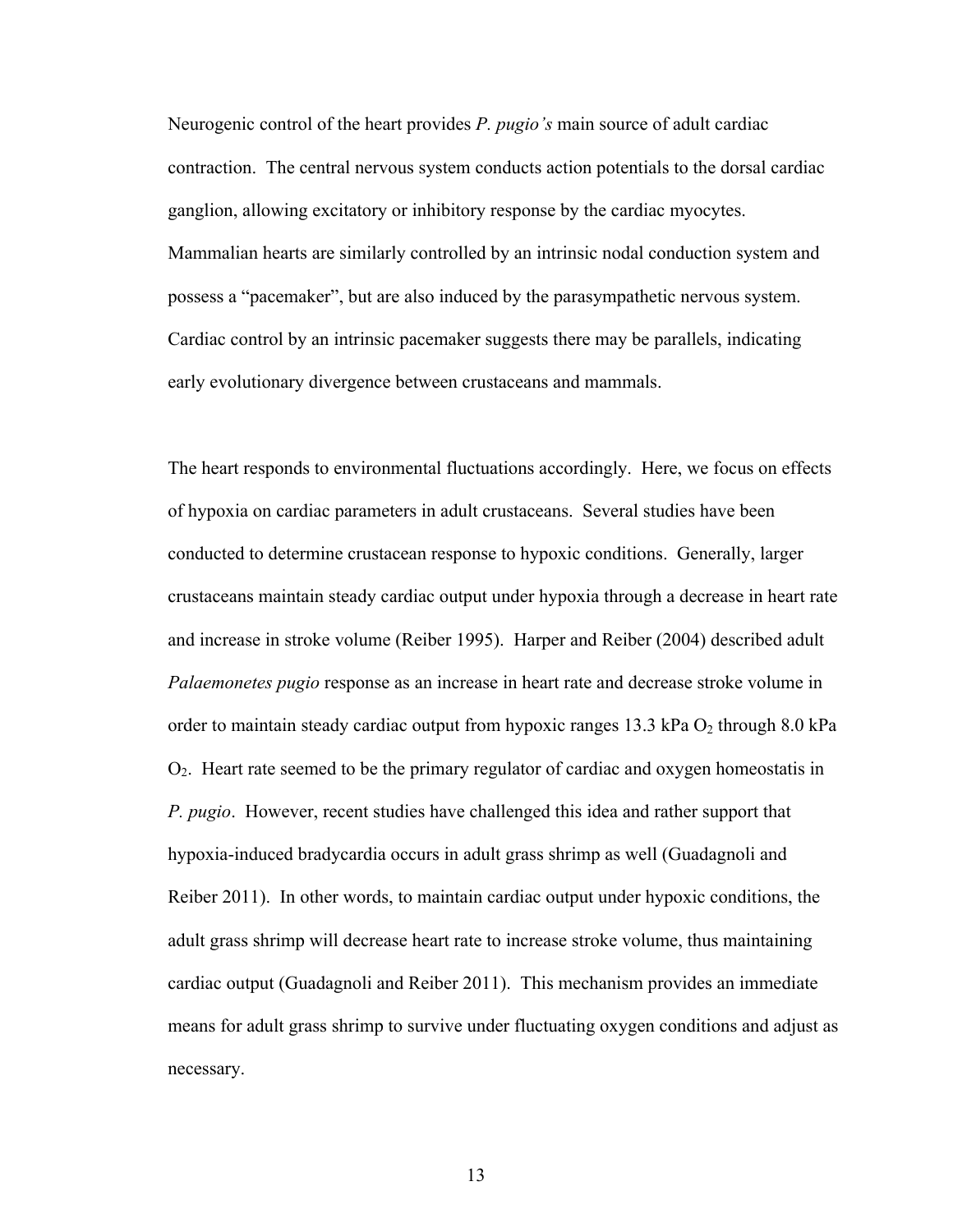Pressure-Volume and Pressure-Area loops have provided further evidence of oxygen regulation (Guadagnoli and Reiber 2011). The ability for *Palaemonetes pugio* grass shrimp to survive under extreme hypoxic conditions is attributed to the fact that cardiac work is significantly decreased. This decrease is accomplished by (1) hypoxia-inducedbradycardia and (2) a decrease in intra-cardiac pressure. Hypoxia-induced-bradycardia results in decreased heart rate, increase in stroke volume and maintenance of cardiac output. The decrease in intra-cardiac pressure resulting from decreased contractility and decrease in recoil of cardiac components, contributes to the increase in stroke volume. Together, these parameters decrease the overall cardiac work necessary to maintain adult grass shrimp cardiac output under hypoxic conditions.

#### **Research objectives**

Integration of various scientific approaches has produced a comprehensive snapshot of crustacean development. Descriptive analysis of cardiogenesis, study of cardiac physiology and cell lineage tracing in embryonic crustaceans all demonstrate the highly conserved nature of heart development and genetic homology between insects and crustaceans. Crustaceans endure external embryogenesis under extreme environmental gradients, have abundant clutches and possess a clear chorion, possibly making this organism a candidate invertebrate model. Further research into the development and physiology of grass shrimp may provide accurate temporal description of mesoderm scaffolding and organizing events, specification of transition from maternally driven development to independent zygotic transcription and the metabolic processes that accompany this development. Contributions from *Palaemonetes pugio* research may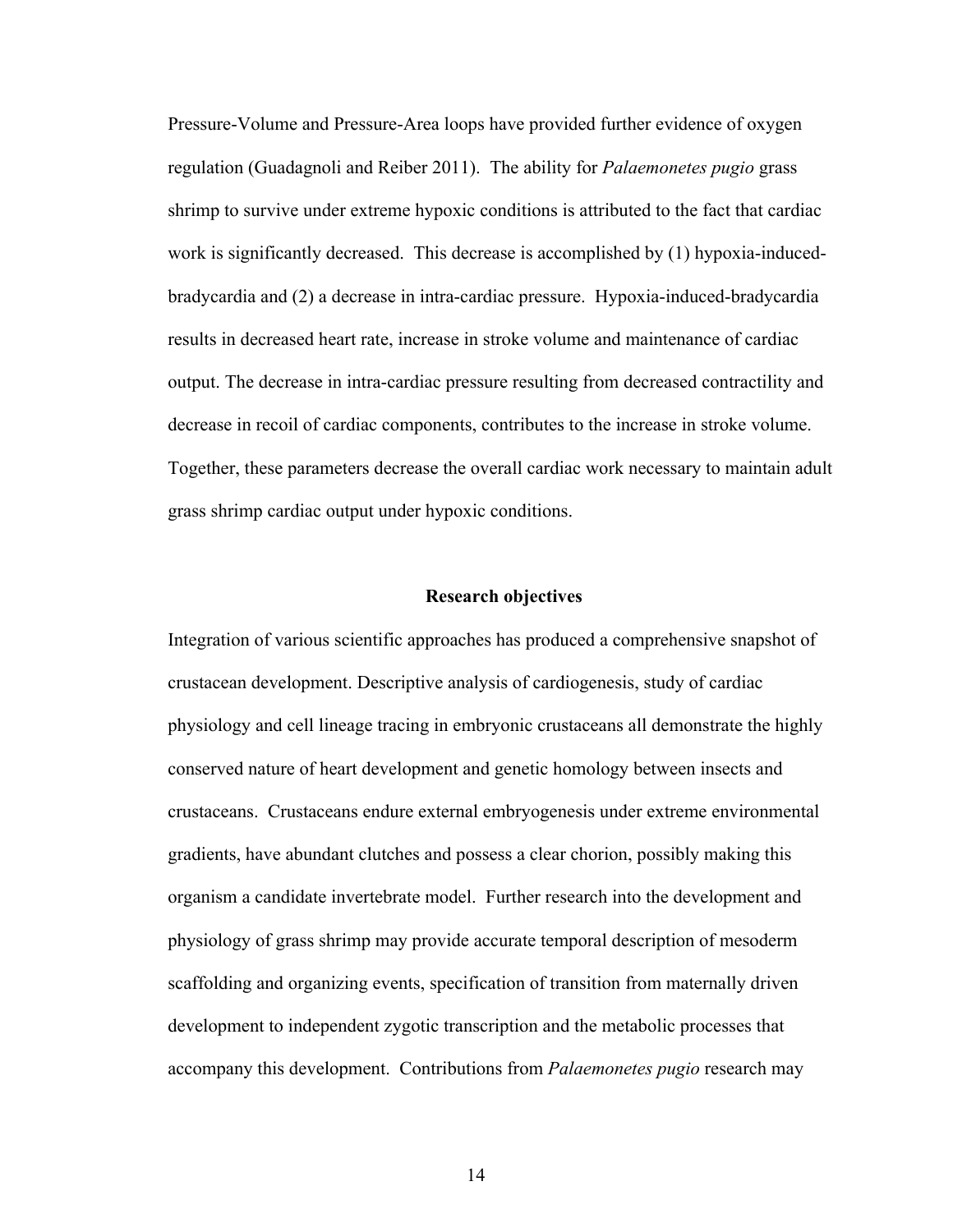illuminate questions about aquatic development, exposure to extreme environmental conditions and encourage a more integrative scientific method. The remainder of this study will focus on *P. pugio* embryonic development in aquatic systems ranging from normal to moderately severe oxygen availability.

The results from this study will shed light on the physiological and developmental compensatory mechanisms that occur in aquatic embryos upon exposure to a range of external oxygen concentrations. The first objective of this study is to determine oxygen consumption rates per stage of embryonic development under controlled laboratory conditions of 20˚ C, 12 hour light: 12 hour dark photoperiod, constant salinity of 30 parts per thousand (30 ppt), and starting oxygen conditions of 20.0 kPa  $O_2$ . This will allow extrapolation of the critical oxygen pressure  $(P_{\text{crit}})$  per stage and delineate the shift from oxygen conformation to oxygen regulation in *Palaemonetes pugio* embryos. Second, we wish to determine oxygen consumption rates per stage of embryonic development under moderate hypoxic conditions (11.0 kPa  $O_2$ –10.5 kPa  $O_2$ ), maintaining the controlled laboratory conditions of 20˚ C, 12 hour light: 12 hour dark photoperiod, constant salinity of 30 parts per thousand (30 ppt). Here, we can also extrapolate the  $P_{\text{crit}}$  of each embryo under hypoxic conditions. Finally, we wish to assess whether a shift from aerobic metabolism to anaerobic metabolism occurs during any point of embryonic development. This will be determined through conduction of lactate assays on whole embryos.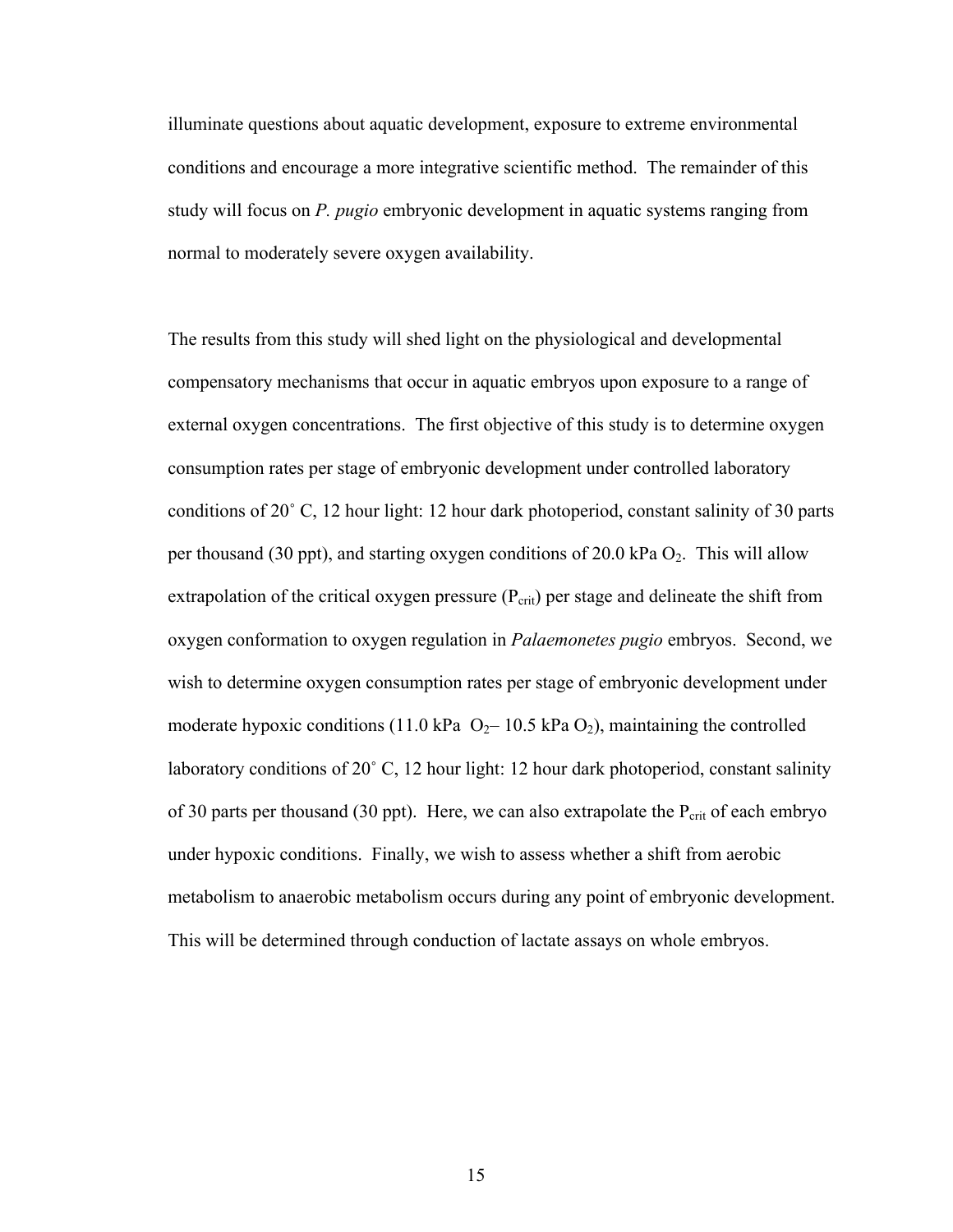#### **Literature cited**

- Alwes, F., Hinchen, B. & Extavour, C. G. Patterns of cell lineage, movement, and migration from germ layer specification to gastrulation in the amphipod crustacean Parhyale hawaiensis. *Dev. Biol.* **359,** 110–123 (2011).
- Brouwer, M., Brown-Peterson, N. J., Hoexum-Brouwer, T., Manning, S. & Denslow, N. Changes in mitochondrial gene and protein expression in grass shrimp, Palaemonetes pugio, exposed to chronic hypoxia. *Mar. Environ. Res.* **66,** 143–145 (2008).
- DiRobertis, E. M. D. Evo-Devo: Variations on Ancestral Themes. *Cell* **132,** 185–195 (2008).
- Gilbert, Scott F. "Ecological Developmental Biology." *Developmental Biology*. 10th ed. Sunderland: Sinaeur Associates, 2014. 675. Print.
- Guadagnoli, J. A., Tobita, K. & Reiber, C. L. Assessment of the pressure-volume relationship of the single ventricle of the grass shrimp, Palaemonetes pugio. *J. Exp. Biol.* **210,** 2192–2198 (2007).
- Guadagnoli, J. A., Tobita, K. & Reiber, C. L. Changes in cardiac performance during hypoxic exposure in the grass shrimp Palaemonetes pugio. *J Exp Biol* **214,** 3906– 3914 (2011).
- Habashy, M. M., Sharshar, K. M. & Hassan, M. M. S. Morphological and histological studies on the embryonic development of the freshwater prawn, Macrobrachium rosenbergii (Crustacea, Decapoda). *The Journal of Basic & Applied Zoology* **65,** 157–165 (2012).
- Harper, S. L. & Reiber, C. L. Physiological development of the embryonic and larval crayfish heart. *Biol. Bull.* **206,** 78–86 (2004).
- Hunnekuhl, V. S. & Wolff, C. Reconstruction of cell lineage and spatiotemporal pattern formation of the mesoderm in the amphipod crustacean Orchestia cavimana. *Dev. Dyn.* **241,** 697–717 (2012).
- Hwang, D.-F. & Noguchi, T. Tetrodotoxin poisoning. *Adv. Food Nutr. Res.* **52,** 141–236 (2007).
- Janssen, R. & Damen, W. G. M. Diverged and conserved aspects of heart formation in a spider. *Evolution & Development* **10,** 155–165 (2008).
- Jirikowski, G., Kreissl, S., Richter, S. & Wolff, C. Muscle development in the marbled crayfish--insights from an emerging model organism (Crustacea, Malacostraca, Decapoda). *Dev. Genes Evol.* **220,** 89–105 (2010).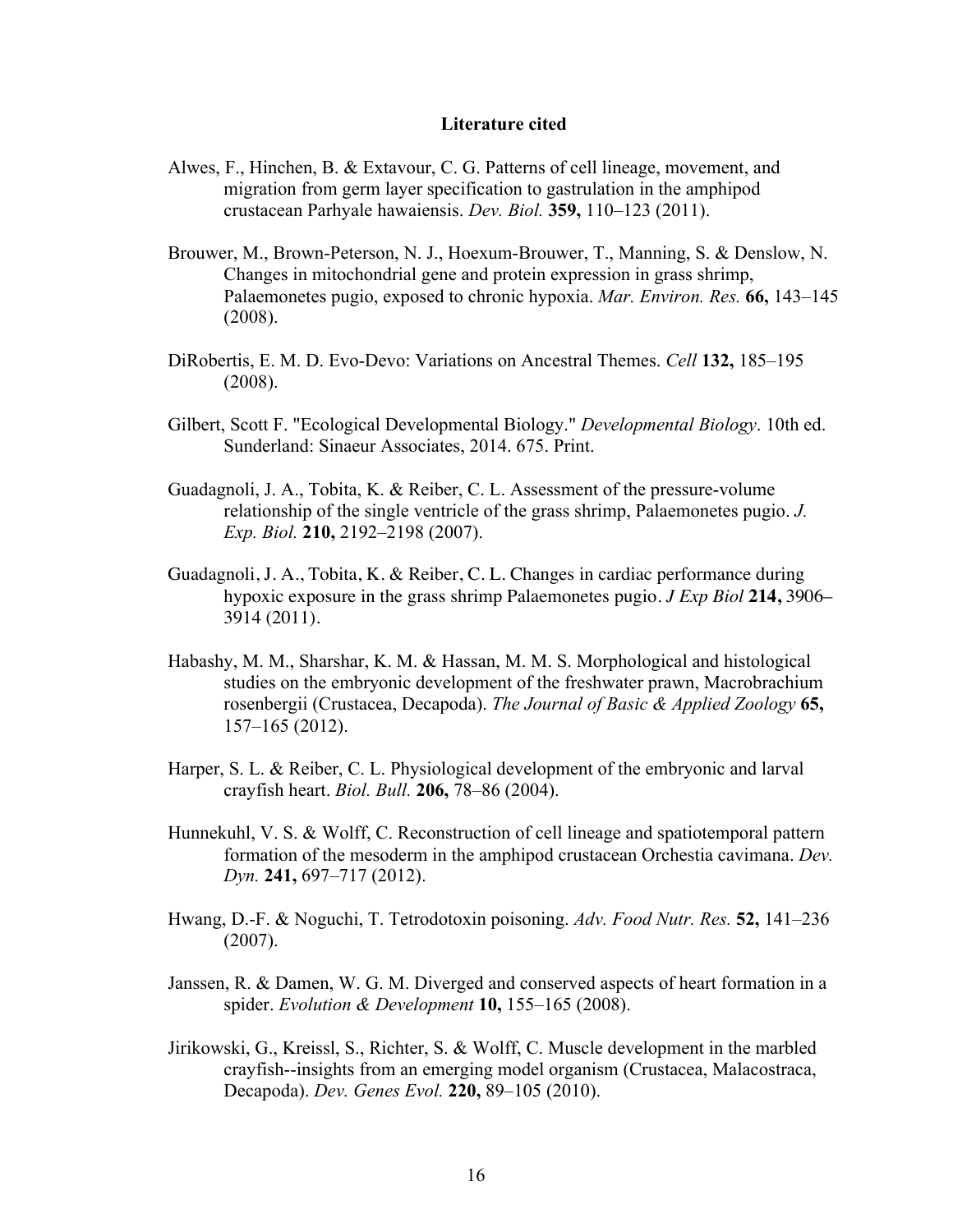- Kim, B. K. *et al.* Twelve actin-encoding cDNAs from the American lobster, Homarus americanus: cloning and tissue expression of eight skeletal muscle, one heart, and three cytoplasmic isoforms. *Comp. Biochem. Physiol. B, Biochem. Mol. Biol.* **153,** 178–184 (2009).
- Lara, L. R. & Wehrtmann, I. S. Reproductive Biology of the Freshwater Shrimp Macrobrachium carcinus (L.) (Decapoda: Palaemonidae) from Costa Rica, Central America. *Journal of Crustacean Biology* **29,** 343–349 (2009).
- Li, T. & Brouwer, M. Gene expression profile of grass shrimp Palaemonetes pugio exposed to chronic hypoxia. *Comp. Biochem. Physiol. Part D Genomics Proteomics* **4,** 196–208 (2009).
- McMahon, B. ., Tanaka, K., Doyle, J. . & Chu, K. . A change of heart: cardiovascular development in the shrimp Metapenaeus ensis. *Comparative Biochemistry and Physiology Part A: Molecular & Integrative Physiology* **133,** 577–587 (2002).
- McMahon, BR, Chu, KH, Tanaka K, Doyle JE, Mak E, Yu C, Nelson M. Functional development of the vascular system in larval shrimp *Metapenaeus ensis*. *Abstracts of Proceedings of the society for Experimental Biology, Barcelona*  (2008).
- Pakeendarong, N. The Distribution of Primordial Germ Cells in Larval and Juvenile Stages of the Giant Freshwater Prawns, Macrobrachium rosenbergii de Man, 1879. *yumpu.com* at <http://www.yumpu.com/en/document/view/11886194/thedistribution-of-primordial-germ-cells-in-larval-the-microscopy->
- Paululat, A., Holz, A. & Renkawitz-Pohl, R. Essential genes for myoblast fusion in Drosophila embryogenesis. *Mech. Dev.* **83,** 17–26 (1999).
- Price, A. L. & Patel, N. H. Investigating divergent mechanisms of mesoderm development in arthropods: the expression of Ph-twist and Ph-mef2 in Parhyale hawaiensis. *J. Exp. Zool. B Mol. Dev. Evol.* **310,** 24–40 (2008).
- Reiber, Carl L., Physiological Adaptations of Crayfish to the Hypoxic Environment. *American Zoology,* **35,** 1-11 (1995).
- Romney, A., Reiber, C.L., Embryonic Development of the Grass Shrimp, Palaemonetes pugio, and the Influence of Salinity on Cardiac Physiology. *UNLV Theses/Dissertations/Professional Papers/Capstones* at http://digitalscholarship.unlv.edu/thesesdissertations/1085 (2011).
- Spicer, J. I. Gut reaction by heartless shrimps: experimental evidence for the role of the gut in generating circulation before cardiac ontogeny. *Biol. Lett.* **2,** 580–582 (2006).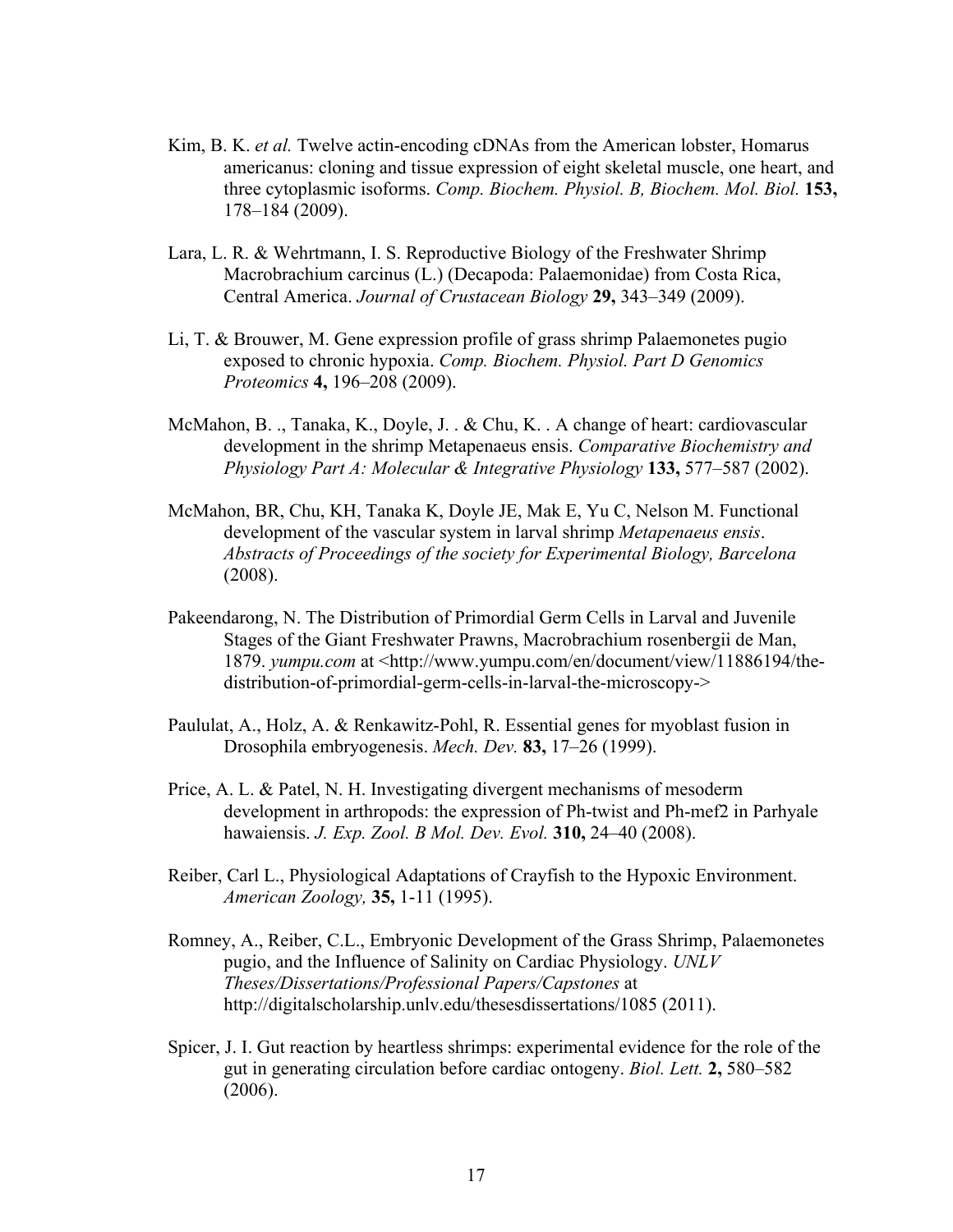- Spicer, J. I. Development of Cardiac Function in Crustaceans: Patterns and Processes. *Amer. Zool.* **41,** 1068–1077 (2001).
- Torres, G., Giménez, L. & Anger, K. Effects of osmotic stress on crustacean larval growth and protein and lipid levels are related to life-histories: the genus Armases as a model. *Comp. Biochem. Physiol. B, Biochem. Mol. Biol.* **148,** 209–224 (2007).
- Vilpoux, K., Sandeman, R. & Harzsch, S. Early embryonic development of the central nervous system in the Australian crayfish and the Marbled crayfish (Marmorkrebs). *Dev. Genes Evol.* **216,** 209–223 (2006).
- Welsh B. (1975) The role of grass shrimp, Palaemonetes pugio, in a tidal marsh ecosystem. Ecology 56:513-530.
- Wilkens, J. L. Evolution of the Cardiovascular System in Crustacea. *Amer. Zool.* **39,** 199–214 (1999).
- Wirkner, C. S. & Richter, S. Evolutionary morphology of the circulatory system in Peracarida (Malacostraca; Crustacea). *Cladistics* **26,** 143–167 (2010).
- Xavier-Neto, J. *et al.* An unauthorized biography of the second heart field and a pioneer/scaffold model for cardiac development. *Curr. Top. Dev. Biol.* **100,** 67– 105 (2012).
- Yang, M., Carbó Tano, M., Freudenthal, R. & Hermitte, G. Characterization of the cardiac ganglion in the crab Neohelice granulata and immunohistochemical evidence of GABA-like extrinsic regulation. *Arthropod Struct Dev* **42,** 17–25 (2013).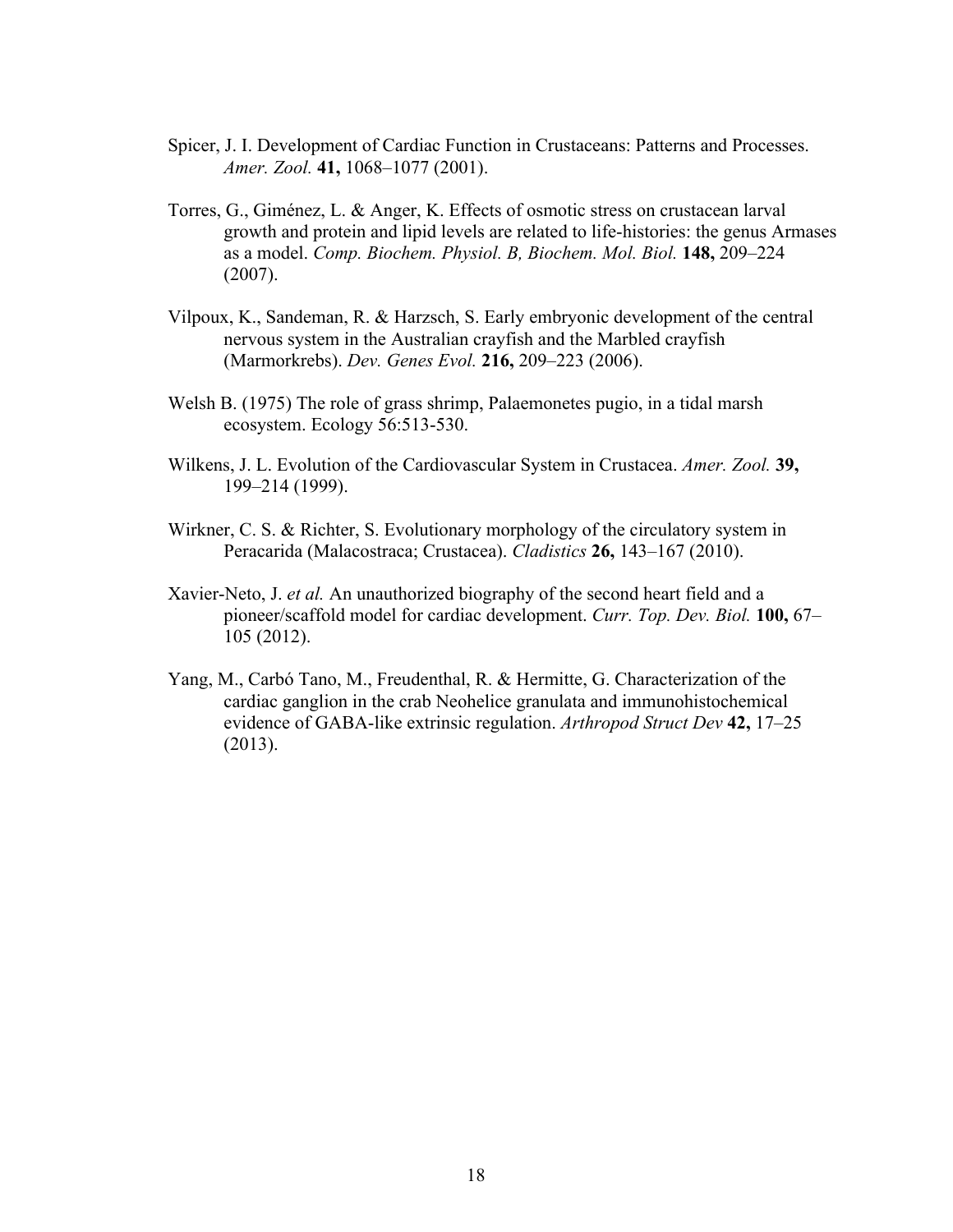# **CHAPTER 2 OXYGEN CONSUMPTION OF THE EMBRYONIC GRASS SHRIMP,** *Palaemonetes pugio,* **(CRUSTACEA, DECAPODA) UNDER VARYING OXYGEN LEVELS**

 $\mathcal{L}_\mathcal{L} = \{ \mathcal{L}_\mathcal{L} = \{ \mathcal{L}_\mathcal{L} = \{ \mathcal{L}_\mathcal{L} = \{ \mathcal{L}_\mathcal{L} = \{ \mathcal{L}_\mathcal{L} = \{ \mathcal{L}_\mathcal{L} = \{ \mathcal{L}_\mathcal{L} = \{ \mathcal{L}_\mathcal{L} = \{ \mathcal{L}_\mathcal{L} = \{ \mathcal{L}_\mathcal{L} = \{ \mathcal{L}_\mathcal{L} = \{ \mathcal{L}_\mathcal{L} = \{ \mathcal{L}_\mathcal{L} = \{ \mathcal{L}_\mathcal{$ 

#### **Abstract**

Estuary ecosystems provide a challenging environment for animals to live. In spite of this, *Palaemonetes pugio* grass shrimp embryos develop in abundance during an annual breeding season that lasts from February through October. One clutch ranges from 200- 400 embryos per ovigerous female. Fertilization, development and hatching occur synchronously within each clutch (Romney and Reiber 2011). Here, we investigate the oxygen consumption rate  $(\dot{MO}_2)$  of a single embryo in a closed system while maintaining control laboratory conditions of 20 $^{\circ}$  C, seawater 20 ppt, normoxic water (PO<sub>2</sub>=18.5 kPa O2) and 12L:12:D photoperiod. Additionally, to examine effects of fluctuating oxygen conditions, hypoxic oxygen consumption rate of a single embryo will be investigated using the same control laboratory conditions. All oxygen consumption  $(\dot{M}O_2)$  data were obtained through use of the OxySense (OxySense® 4000B, OxySense®, Inc., Dallas, TX, USA) and analyzed through a customized Python program. These data will provide a quantitative basis for metabolic processes occuring throughout *P. pugio* embryonic development. We show that normoxic  $\dot{M}O_2$  shows consistent trends with embryonic growth rate—previously quantified through calculation of cardiac parameters including cardiac output, heart rate, stroke volume and ratio of embryonic surface-area-to-volume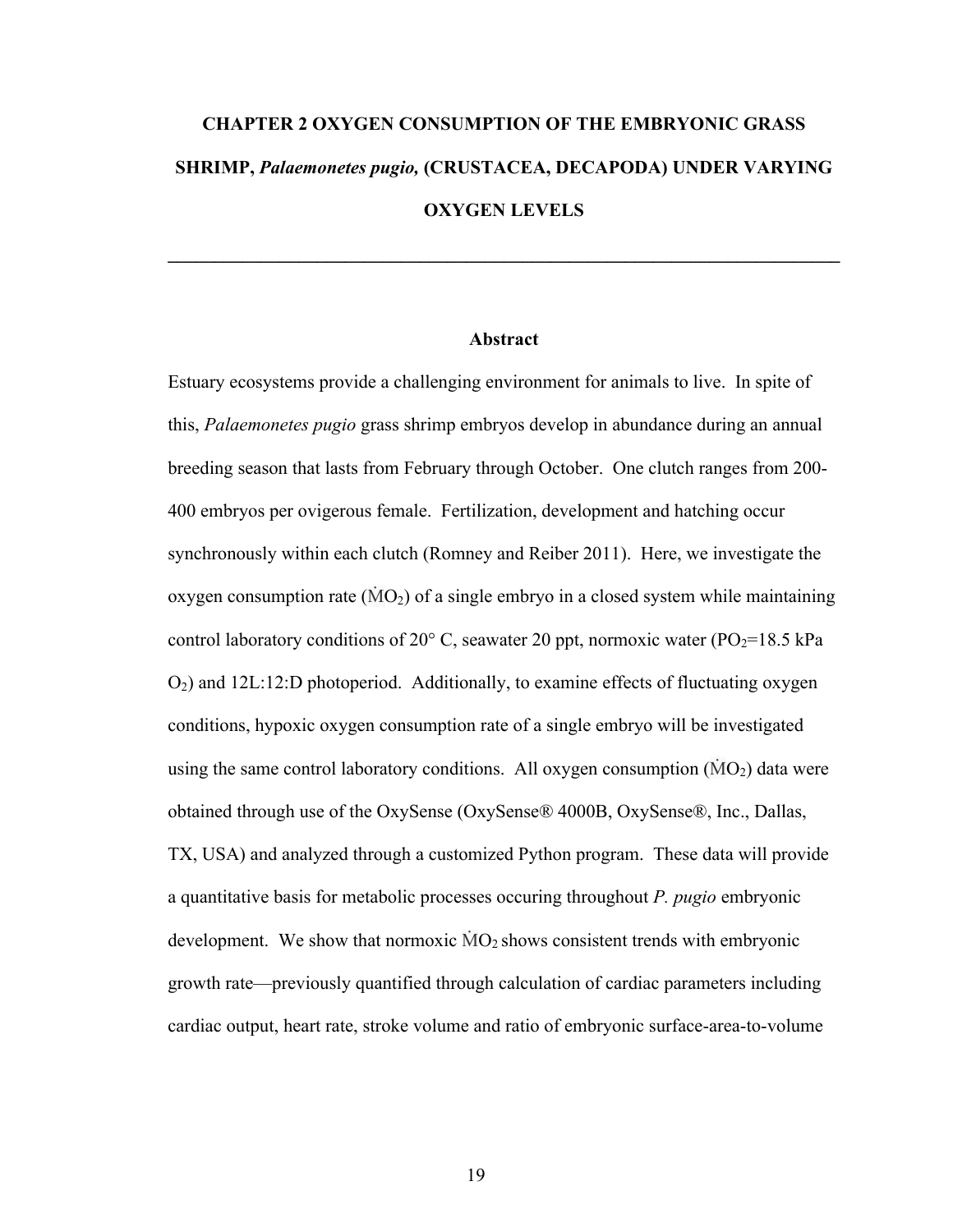(Romney and Reiber 2011). The data also indicate that hypoxic exposure contributes to a significant increase in  $MO<sub>2</sub>$  of grass shrimp embryos.

Numerous aquatic species have adapted different techniques to deal with oscillating oxygen conditions in estuarine ecosystems. The transition from an oxyconformer to an oxyregulator is a well-studied mechanism used by crustaceans and other aquatic organisms. This transition can be quantified by the identification of an animal's critical oxygen pressure (Pcrit). Here, we show that *Palaemonetes pugio* embryos in early stages must rely on diffusive properties because they do not possess the internal capacity to circulate oxygen. Grass shrimp embryos in later stages, however, possess an internal convective system and begin to regulate oxygen distribution to deep metabolizing tissue. These data will help to understand how grass shrimp embryos are able to survive in abundance while developing in fluctuating oxygen conditions.

#### **Introduction**

According to the *Palaemonetes pugio* embryonic staging scheme described under normoxic conditions, embryonic growth and development is initially supported by diffusion of water and nutrients across the chorion in stages I through VIa (Romney and Reiber 2011). Upon reaching stage VIb, cardiac contractions are initiated and provide an internal convection system. On this basis, we hypothesize that rate of oxygen uptake from external sources contributes to rate of embryonic development in *Palaemonetes pugio*.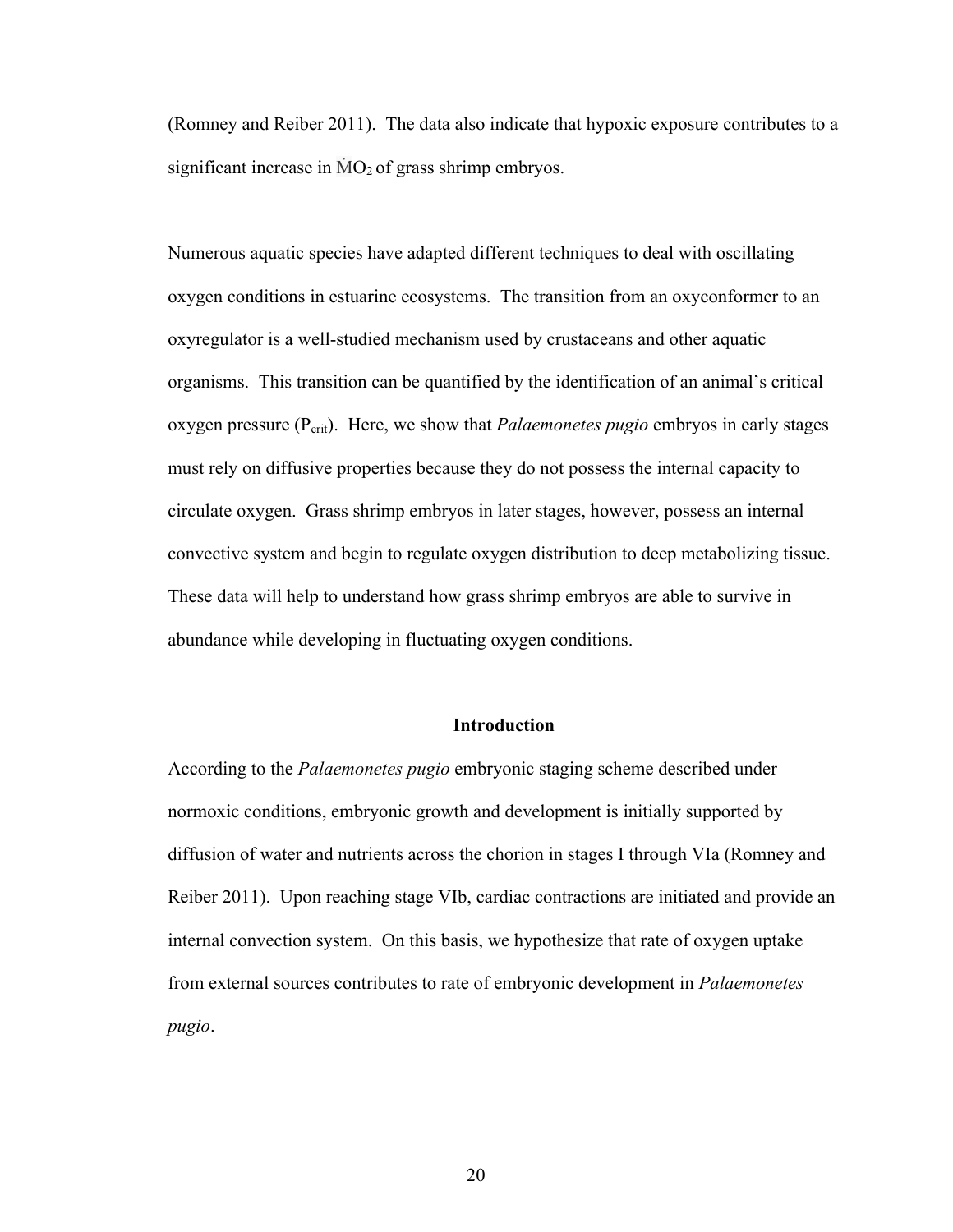**H01:** *Palaemonetes pugio* embryonic oxygen consumption rate under normoxic conditions is not significantly different than oxygen consumption rate under hypoxic conditions.

**H1:** *Palaemonetes pugio* embryonic oxygen consumption rate under normoxic conditions is significantly different than oxygen consumption rate under hypoxic conditions.

 $H0<sub>2</sub>$ : Critical oxygen pressure ( $P<sub>crit</sub>$ ) will remain consistent in early embryonic and later embryonic stages.

**H2:** Critical oxygen pressure  $(P_{\text{crit}})$  is higher in early embryonic stages then decreases in later embryonic stages. Lower  $P_{\text{crit}}$  indicates the transition from oxyconformer to oxyregulator and accompanies initiation of cardiac contractions in *Palaemonets pugio* embryonic stage VIb.

#### **Materials and methods**

**Animal care:** Adult *P. pugio* were obtained from Gulf Specimen Marine Laboratories, Inc. (Panacea, FL, USA). Experimental animals were maintained in 40L aquaria in aerated artificial seawater (30-32 ppt at 20-25˚C) with a 12L: 12D photoperiod. Aquaria were maintained individually using filters with frequent water changes. Animals were fed a high protein marine fish flake to encourage ova production (Ocean Nutrition Formula Two Flakes). Conditions were maintained at 20° C, seawater 20 ppt, normoxic water ( $PO_2=20.5$  kPa  $O_2$ ) and 12L:12:D photoperiod.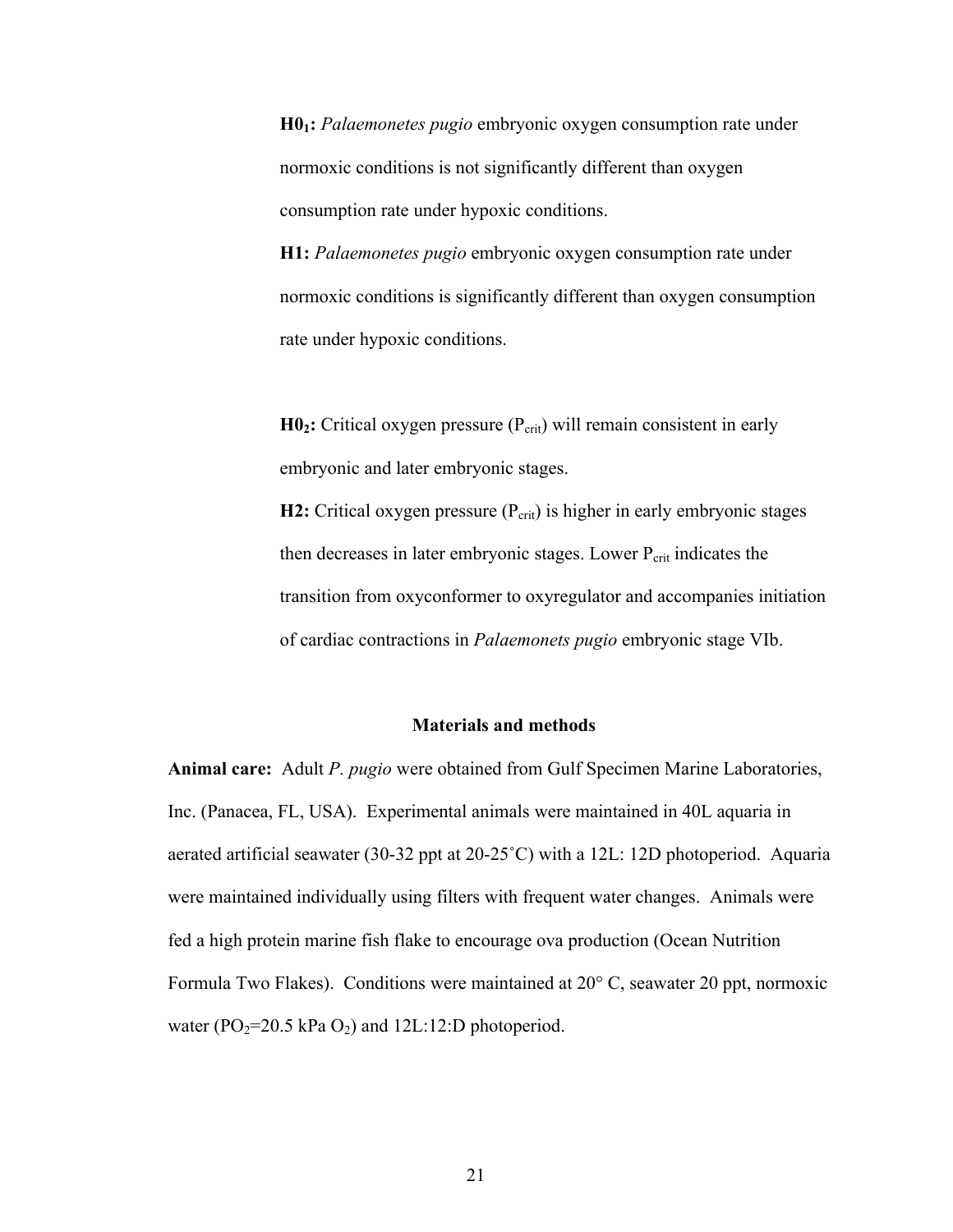**Embryo collection:** Ovigerous grass shrimp were attached to the flattened end of a wooden applicator stick on the lateral cephalothorax with cyanoacrylate glue. Embryos were removed from pleiopods of ovigerous females and transferred to nursery chambers located on a continuously rotating platform to mimic movements of an ovigerous female. Conditions were maintained at 20 $^{\circ}$  C, seawater 20 ppt, normoxic water (PO<sub>2</sub>=20.5 kPa O2) and 12L:12:D photoperiod.

**Oxygen consumption:** A single embryo was selected from the clutch and staged using a stereo-microscope (Leica MZ12.5, McBain Instruments). The embryo was placed in a sealed chamber containing 0.1 ml of normoxic seawater ( $PO<sub>2</sub>=20.5$  kPa  $O<sub>2</sub>$ , 20 ppt, 20° C). Changes in PO<sub>2</sub> were obtained using OxySense (OxySense® 4000B, OxySense®, Inc., Dallas, TX, USA) and plotted using Microsoft Excel 2011. Normoxic conditions were isolated to  $PO_2$  ranges from 20.0 kPa  $O_2$  through 18.0 kPa  $O_2$ . Hypoxic conditions were simulated using the same controlled laboratory conditions. Moderate hypoxia is defined between 11.0 kPa  $O_2$  through 10.5 kPa  $O_2$ . The closed chamber allowed for selfinduced hypoxia, as the embryo decreased oxygen availability through time. A maximum of 5 hours was allotted per data point to ensure that the embryo remained at the specified developmental stage. After data collection and exposure to experimental conditions, embryos were placed on a microbalance to obtain wet weight (0.0001 mg accuracy; Cahn 21 automatic electrobalance, Cahn Instruments Div., Ventron Corp., Cerritos, CA, USA).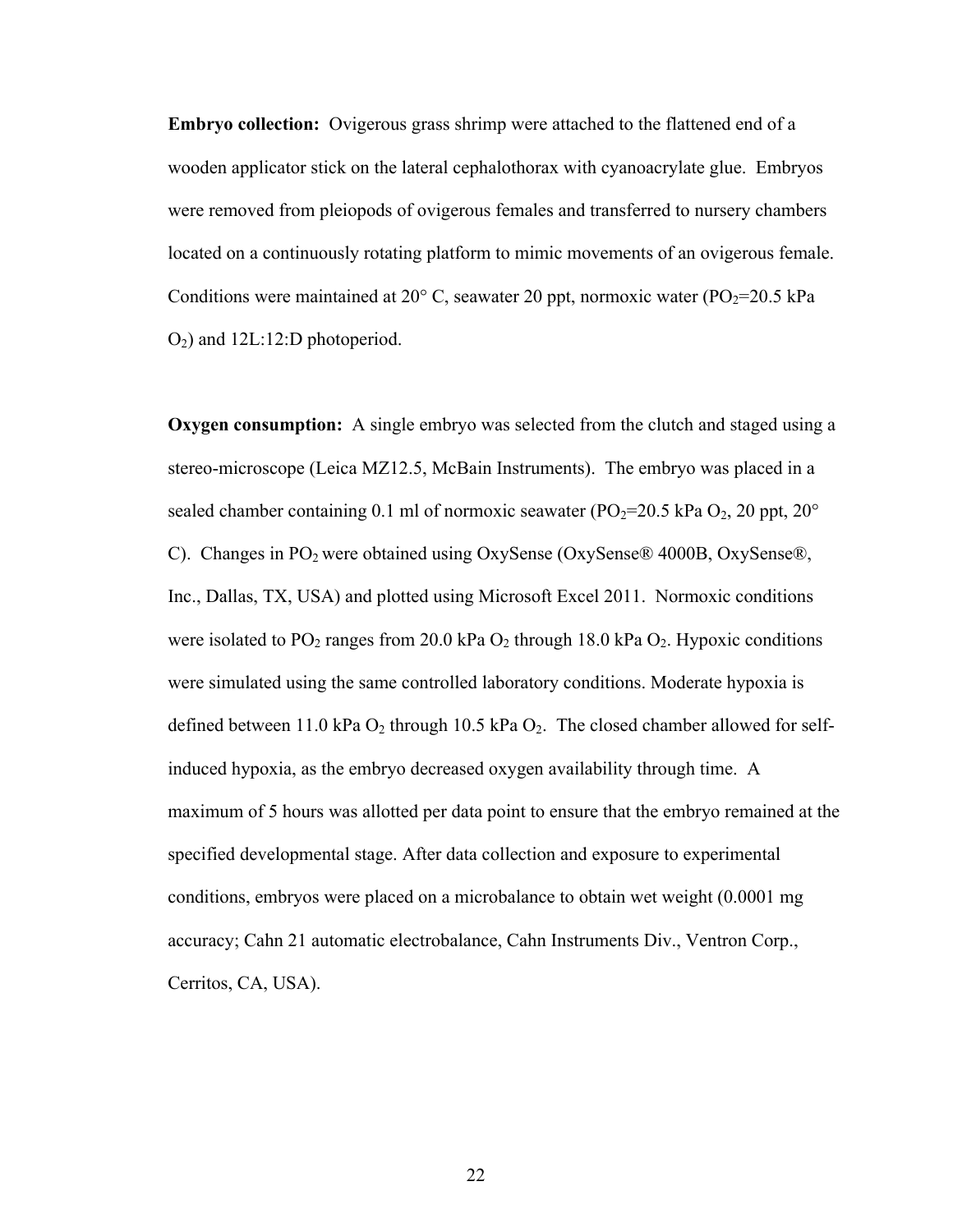**Oxygen consumption rates:** Using custom Python scripts, written by Christopher M. Hardy, Doctoral Candidate at the University of Nevada, Las Vegas, raw oxygen pressure data from the OxySense was converted to oxygen consumption rates  $(\dot{M}O_2)$ . The program is devised to create a streamlined, unbiased analysis of normoxic and hypoxic conditions. Each data point was normalized per embryo by division by wet weight. Annotated custom python scripts are included in appendix.

**Critical oxygen pressure (P<sub>crit</sub>):** P<sub>crit</sub> was determined by piecewise linear regression analysis through a LINEST program on Microsoft Excel 2011. The workbook was obtained and revised according to oxygen pressure parameters from: "http://processtrends.com/toc\_trend\_analysis\_with\_Excel.htm#Segmented\_- Piecewise Regression"

**Statistical analysis:** Means and standard deviations were calculated for each developmental stage (n=1-9) using normoxic oxygen consumption (18.5 kPa  $O_2$  – 18.0 kPa  $O_2$ ) and moderate hypoxia oxygen consumption (11.0 kPa  $O_2$  – 10.5 kPa  $O_2$ ). The overall effects of oxygen consumption throughout development due to various dependent variables, stage and oxygen condition, were studied using an analysis of variance (ANOVA) to account for effects of oxygen availability  $(JMP^{\circledast})$ , Version  $\leq l.4$  >. SAS Institute Inc., Cary, NC, 1989-2007). A Tukey post-hoc test was used for pairwise multiple comparisons where a significance of  $P \le 0.05$  was accepted to reject the null hypothesis.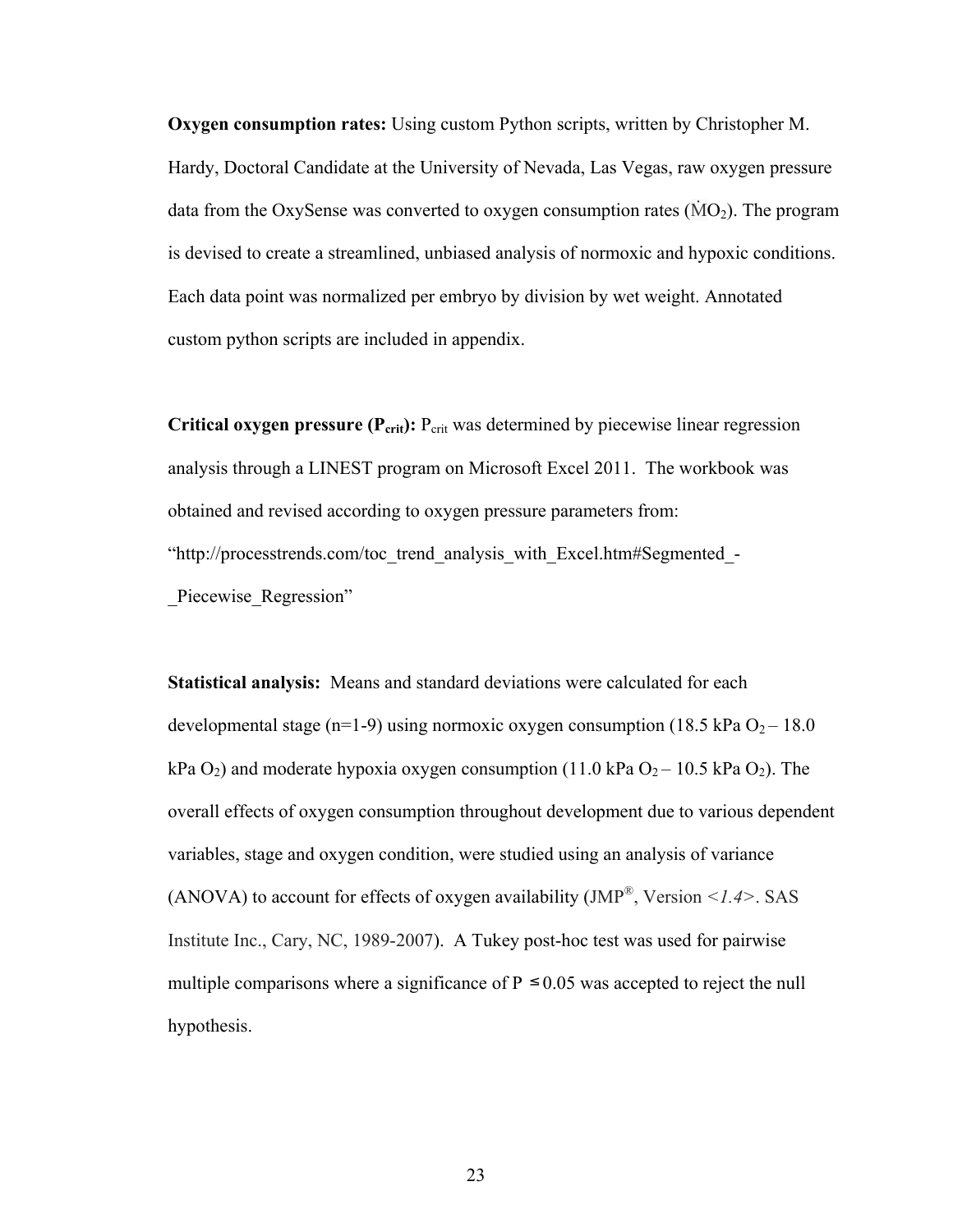#### **Results**

**Mass:** Embryonic stage VIII mass for a single embryo (0.242 mg  $\pm$  0.037) is significantly higher than stages I, II, IIIa, IV and V ( $p = 0.001$ ,  $n = 3 - 11$ ) (Romney and Reiber 2011). These values are listed below and shown in Figure 1.

| <b>Table 1. Embryonic Mass</b> |                              |
|--------------------------------|------------------------------|
| <b>Stage</b>                   | Egg mass (mg)                |
| L                              | $0.103 \pm 0.009^a$          |
| H                              | $0.100 \pm 0.011^a$          |
| <b>IIIa</b>                    | $0.113 \pm 0.007^{\text{a}}$ |
| <b>IIIb</b>                    | $0.143 \pm 0.033$            |
| IV                             | $0.109 \pm 0.004^a$          |
| V                              | $0.119 \pm 0.014$            |
| VIa                            | $0.147 \pm 0.006$            |
| VIb                            | $0.142 \pm 0.015$            |
| VIIa                           | $0.139 \pm 0.013$            |
| <b>VIIb</b>                    | $0.172 \pm 0.008$            |
| VIII                           | $0.242 \pm 0.037^b$          |

**Oxygen consumption:** Oxygen consumption rates were determined under normoxic conditions in a closed oxygen chamber with a starting  $PO_2$  of 20.0 kPa  $O_2$  (200 mBar  $O_2$ ) maintained under controlled laboratory conditions of 20° C, seawater 20 ppt and 12D:12L photoperiod. Individual data points describe the average oxygen consumption per embryonic stage (n=1-9). Normoxic oxygen ranges were confined to 18.5 kPa  $O_2$ through  $18.0$  kPa  $O_2$  to bracket a specific normoxic range throughout all experimental stages. When raising embryos under normoxic conditions (18.5 kPa  $O_2$  – 18.0 kPa  $O_2$ ), there is no significant difference in oxygen consumption rate throughout individual embryonic stages (Figure 2). However, upon raising embryos under hypoxic conditions  $(11.0 \text{ kPa } O_2 - 10.5 \text{ kPa } O_2)$ , there is a significant increase in hypoxic  $\text{MO}_2$  compared with normoxic  $MO_2(p = 0.0294)$  (Figure 4). To further investigate the increase in hypoxic  $\dot{M}O_2$ , individual embryonic stages were analyzed. Results indicate that there is a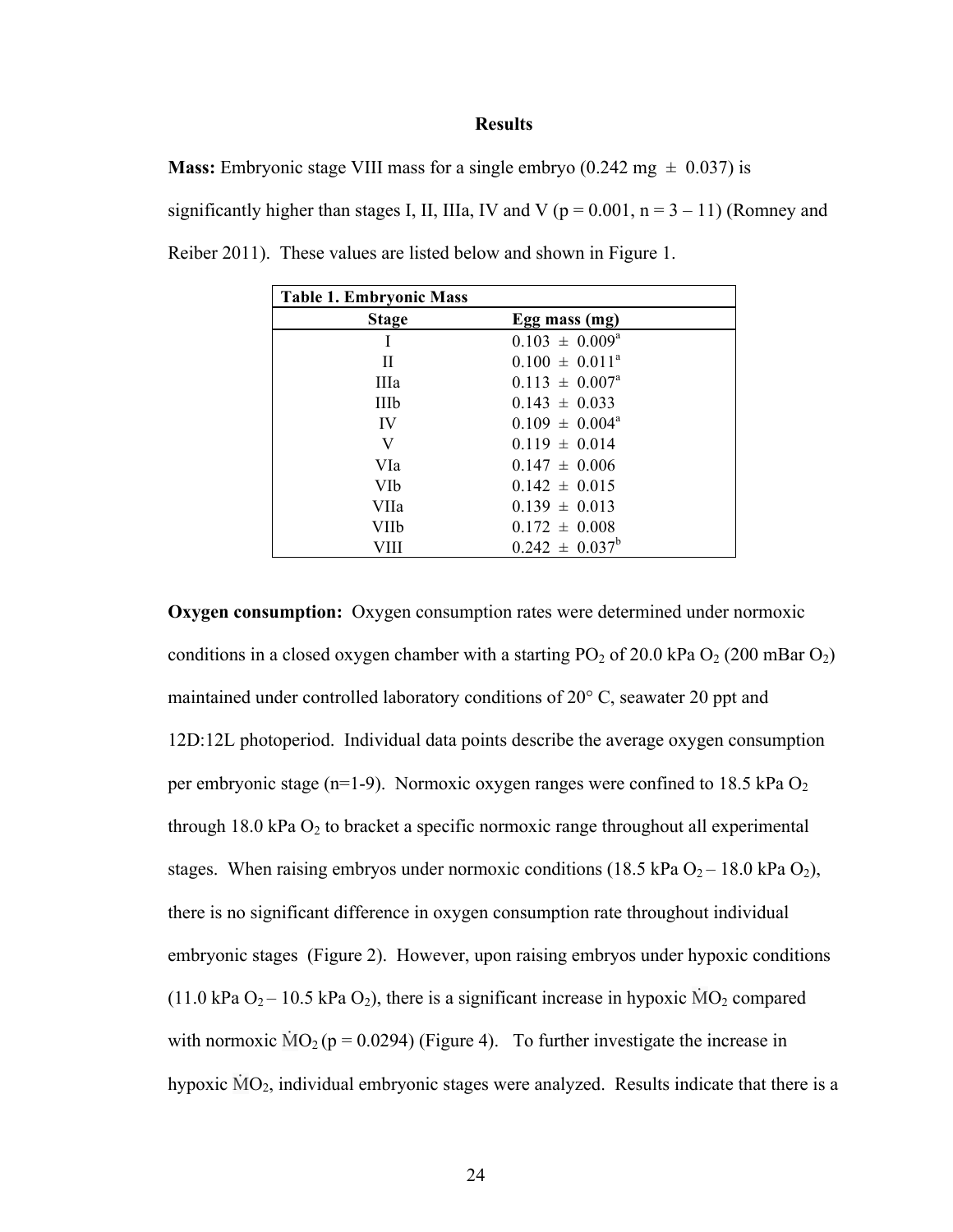significant increase in  $\dot{M}O_2$  during embryonic stage IIIb when embryos are raised under hypoxic conditions ( $p = 0.0169$ ) (Figure 3).



**Figure 1. Embryonic Mass Versus Development in Normoxia (18.0 kPa O<sub>2</sub>): Embryonic** stage VIII mass for a single embryo is significantly higher than stages I, II, IIIa, IV and V ( $p =$  $0.001$ ,  $n = 3 - 11$ ).

Critical oxygen pressure results show a non-significant decrease throughout embryonic development (Figure 5). Though not significant, the decreasing trend is as predicted: Critical Oxygen Pressure decreases as the heart begins to gain more coordinated cardiac contractions. This further supports the idea that later stages can endure lower ambient oxygen levels and have transitioned from oxyconformation to oxyregulation. This is a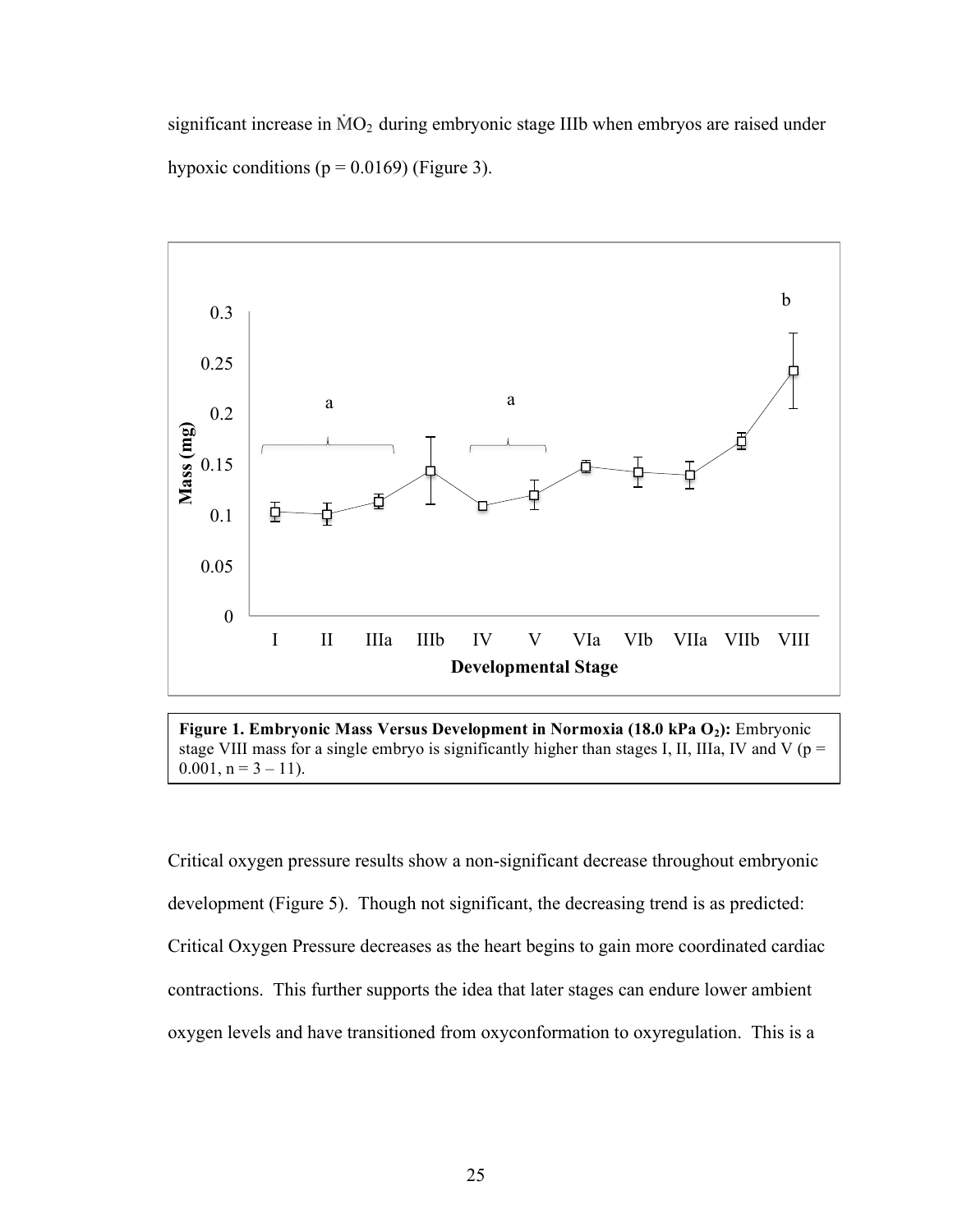

**Figure 2. Average Normoxic**  $\dot{M}O_2$  **per Embryonic Stage (18.5 kPa**  $O_2$  **– 18.0 kPa**  $O_2$ **). Overall**  $\dot{M}O<sub>2</sub>$  under normoxia undergoes no significant change between stages.

key physiological switch to those aquatic animals surviving in brackish, estuarine ecosystems.

Critical oxygen pressure results show a non-significant decrease throughout embryonic development (Figure 5). Though not significant, the decreasing trend is as predicted: Critical Oxygen Pressure decreases as the heart begins to gain more coordinated cardiac contractions. This further supports the idea that later stages can endure lower ambient oxygen levels and have transitioned from oxyconformation to oxyregulation. This is a key physiological switch to those aquatic animals surviving in brackish, estuarine ecosystems.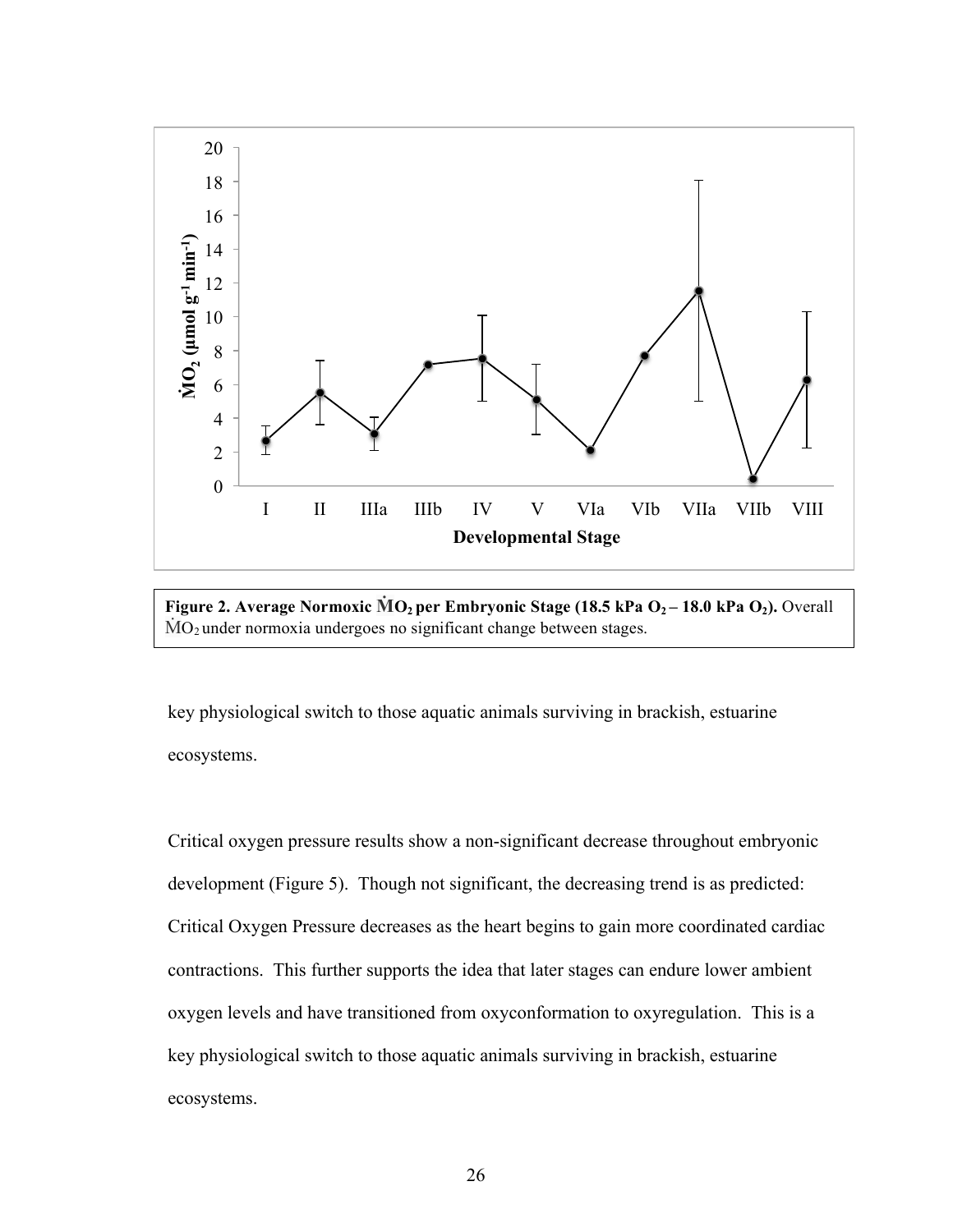

**Figure 3. Average Hypoxic**  $\dot{M}O_2$  **per Embryonic Stage (11.0 kPa**  $O_2$  **– 10.5 kPa**  $O_2$ **).** Embryonic stage IIIb undergoes a significant increase in  $\dot{M}O_2$  under hypoxic conditions.

Critical oxygen pressure indicates the animal's tolerance to low oxygen conditions.  $P_{crit}$ represents the lowest oxygen level the embryo can be exposed, yet continue to function and develop normally. No previous studies have been conducted on grass shrimp embryos that analyze P crit throughout development. We predict that tolerance of hypoxia will increase throughout embryonic development, as cardiac contractions become more coordinated and robust. As hypoxia tolerance increases, P crit consequently decreases. In other words, embryos in later stages can tolerate lower oxygen pressure levels because the cardiac system has developed coordinated contractions, allowing for specific control of hemolymph flow and oxygen distribution throughout the animal.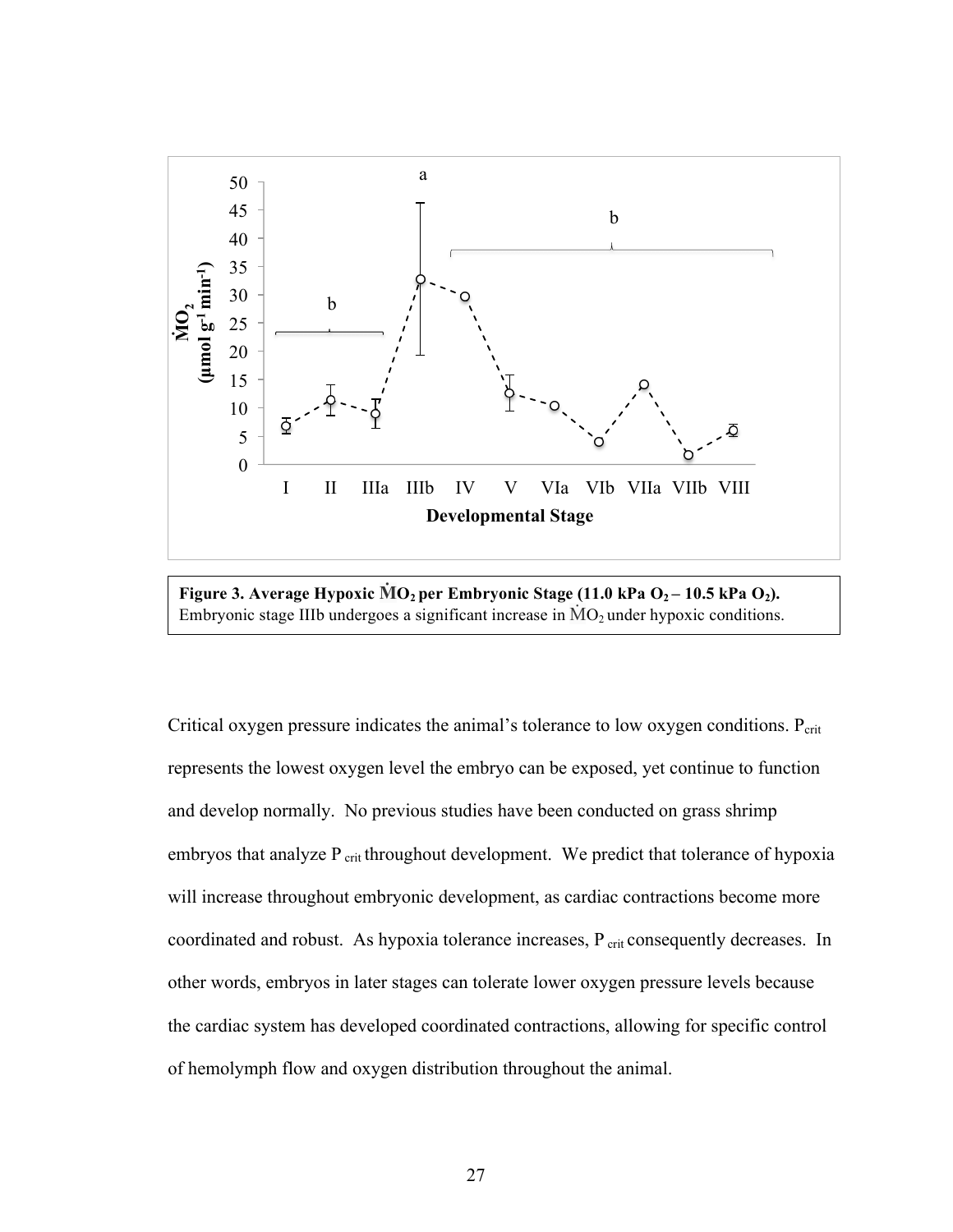

**Figure 4: Normoxic Versus Hypoxic Oxygen Consumption Throughout Stages of Development.** Oxygen consumption significantly increases upon exposure to hypoxia compared with normoxia ( $p = 0.029$ ,  $n = 1 - 9$ ). Specifically,  $\dot{M}O_2$  significantly increases during embryonic stage IIIb ( $p = 0.0169$ ,  $n = 1 - 9$ ). There is no significant increase or decrease in embryonic ṀO2 between stages when embryos are raised under normoxic conditions. Solid line and closed circles indicate normoxic  $MO<sub>2</sub>$ ; dotted lines and open circles indicate hypoxic  $\dot{M}O_2$ .

Analysis of oxygen consumption under two oxygen conditions, normoxia (18.5 kPa  $O<sub>2</sub>$  – 18.0 kPa  $O_2$ ) and moderate hypoxia (11.0 kPa  $O_2$  – 10.5 kPa  $O_2$ ), supports that hypoxic conditions significantly increase oxygen consumption rates across embryonic developmental stages ( $p = 0.0294$ ). Grass shrimp in estuarine ecosystems endure major oxygen fluctuations during a daily cycle (Welsh 1975). Despite this, grass shrimp adults and embryos alike continue survival in these estuaries.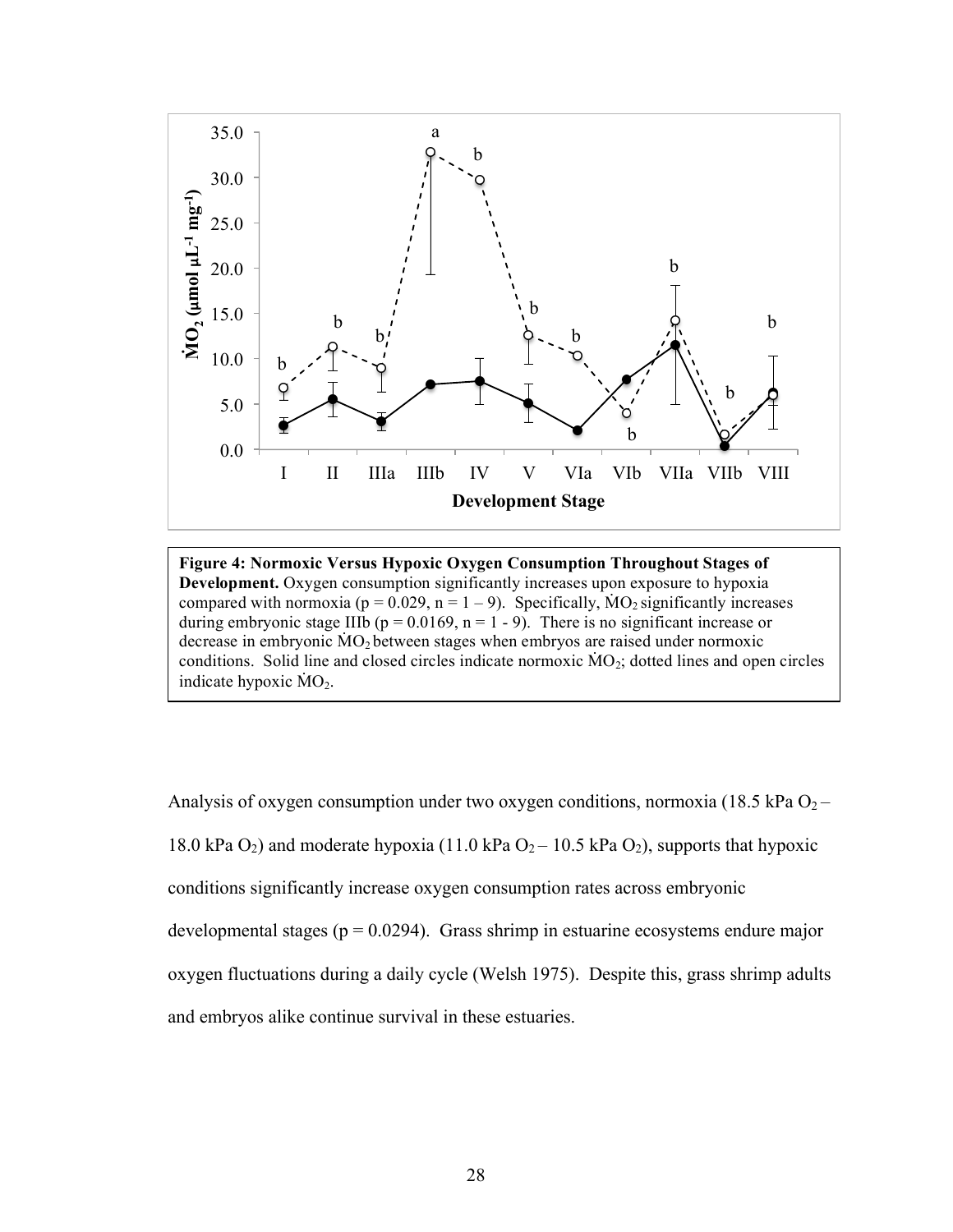

#### **Discussion**

An increase in oxygen consumption during exposure to hypoxic conditions suggests there is deviation from development in normoxia. It is possible that cardiac initiation occurs at an earlier time point when dissolved oxygen levels are decreased, or other compensatory mechanisms initiate at specific stages. Further analysis suggests that embryonic stage IIIb experiences a significantly higher hypoxic  $MO_2$  when compared with other embryonic stages raised in hypoxia ( $p = 0.0169$ ) (Figure 3). This increase in  $\dot{M}O_2$ suggests a developmental window at stage IIIb in which the embryo must activate compensatory mechanisms to continue with normal embryonic development under low dissolved oxygen conditions. The compensatory mechanisms in grass shrimp embryos are unknown and warrant further investigation into embryonic cardiac development,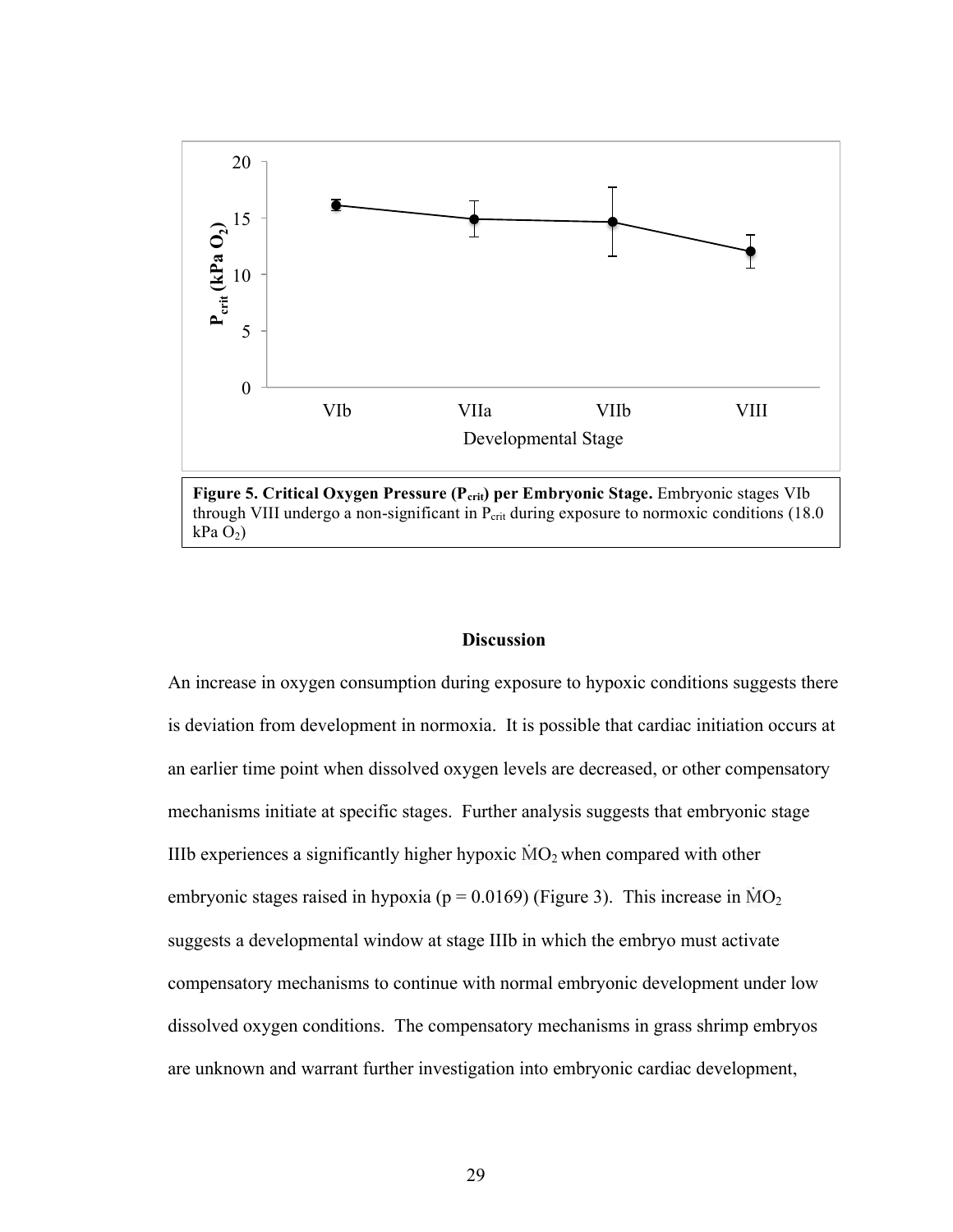analysis of cardiac parameters under hypoxic conditions and molecular analysis of genes that may undergo increased expression during hypoxic embryonic development.

An overall increase in hypoxic  $\dot{M}O_2$ , specifically during embryonic stage IIIb, may indicate that compensatory mechanisms are activated during this time to maintain homeostasis and continue with embryonic development. No previous studies in grass shrimp embryos have indicated an increase in oxygen consumption rate as a method of maintaining homeostasis during development in hypoxia. Adult grass shrimp studies support that upon exposure to hypoxia, the adult will decrease heart rate and increase stroke volume to maintain overall cardiac output (Guadagnoli and Reiber 2011). However, in Early and Gastrulation stages of embryonic development, cardiac contractions are not yet initiated (Romney and Reiber 2011) and therefore require other methods to compensate for a low oxygen environment. It is possible that internal, molecular mechanisms are activated during crucial points of embryonic development (Hand 2011).

P<sub>crit</sub> serves as a strong determination as to whether the animal is an oxyconformer or oxyregulator (Richards 2011). A higher  $P_{\text{crit}}$  indicates the animal is an oxyconformer and relies largely on diffusive means to obtain oxygen from the environment (Richards 2011). A lower  $P_{\text{crit}}$  indicates that the animal is an oxyregulator and has other means of obtaining oxygen, such as internal convective processes or manipulation of cardiac contractions. *Palaemonetes pugio* embryos raised in normoxia do not possess the ability to regulate oxygen levels prior to stage VIb when cardiac precursors are in the process of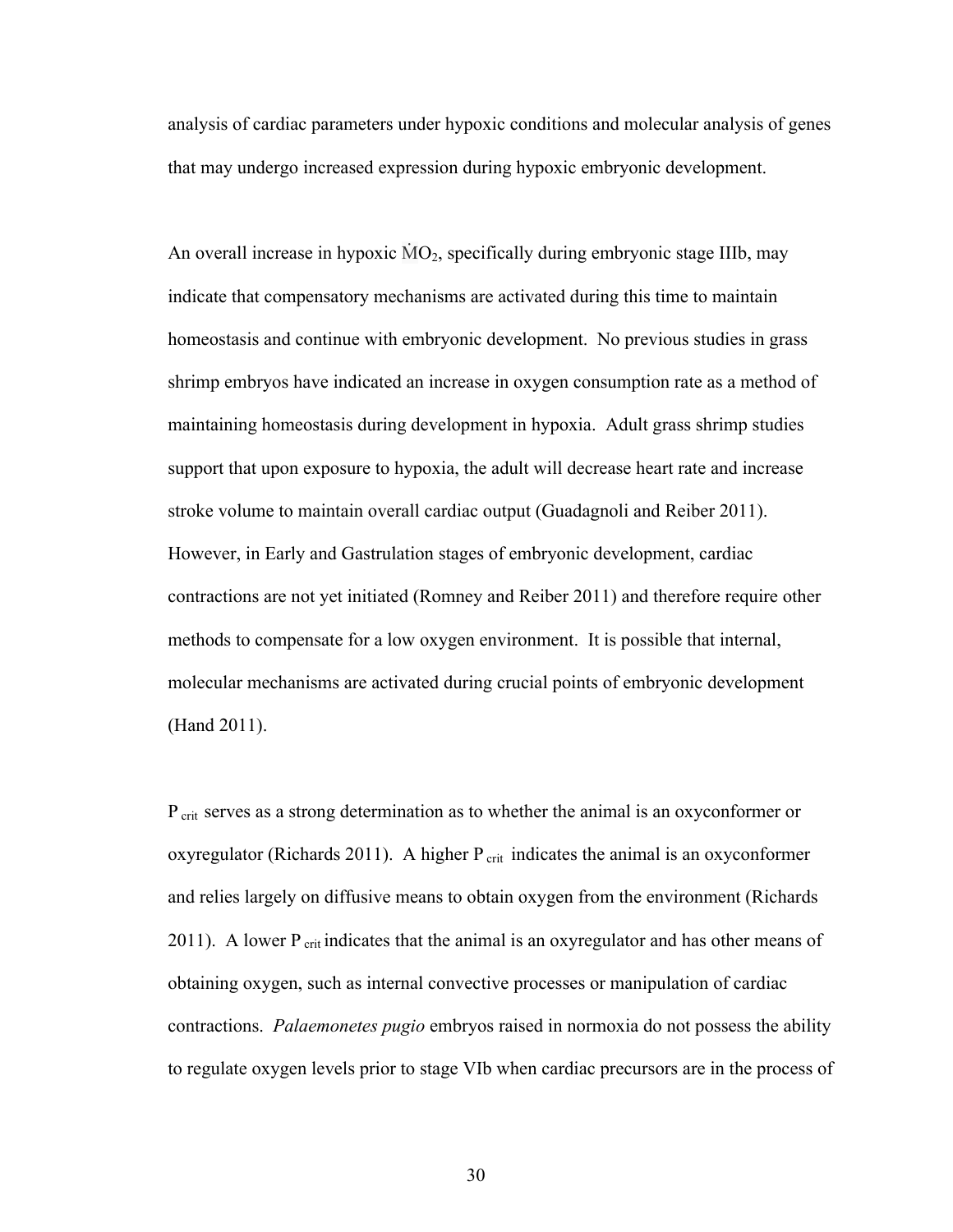forming (Jirikowski 2010; Romney and Reiber 2011). Therefore, stages I through VIa are not included in this data set and are considered oxyconformers. Since our focus involves oxyregulation throughout development, data points obtained in this dataset were taken from embryonic stages VIb through VIII, when cardiac contractions have been initiated and the animal is a known oxyregulator. Upon raising embryonic grass shrimp in normoxic conditions, a non-significant decreasing trend in  $P_{\text{crit}}$  indicates there is no ongoing regulation to maintain oxygen consumption within the embryo (Figure 5). The non-significant decrease, is however, consistent with our hypothesis that as cardiac contractions become more coordinated, the animal can tolerate lower ambient oxygen conditions.

Our current studies have opened up the aquatic embryonic field to numerous interesting questions. Future studies in this area should attempt to further identify the specific level of hypoxia that is tolerable until the embryo can no longer proceed through development normally. This may be done by raising embryos in serial hypoxic conditions starting from normoxia and decreasing oxygen levels slightly, until critical oxygen pressure is obtained and compensatory mechanisms can no longer function. Finally, using an integrative approach, future studies may use molecular techniques to isolate proteins expressed during stressful environmental conditions. Such proteins include hypoxiainducible factor-1 (HIF-1) and pyruvate dehydrogenase complex, which are upregulated and downregulated, respectively, during hypoxic exposure (Hand 2011). These proteins may provide insight as to what specific compensatory mechanisms allow for increased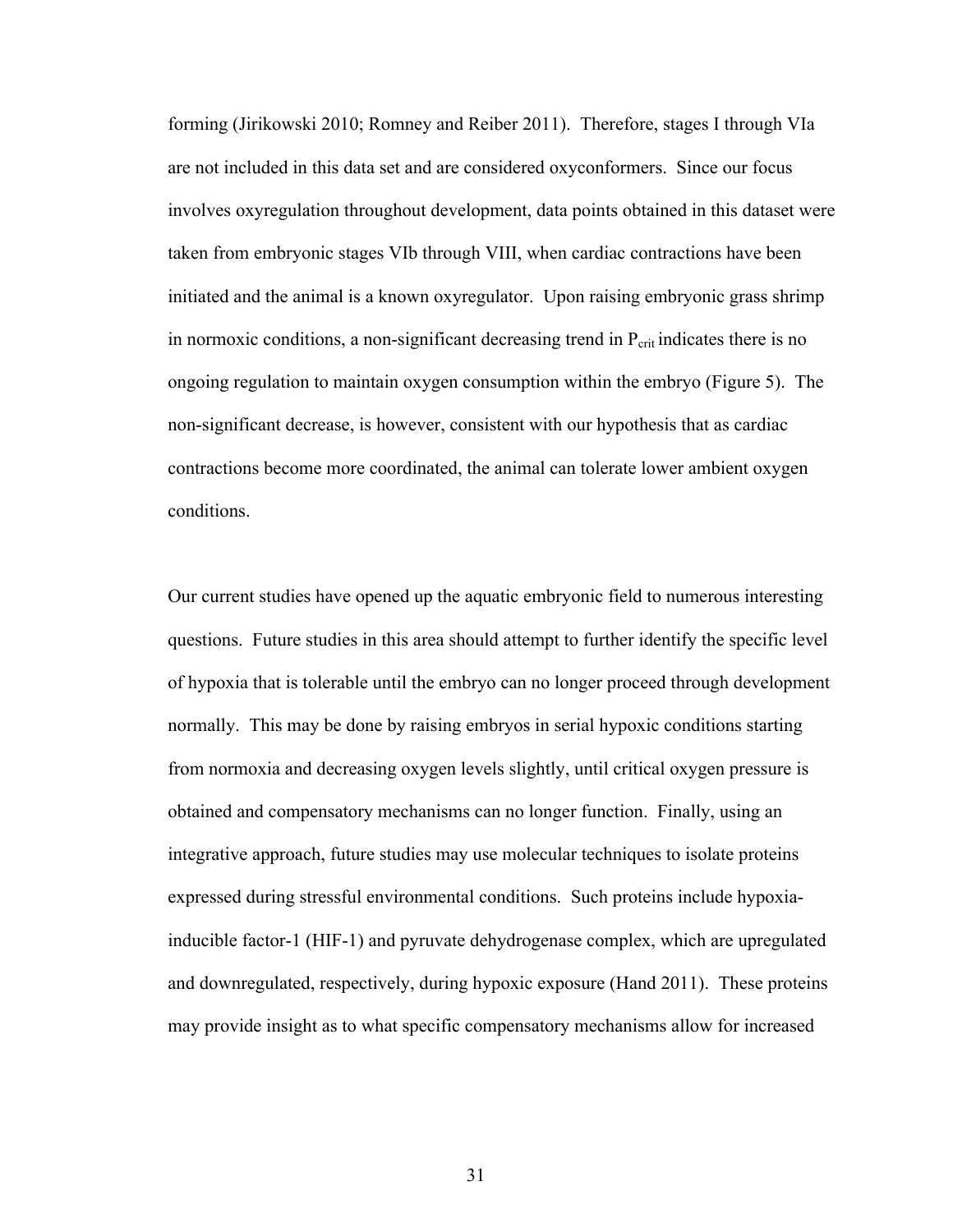oxygen consumption rates during embryonic development, especially for those stages prior to cardiac contraction.

Additionally, P<sub>crit</sub> has not yet been determined in grass shrimp embryos raised in hypoxia.

The non-significant decreasing trend in  $P_{\text{crit}}$  observed in our studies may be further

amplified once the embryos are exposed to lower oxygen conditions. This can be

accomplished in the same protocol that was used to collect  $P_{\text{crit}}$  data under normoxic

conditions.

#### **Literature cited**

- Gilbert, Scott F. "Ecological Developmental Biology." *Developmental Biology*. 10th ed. Sunderland: Sinaeur Associates, 2014. 675. Print.
- Guadagnoli, J. A., Tobita, K. & Reiber, C. L. Assessment of the pressure-volume relationship of the single ventricle of the grass shrimp, Palaemonetes pugio. *J. Exp. Biol.* **210,** 2192–2198 (2007).
- Guadagnoli, J. A., Tobita, K. & Reiber, C. L. Changes in cardiac performance during hypoxic exposure in the grass shrimp Palaemonetes pugio. *J Exp Biol* **214,** 3906– 3914 (2011).
- Hand, S. C. *et al.* Metabolic restructuring during energy-limited states: Insights from Artemia franciscana embryos and other animals. *Journal of Insect Physiology* **57,** 584–594 (2011).Harper, S. L. & Reiber, C. L. Physiological development of the embryonic and larval crayfish heart. *Biol. Bull.* **206,** 78–86 (2004).
- Jirikowski, G., Kreissl, S., Richter, S. & Wolff, C. Muscle development in the marbled crayfish--insights from an emerging model organism (Crustacea, Malacostraca, Decapoda). *Dev. Genes Evol.* **220,** 89–105 (2010).
- Richards, JG. "Physiological, behavioral and biochemical adaptations of intertidal fishes to hypoxia". J Exp Biol 214 (Pt 2): 191–199. (2011).
- Romney, A., Reiber, CL., Embryonic Development of the Grass Shrimp, Palaemonetes pugio, and the Influence of Salinity on Cardiac Physiology. *UNLV Theses/Dissertations/Professional Papers/Capstones* at http://digitalscholarship.unlv.edu/thesesdissertations/1085 (2011).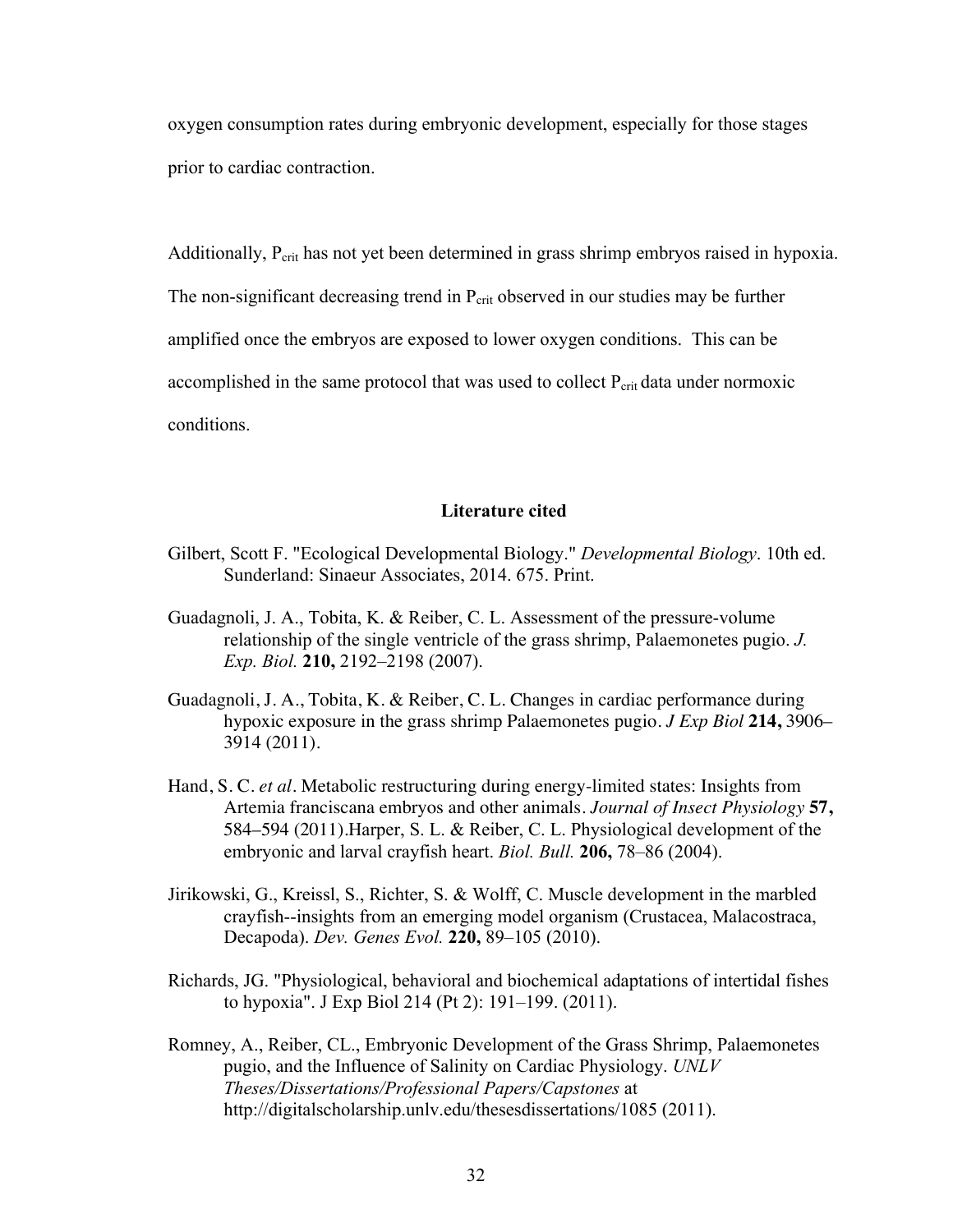Welsh B. (1975) The role of grass shrimp, Palaemonetes pugio, in a tidal marsh ecosystem. Ecology 56:513-530.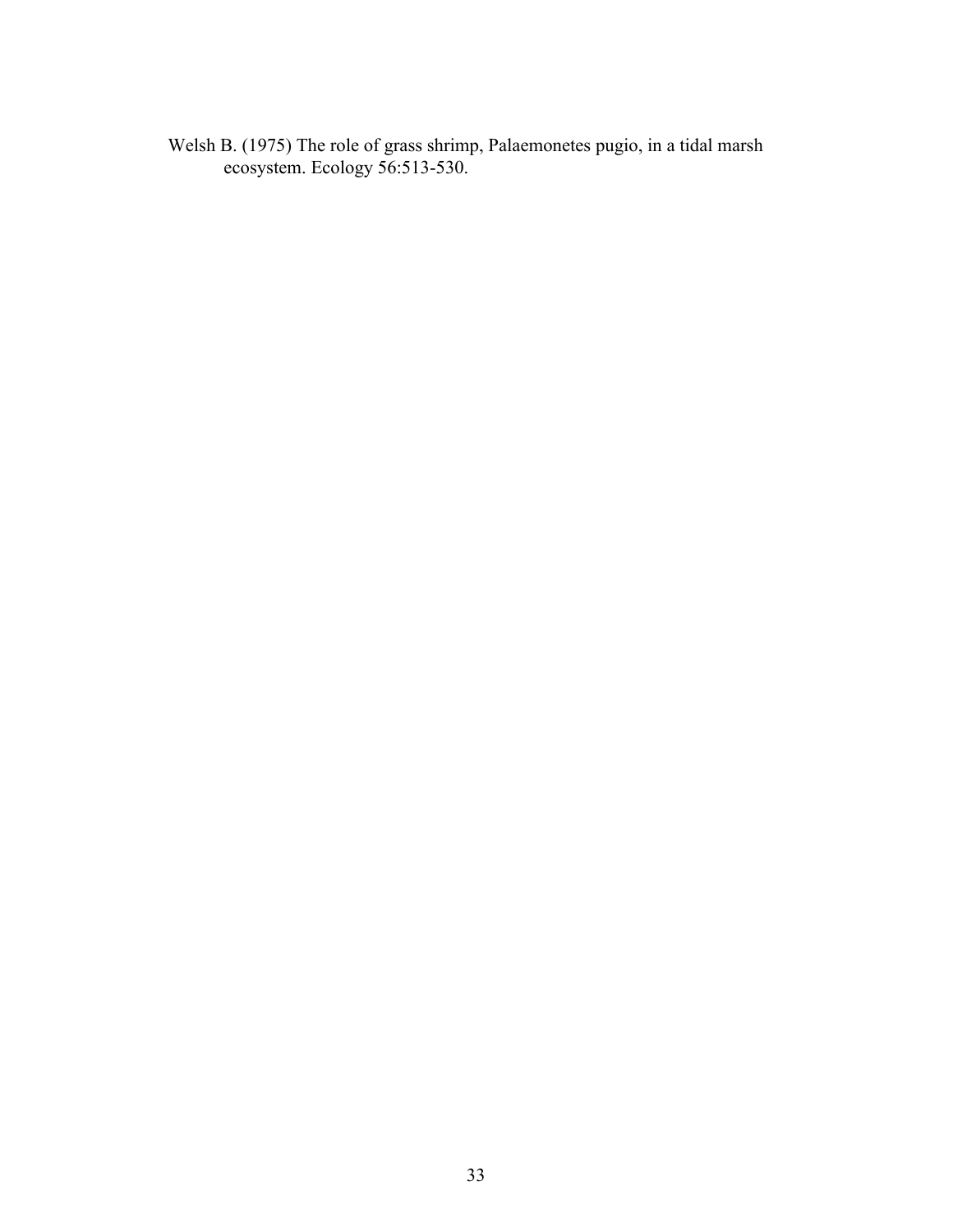#### **CHAPTER 3 ANAEROBIC METABOLISM IN THE GRASS SHRIMP,**

#### *Palaemonetes pugio,* **EMBRYO**

#### **Abstract**

Anaerobic metabolism is the last ditch effort for animals to continue basal metabolic processes. Adult *Palaemonetes pugio* do not undergo anaerobic metabolism under hypoxia and high temperatures (Schofield and Mika 2011). No studies in anaerobic metabolism have been conducted on *P. pugio* embryos. Results from this study indicate that, when quantifying lactate accumulation before and after initiation of cardiac contraction, there is a significant decrease in lactate in the embryo. Cardiac contractions are initiated in the embryo at stages VIb. Lactate concentration significantly decreases at stage VIb, VIIb and VIII ( $p = 0.001$ ,  $n = 3 - 6$ ,  $n = 1$  clutch of  $100 - 200$  embryos).

#### **Introduction**

Embryonic adaptations occuring as a result of exposure to environmental insults have accumulated numerous types of compensatory mechanisms. In crustaceans and insects, these mechanisms include diapause, sporulation, upregulation of hypoxia-inducible factor-1 (HIF-1) and downregulation of pyruvate dehydrogenase complex (Hand 2011). *Triops longicaudatus,* the horseshoe crab, may enter a sporulation stage; hatching in the larval form will occur only when abundant food sources become available. Upon hatching, the larva will undergo organogenesis and transition to complete adult form (Gilbert 2014).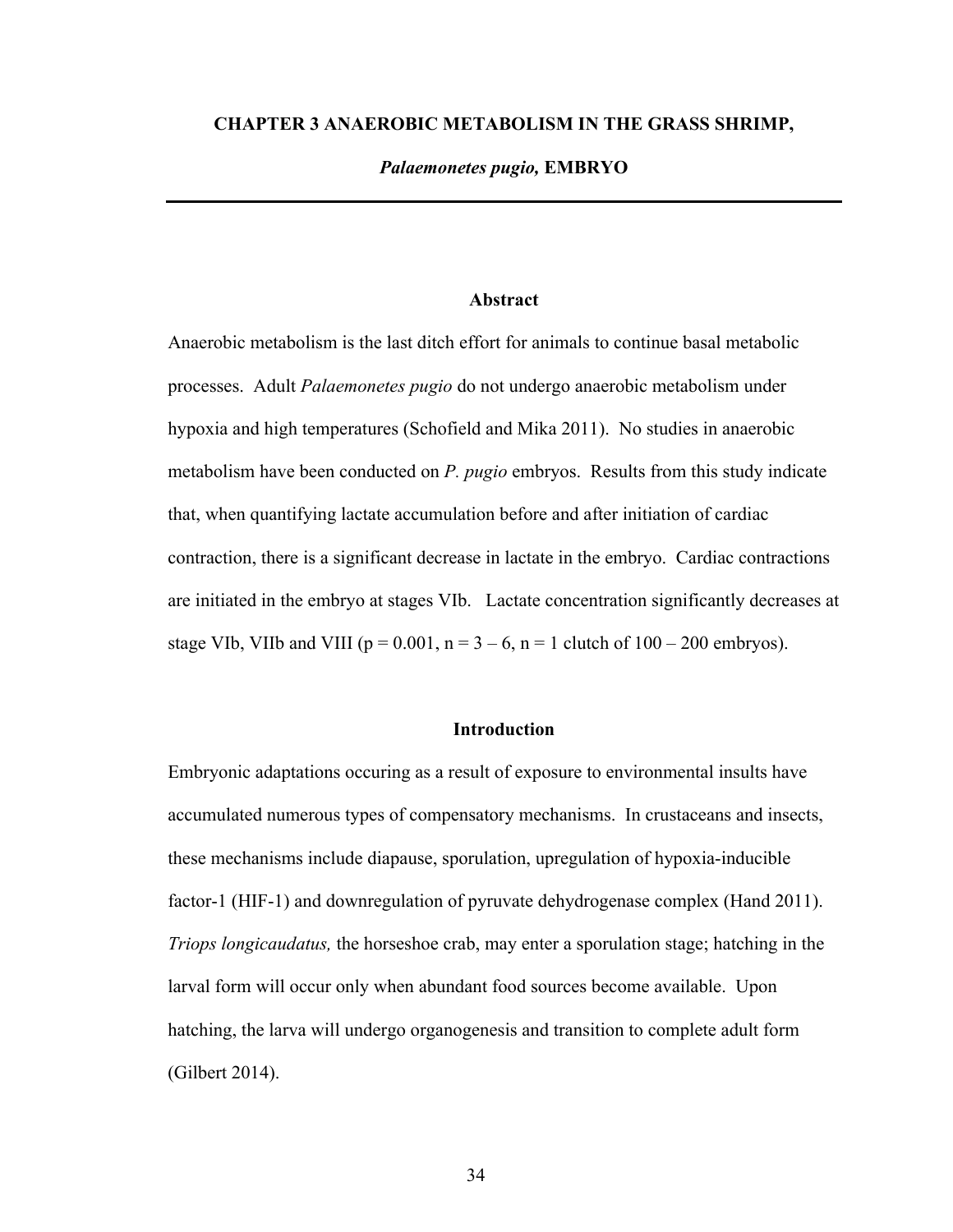Hindrances to successful hatching and survival in aquatic organisms include exposure to low oxygen conditions, extreme salinity gradients or extreme temperatures (Welsh 1975). *Artemia fransciscana* embryos, decapod crustaceans, suffer DNA damage when exposed to prolonged bouts of anoxia (McLennan 2009). Our model organism the grass shrimp, *Palaemonetes pugio,* is a brackish water inhabitant and endures harsh fluctuations in a daily bout (Welsh 1975). Even more, grass shrimp embryos develop externally and delicate organogenesis processes occur upon exposure to the same oscillating conditions which adult grass shrimp are exposed. Despite these obstacles, *P. pugio* remain an abundant species within brackish waters. Large clutches of embryos carried externally are able to survive from fertilization to hatching, thus ensuring the propagation of this species. Our data show that embryonic development continues to occur even under moderate hypoxia (11.0 kPa  $O_2$ –10.5 kPa  $O_2$ ). However, it is unknown whether the developing embryo enters an anoxic state. To test this, we quantify lactate accumulation in several *P. pugio* clutches where each clutch contains 200 – 400 individual embryos (Romney and Reiber 2011). Lactate quantification in the embryo serves as a viable indicator of amount and/or duration of hypoxia the individual has been exposed (Bridges 1979). From these data, we also determine if embryonic development in *P. pugio* relies on anaerobic metabolism at any point from fertilization to hatching.

Though it has been shown that embryos use compensatory mechanisms to survive moderate hypoxia (11.0 kPa  $O_2$  – 10.5 kPa  $O_2$ ), no evidence of anoxic processes have been described. Therefore, we hypothesize the following: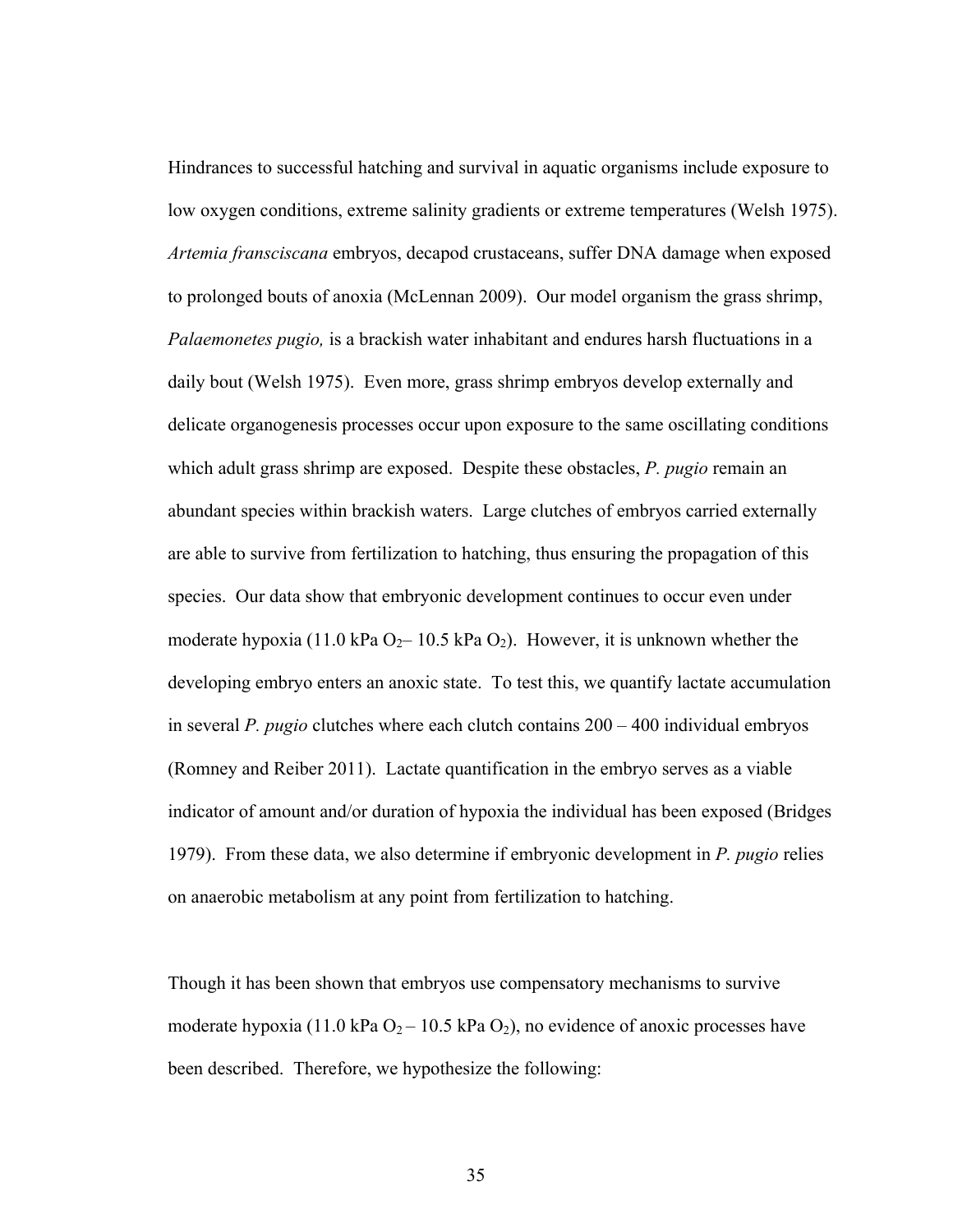**H0:** Anaerobic metabolism occurs during embryonic development. In early stages of development, diffusion of gases through the chorion are insufficient to support aerobic metabolism and growth of the embryo. Anaerobic metabolism must be activated in order for development to continue.

**H1:** Anaerobic metabolism does not occur during embryonic development. In early stages of development, diffusion of gases through the chorion is sufficient to support growth of the embryo. Initiation of cardiac contractions will continue aerobic metabolic processes to distribute oxygen to deep embryonic tissue.

#### **Materials and methods**

**Animal care:** Adult *P. pugio* were obtained from Gulf Specimen Marine Laboratories, Inc. (Panacea, FL, USA). Experimental animals were maintained in 40L aquaria in aerated artificial seawater (30-32 ppt at 20-25˚C) with a 12L: 12D photoperiod. Aquaria were maintained individually using filters with frequent water changes. Animals were fed a high protein marine fish flake to encourage ova production (Ocean Nutrition Formula Two Flakes). Conditions were maintained at 20° C, seawater 20 ppt, normoxic water (PO $_2$ =20.5 kPa O<sub>2</sub>) and 12L:12:D photoperiod.

**Embryo collection:** Ovigerous grass shrimp were attached to the flattened end of a wooden applicator stick on the lateral cephalothorax with cyanoacrylate glue. Embryos were removed from pleiopods of ovigerous females and transferred to nursery chambers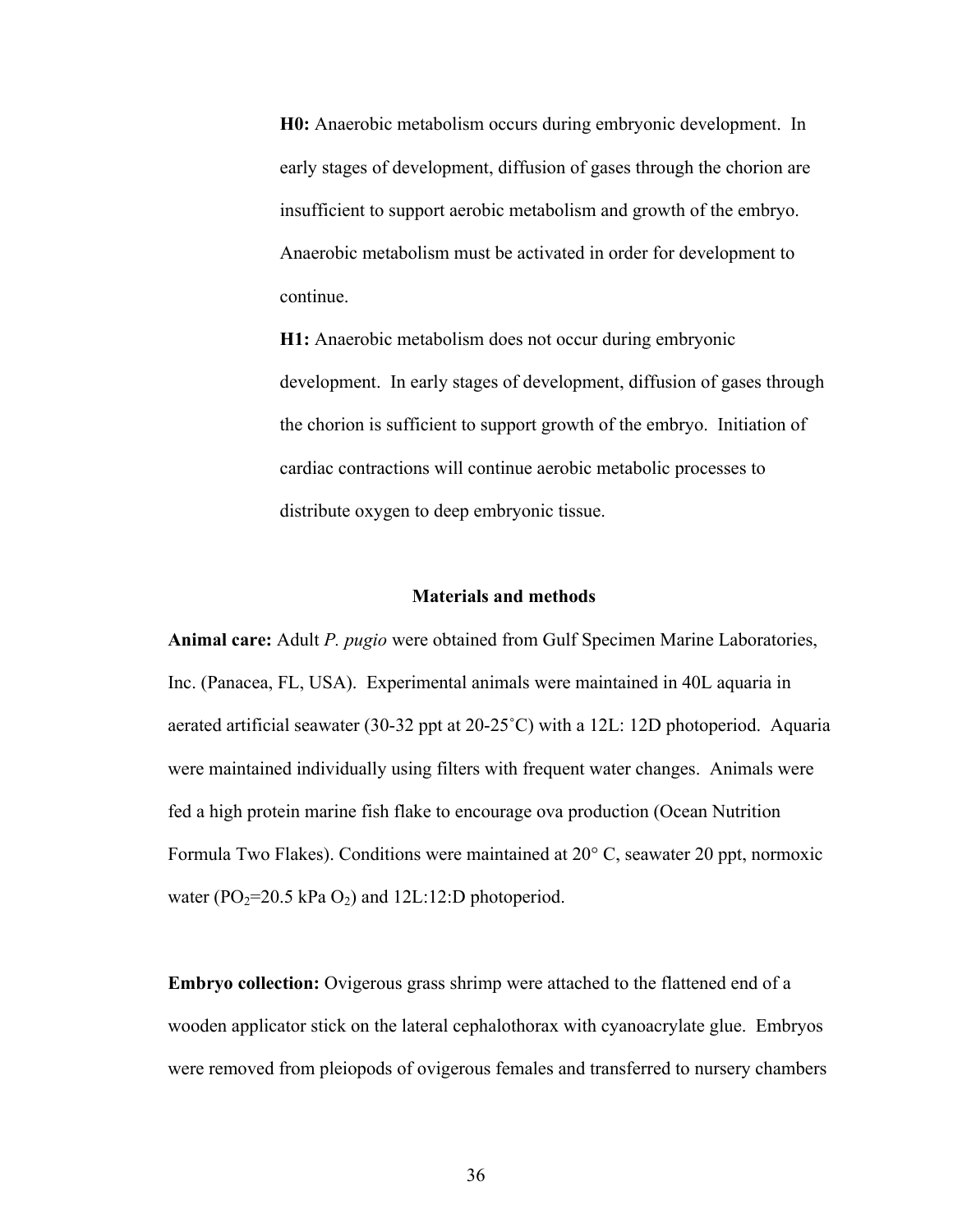located on a continuously rotating platform to mimic movements of an ovigerous female. Conditions were maintained at 20 $\degree$  C, seawater 20 ppt, normoxic water (PO<sub>2</sub>=20.5 kPa O2) and 12L:12:D photoperiod.

**Lactate assays:** Embryo clutches  $(n = 7 - 11)$  were harvested and placed in 0.5 ml Eppendorf tubes with 0.1 ml of Tris(hydroxymethyl)aminomethane (Tris) buffer solution. The tubes were flash frozen with liquid nitrogen to prevent tissue and protein degradation and stored in a -80 degree Celsius freezer. Experimental assays were conducted according to the protocol described by the lactate assay kit provided by Sigma-Aldridge (MAK064 Sigma-Lactate Assay Kit, Sigma-Aldrich Co. LLC, United States). Minor changes were made to the protocol to accommodate for mass sample of *P. pugio* clutch and include:  $1$ nmole/ $\mu$ L standard solution, lactate standard final concentrations ranging from  $0 - 0.3$  nm/ $\mu$ L and 50  $\mu$ L of sample per well.

**Statistical analysis:** Means and standard deviations were calculated for each developmental stage ( $n = 3 - 6$ ) for lactate accumulation data on embryos raised under normoxic conditions (18.5 kPa  $O_2$  – 18.0 kPa  $O_2$ ). The overall effects of development on the various dependent variables were studied using an analysis of variance (ANOVA) and Tukey *t-*test (PASW Statistics 18) and used to account for effects of oxygen availability. Multiple pairwise comparisons were conducted where a significance of  $P \le 0.05$  was accepted to reject the null hypothesis.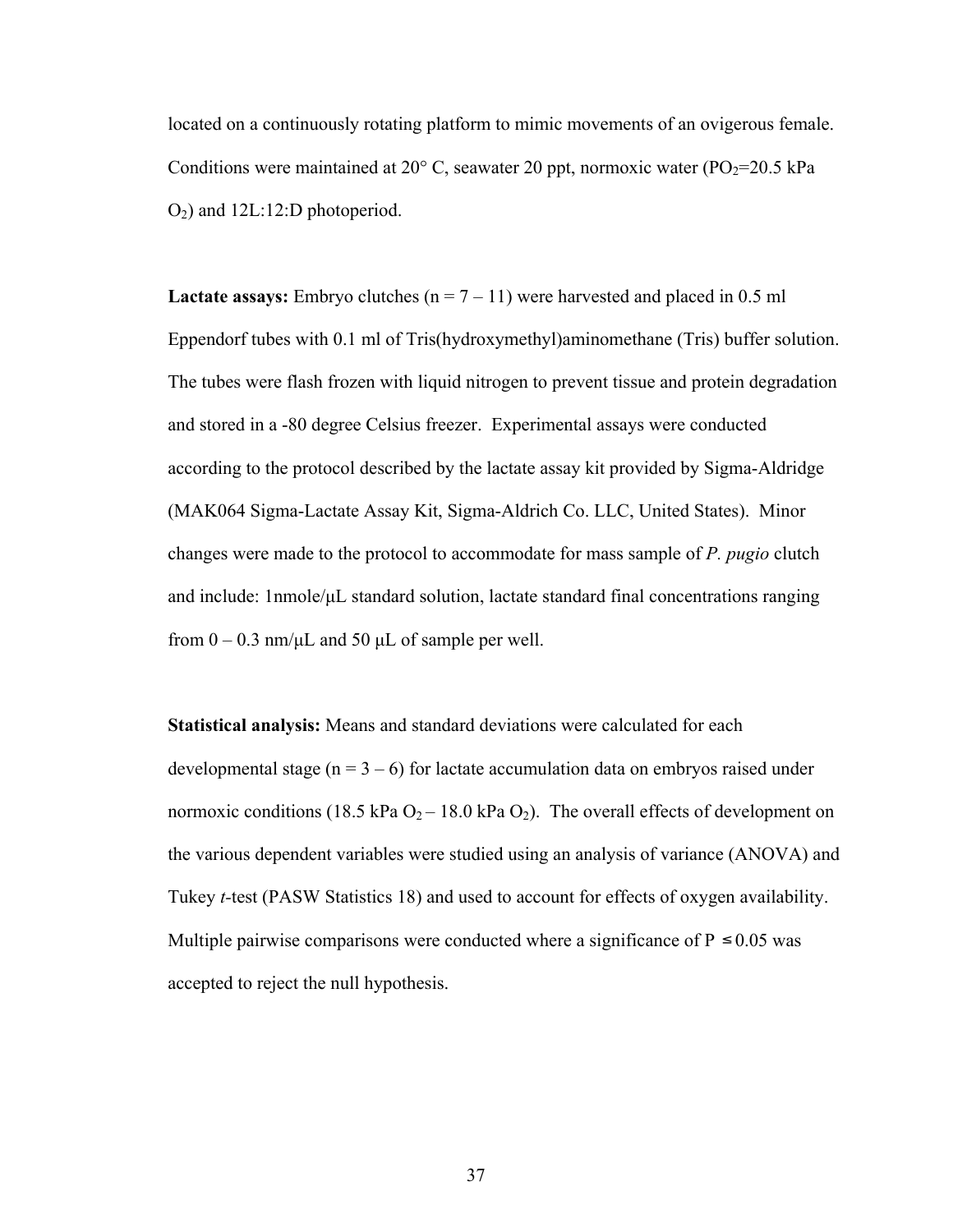#### **Results**

Overall lactate concentrations from embryonic stages IIIb through VIII indicate a significant decreasing trend in lactate accumulation within the embryo when raised under normoxia (18.5 kPa  $O_2$  – 18.0 kPa  $O_2$ , p = 0.001) (Figure 1). Lactate concentration significantly decreases upon initiation of cardiac contractions in stages VIb, VIIb and VIII ( $p = 0.001$ ,  $n = 3 - 6$ ).



**Figure 1. Lacate Accumulation During Development in Normoxia (18.5 kPa O<sub>2</sub> – 18.0 kPa O<sub>2</sub>).** Stages VIb, VIIb and VIII have significantly lower lactate accumulation compared to stage V ( $p = 0.001$ ,  $n = 3 - 6$ ,  $n = 1$  clutch of  $100 - 200$  embryos).

#### **Discussion**

Lactate data was collected on embryos raised under normoxic oxygen conditions, flash

frozen and homogenized according to the lactate assay protocol provided by Sigma-

Aldridge (MAK064 Sigma-Lactate Assay Kit, Sigma-Aldrich Co. LLC, United States).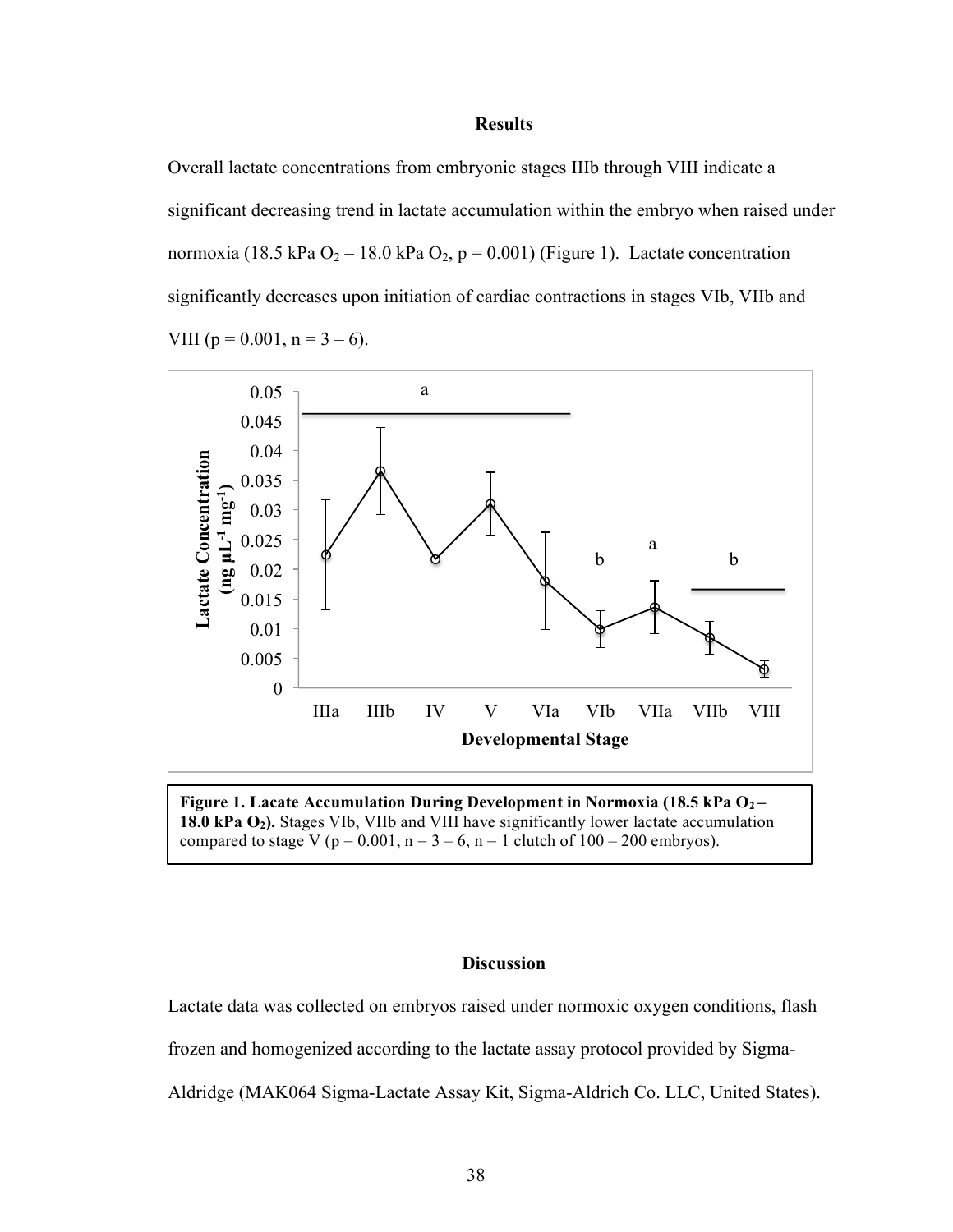In recent years, various theories about anaerobic metabolism in aquatic embryos have become popular. One theory states that an embryo, without internal convective processes, utilize aerobic metabolism until the slight anaerobic metabolism initiates (Ehlinger and Tankersley 2003). Initiation of anaerobic metabolism then cues the embryo to hatch in order for aerobic metabolism to continue. A molecular theory has been established using the arthropod, *Artemia fransciscana,* and supports that HIF-1 proliferation or pyruvate dehydrogenase complex is downregulation is a method of compensatory response to oxygen stress (Hand 2011).

Our data show a significant decrease in lactate accumulation after initiation of cardiac contraction at stage VIb. Stage IIIb through VIa embryos accumulate trace amounts of lactate and continue with normal development until hatching approximately 3 days after cardiac contraction initiation, during stage VIII. These data support that in grass shrimp embryos, lactate accumulation does not act as a physiological cue for hatching. Instead, it is possible that HIF-1 upregulation occurs as a compensatory mechanism in order for embryonic development to continue normally. Another possibility for the significant decrease in lactate accumulation is the fact that cardiac contractions aid in circulation of ambient oxygen towards embryonic inner cell mass. In this case, lactate stores may be metabolized or excreted through the chorion, allowing for embryonic tissue development to continue and proceed towards hatching.

Further molecular studies must be conducted to quantify HIF-1 and pyruvate dehydrogenase complexes in order to confirm molecular compensatory mechanisms in *P.*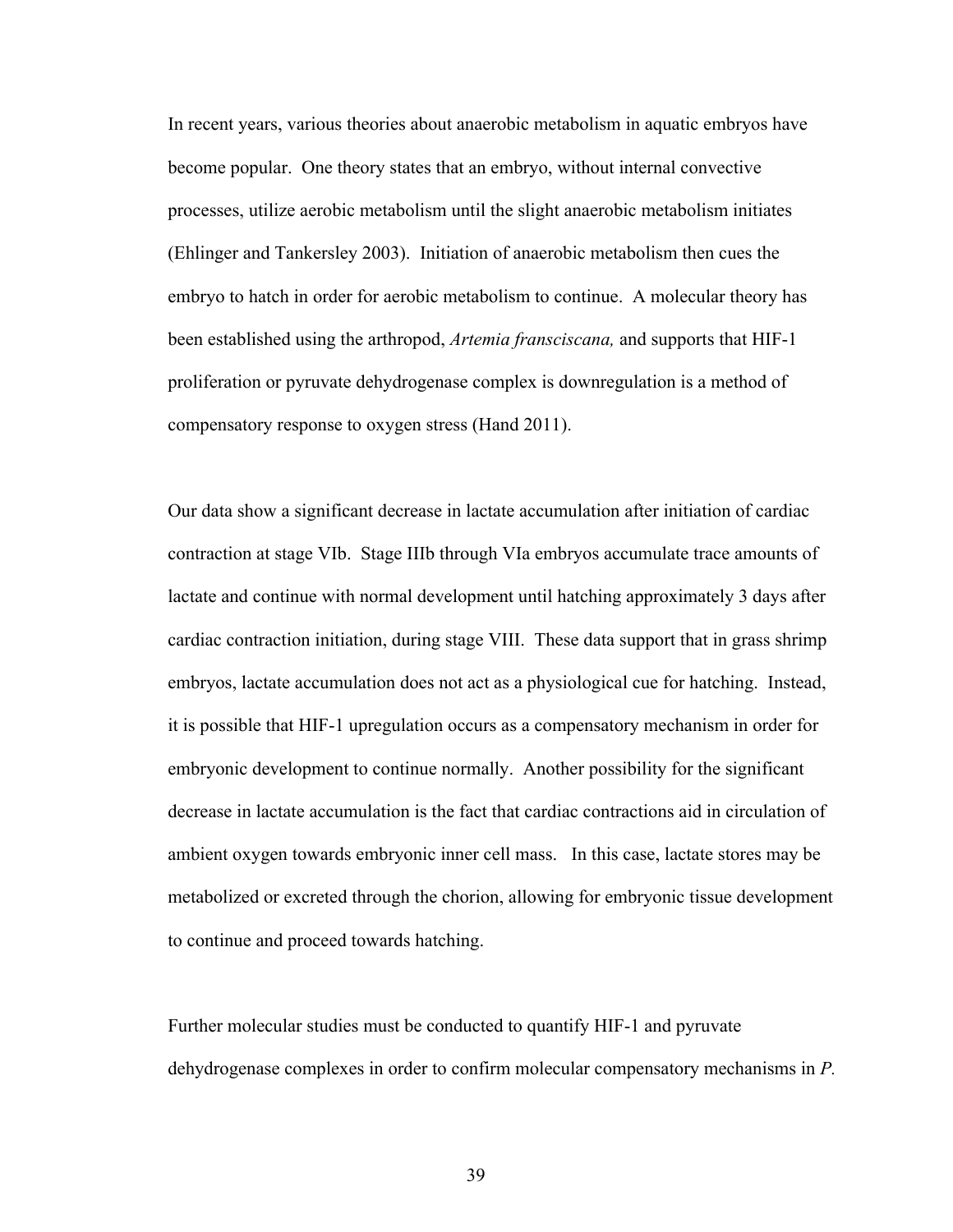*pugio* embryos. Future studies may assess lactate accumulation under various hypoxic conditions to discover if any compensatory mechanisms take place in the grass shrimp embryo during exposure to oxygen stress. These may include serial exposure to low oxygen conditions, ranging from mild to severe hypoxia in order to bracket when—if any—switch from aerobic to anaerobic metabolism occurs during development.

#### **Literature cited**

- Bridges, C.R., Adaptations of *Corystes cassivelaunus* to an arenicolous mode of life. In:- "Cyclical phenomena in marine plants and animals". (ed. E. Naylor & R. G. Hartnoll). Proc. 13th Europ. Mar. Biol. Symp. Pergamon Press, Oxford. pp 317- 324. (1979)
- Ehlinger, G., Tankersley, R.A., Larval hatching in the horsehoe crab, *Limilus polyphemus*: facilitation by environmental cues. *Journal of Experimental Marine Biology and Ecology* **292,** 199 – 212 (2003).
- Gilbert, Scott F. "Ecological Developmental Biology." *Developmental Biology*. 10th ed. Sunderland: Sinaeur Associates, 2014. 675. Print.
- Hand, S. C. *et al.* Metabolic restructuring during energy-limited states: Insights from Artemia franciscana embryos and other animals. *Journal of Insect Physiology* **57,** 584–594 (2011).
- McLennan, A. G. Ametabolic embryos of Artemia franciscana accumulate DNA damage during prolonged anoxia. *J Exp Biol* **212,** 785–789 (2009).
- Romney, A., Reiber, C.L., Embryonic Development of the Grass Shrimp, Palaemonetes pugio, and the Influence of Salinity on Cardiac Physiology. *UNLV Theses/Dissertations/Professional Papers/Capstones* (2011). at <http://digitalscholarship.unlv.edu/thesesdissertations/1085>
- Schofield, Robin., Mika, Teresa., Reiber, C.L., Effect of temperature and oxygen levels on lactate production in *Palaemonetes pugio*. University of Nevada, Las Vegas. Las Vegas, Nevada. 2012. Poster presentation.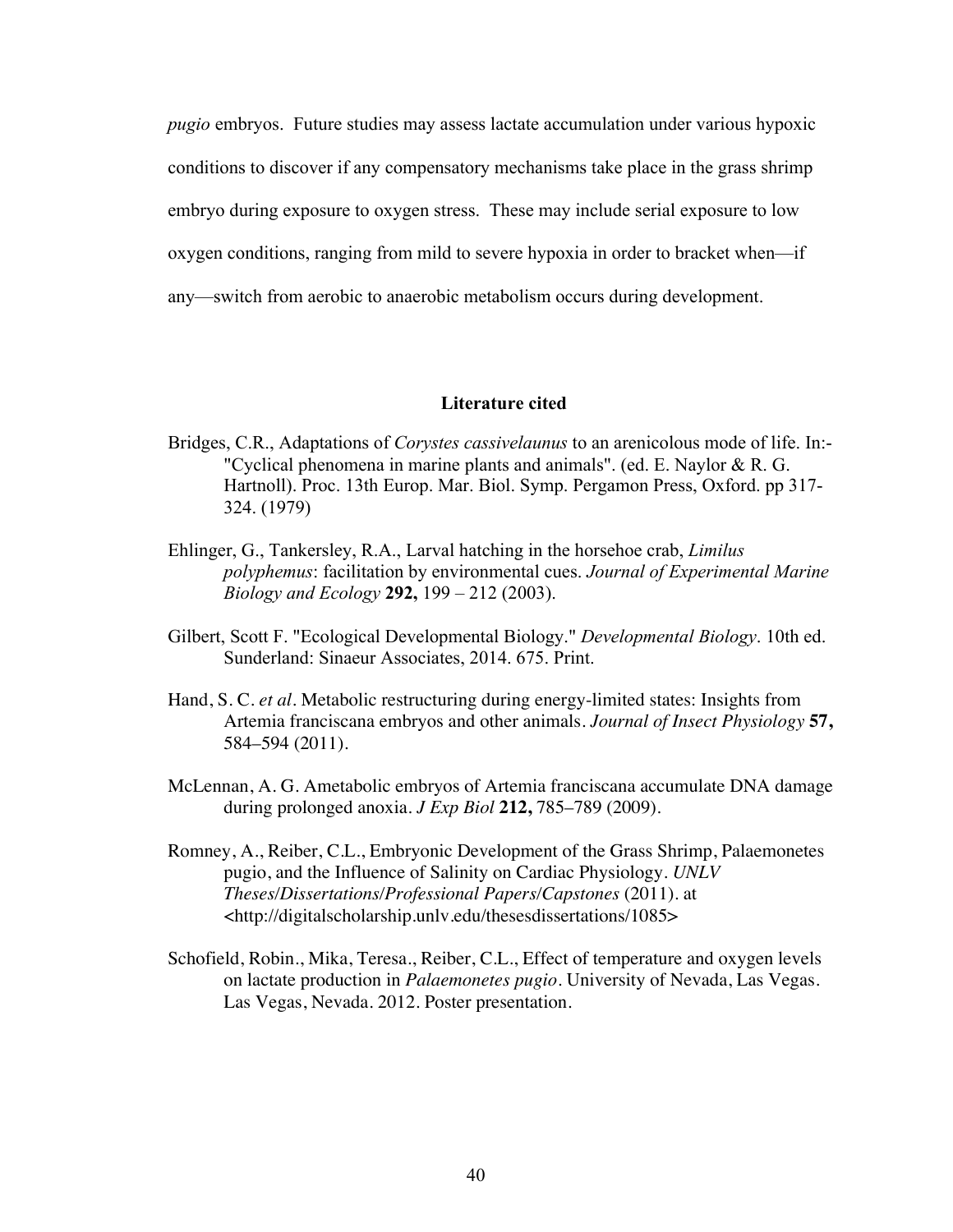#### **CHAPTER 4 HYPOXIC EXPOSURE EFFECTS ON THE EMBRYONIC GRASS**

#### **SHRIMP,** *Palaemonetes pugio*

#### **Research conclusions**

Prior to this study, no data have detailed embryonic oxygen consumption  $(\dot{M}O_2)$  in a closed, normoxic system. This research provides greater understanding of development and physiology in grass shrimp embryos. Contributions from *Palaemonetes pugio* research will provide the physiological element to integrative research, shed light on development in aquatic environments and determine effects of exposure to extreme environmental conditions.

The oxygen consumption data delves into the understudied research sector of aquatic embryonic development. Data obtained from these studies details metabolic processes that occur under normoxic and hypoxic conditions (18.5 kPa  $O_2 - 18.0$  kPa  $O_2$  and 11.0 kPa  $O_2$  – 10.5 kPa  $O_2$ , respectively). No prior oxygen consumption analysis has been established with grass shrimp embryos. Therefore, our normoxic oxygen consumption data provides the first normoxic baseline of  $MO<sub>2</sub>$  per embryonic stage. Embryos raised under hypoxic conditions have a significantly higher  $MO<sub>2</sub>$  across embryonic stages. Embryonic stage IIIb suggests a developmental window where the embryo must activate compensatory mechanisms, or perish.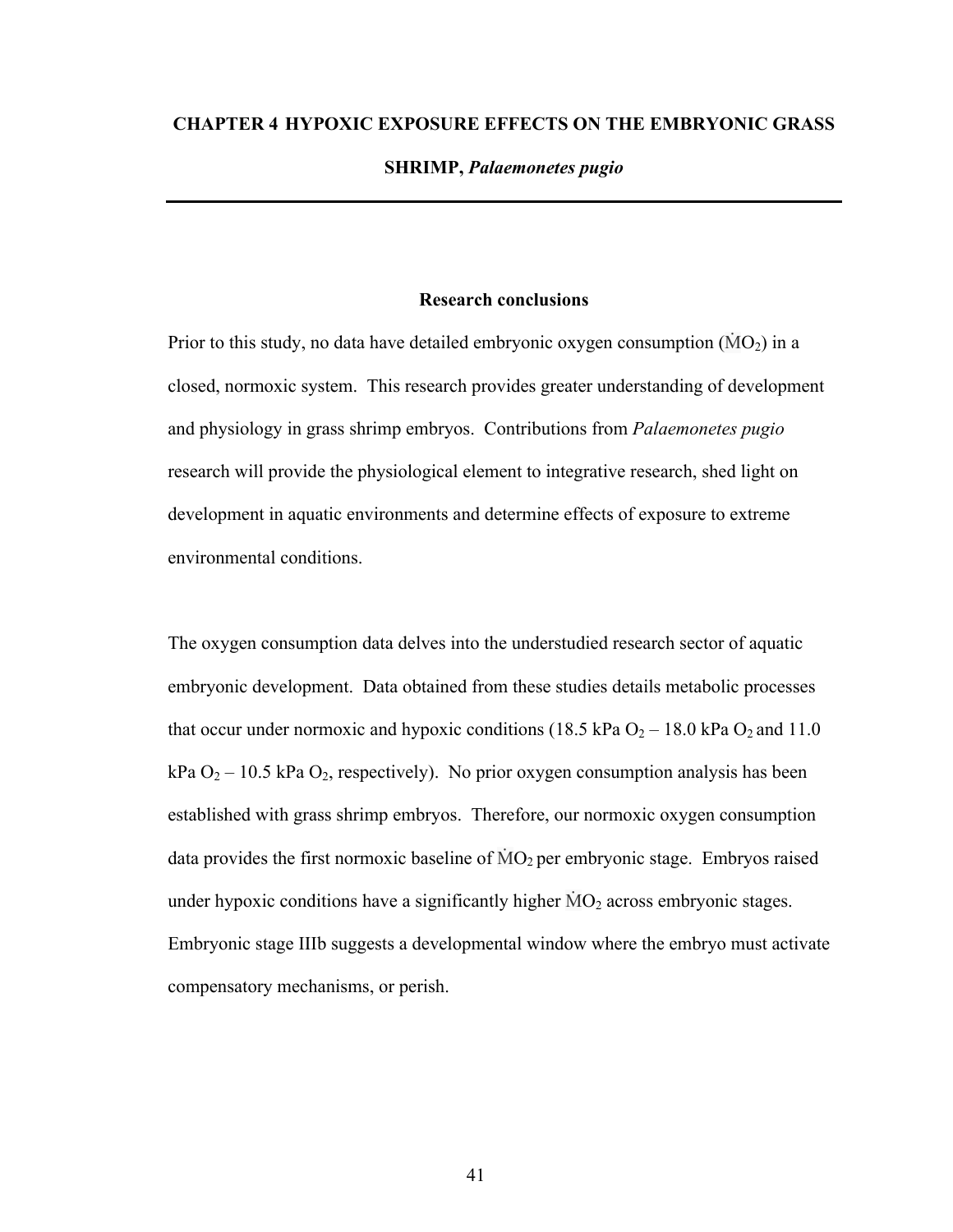Each data point can be used to further divide individual components of oxygen regulation mechanisms. Oxygen consumption was further extrapolated to determine critical oxygen pressure  $(P_{\text{crit}})$  per stage. Stages following cardiac initiation indicate a non-significant decreasing trend in  $P_{\text{crit}}$ , suggesting oxyregulation occurs in later embryonic stages. This may contribute to the mechanism which grass shrimp embryos are able to develop, hatch and survive at extreme hypoxic levels as low as  $3.0 \text{ kPa O}_2$ . The embryo can tolerate lower oxygen levels as cardiac development proceeds. Despite exposure to lower oxygen levels, no anaerobic metabolism occurs in embryos raised under normoxic conditions. There are however, lactate traces present throughout development, but *P. pugio* embryos do not undergo anaerobic metabolism during development in normoxic conditions (18.5 kPa  $O_2$  – 18.0 kPa  $O_2$ ). Lactate accumulation significantly decreases once cardiac contractions begin at stage VIb. During initiation of the heart, oxygen circulates internally and breaks apart the hypoxic oxygen gradient to allow sufficient oxygen circulation within the inner cell mass of the embryo.

The normoxic baselines for oxygen consumption  $(\dot{M}O_2)$ , critical oxygen pressure  $(P_{\text{crit}})$ and lactate concentration have been established for *Palaemonetes pugio* embryos in this study. These data implicate a physiological control mechanism that grass shrimp embryos undergo to survive external development and short maternal care periods (McMahon 2001). This warrants future research focused on *P. pugio* embryo exposure to experimental oxygen levels ranging from saturated hyperoxia, to severe hypoxia and anoxia. Future work may investigate: whether variable oxygen conditions delay or accelerate cardiac development in embryonic stages; determine if developmental and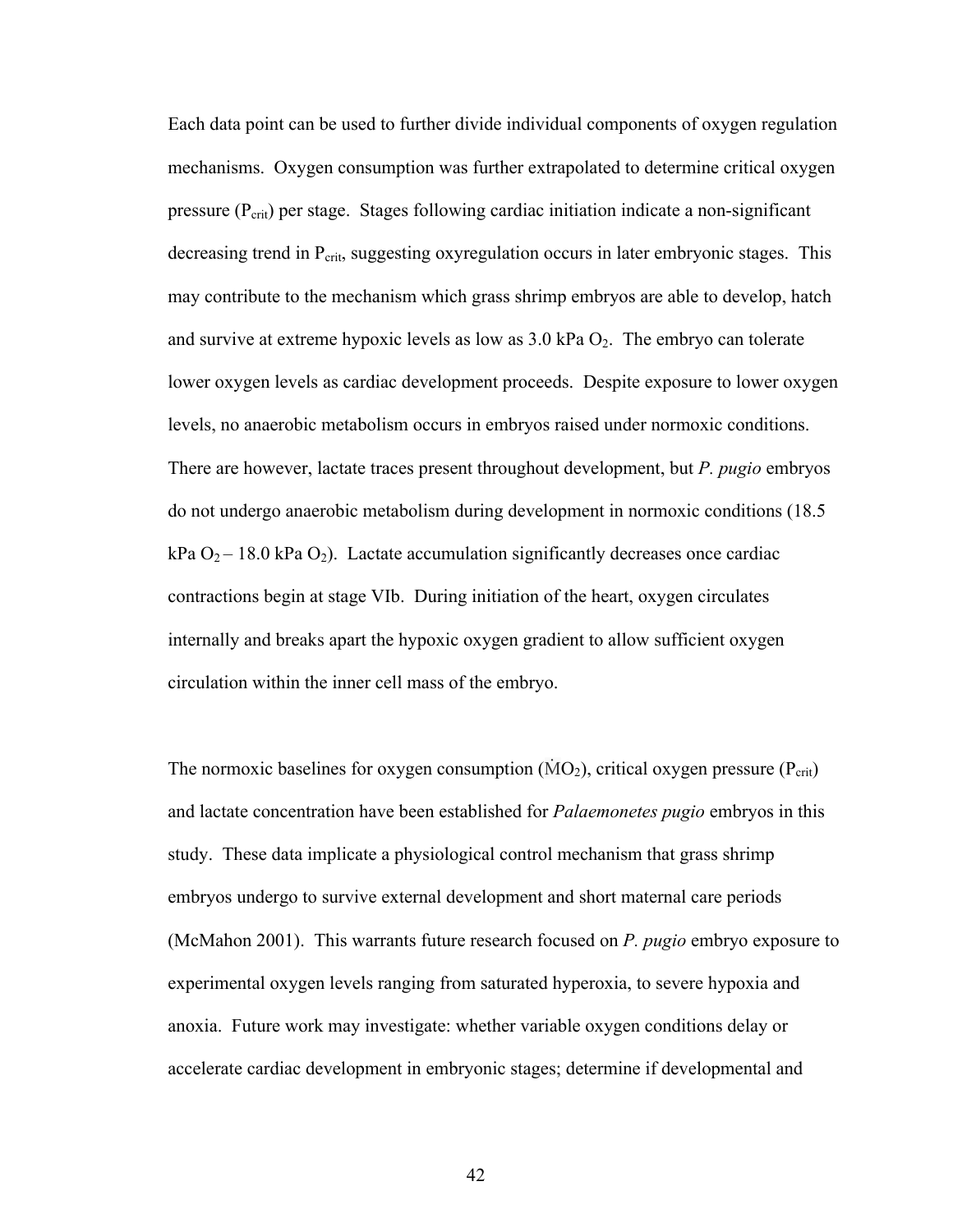physiological changes contribute to increased survivorship of *P. pugio* in estuarine systems and assess whether anaerobic metabolism occurs during exposure to long-term hypoxia or anoxia. When these data are compared with normoxic baseline data, a more thorough description of *Palaemonetes pugio* embryonic development will contribute to the aquatic embryology field of study.

#### **Literature cited**

- Alwes, F., Hinchen, B. & Extavour, C. G. Patterns of cell lineage, movement, and migration from germ layer specification to gastrulation in the amphipod crustacean Parhyale hawaiensis. *Dev. Biol.* **359,** 110–123 (2011).
- Bridges, C.R., Adaptations of *Corystes cassivelaunus* to an arenicolous mode of life. In:- "Cyclical phenomena in marine plants and animals". (ed. E. Naylor & R. G. Hartnoll). Proc. 13th Europ. Mar. Biol. Symp. Pergamon Press, Oxford. pp 317- 324. (1979)
- Brouwer, M., Brown-Peterson, N. J., Hoexum-Brouwer, T., Manning, S. & Denslow, N. Changes in mitochondrial gene and protein expression in grass shrimp, Palaemonetes pugio, exposed to chronic hypoxia. *Mar. Environ. Res.* **66,** 143–145 (2008).
- Dejours, P. (1989) From comparative physiology of respiration to several problems of environmental adaptation and to evolution. *J. Physiol*, **410**: 1-19.
- DiRobertis, E. M. D. Evo-Devo: Variations on Ancestral Themes. *Cell* **132,** 185–195 (2008).
- Gilbert, Scott F. "Ecological Developmental Biology." *Developmental Biology*. 10th ed. Sunderland: Sinaeur Associates, 2014. 675. Print.
- Guadagnoli, J. A., Tobita, K. & Reiber, C. L. Assessment of the pressure-volume relationship of the single ventricle of the grass shrimp, Palaemonetes pugio. *J. Exp. Biol.* **210,** 2192–2198 (2007).
- Guadagnoli, J. A., Tobita, K. & Reiber, C. L. Changes in cardiac performance during hypoxic exposure in the grass shrimp Palaemonetes pugio. *J Exp Biol* **214,** 3906– 3914 (2011).
- Habashy, M. M., Sharshar, K. M. & Hassan, M. M. S. Morphological and histological studies on the embryonic development of the freshwater prawn, Macrobrachium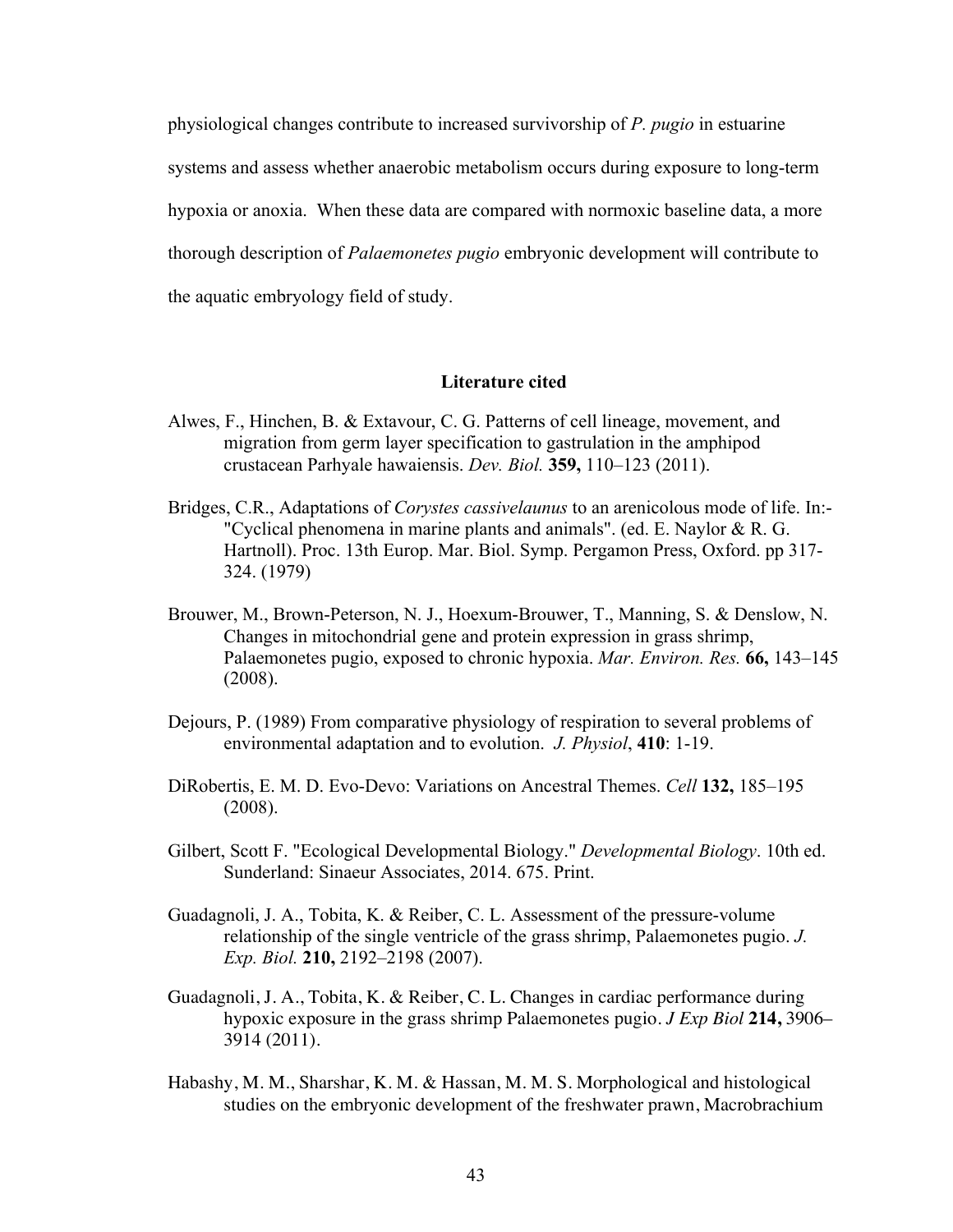rosenbergii (Crustacea, Decapoda). *The Journal of Basic & Applied Zoology* **65,** 157–165 (2012).

- Hand, S. C. *et al.* Metabolic restructuring during energy-limited states: Insights from Artemia franciscana embryos and other animals. *Journal of Insect Physiology* **57,** 584–594 (2011).
- Harper, S. L. & Reiber, C. L. Physiological development of the embryonic and larval crayfish heart. *Biol. Bull.* **206,** 78–86 (2004).
- Hunnekuhl, V. S. & Wolff, C. Reconstruction of cell lineage and spatiotemporal pattern formation of the mesoderm in the amphipod crustacean Orchestia cavimana. *Dev. Dyn.* **241,** 697–717 (2012).
- Hwang, D.-F. & Noguchi, T. Tetrodotoxin poisoning. *Adv. Food Nutr. Res.* **52,** 141–236 (2007).Jirikowski, G., Kreissl, S., Richter, S. & Wolff, C. Muscle development in the marbled crayfish--insights from an emerging model organism (Crustacea, Malacostraca, Decapoda). *Dev. Genes Evol.* **220,** 89–105 (2010).
- Janssen, R. & Damen, W. G. M. Diverged and conserved aspects of heart formation in a spider. *Evolution & Development* **10,** 155–165 (2008).
- Jirikowski, G., Kreissl, S., Richter, S. & Wolff, C. Muscle development in the marbled crayfish--insights from an emerging model organism (Crustacea, Malacostraca, Decapoda). *Dev. Genes Evol.* **220,** 89–105 (2010).
- Kim, B. K. *et al.* Twelve actin-encoding cDNAs from the American lobster, Homarus americanus: cloning and tissue expression of eight skeletal muscle, one heart, and three cytoplasmic isoforms. *Comp. Biochem. Physiol. B, Biochem. Mol. Biol.* **153,** 178–184 (2009).
- Lara, L. R. & Wehrtmann, I. S. Reproductive Biology of the Freshwater Shrimp Macrobrachium carcinus (L.) (Decapoda: Palaemonidae) from Costa Rica, Central America. *Journal of Crustacean Biology* **29,** 343–349 (2009).
- Li, T. & Brouwer, M. Gene expression profile of grass shrimp Palaemonetes pugio exposed to chronic hypoxia. *Comp. Biochem. Physiol. Part D Genomics Proteomics* **4,** 196–208 (2009).
- McMahon, B. R. Respiratory and circulatory compensation to hypoxia in crustaceans. *Respir Physiol* **128,** 349–364 (2001).
- McMahon, B. ., Tanaka, K., Doyle, J. . & Chu, K. . A change of heart: cardiovascular development in the shrimp Metapenaeus ensis. *Comparative Biochemistry and Physiology Part A: Molecular & Integrative Physiology* **133,** 577–587 (2002).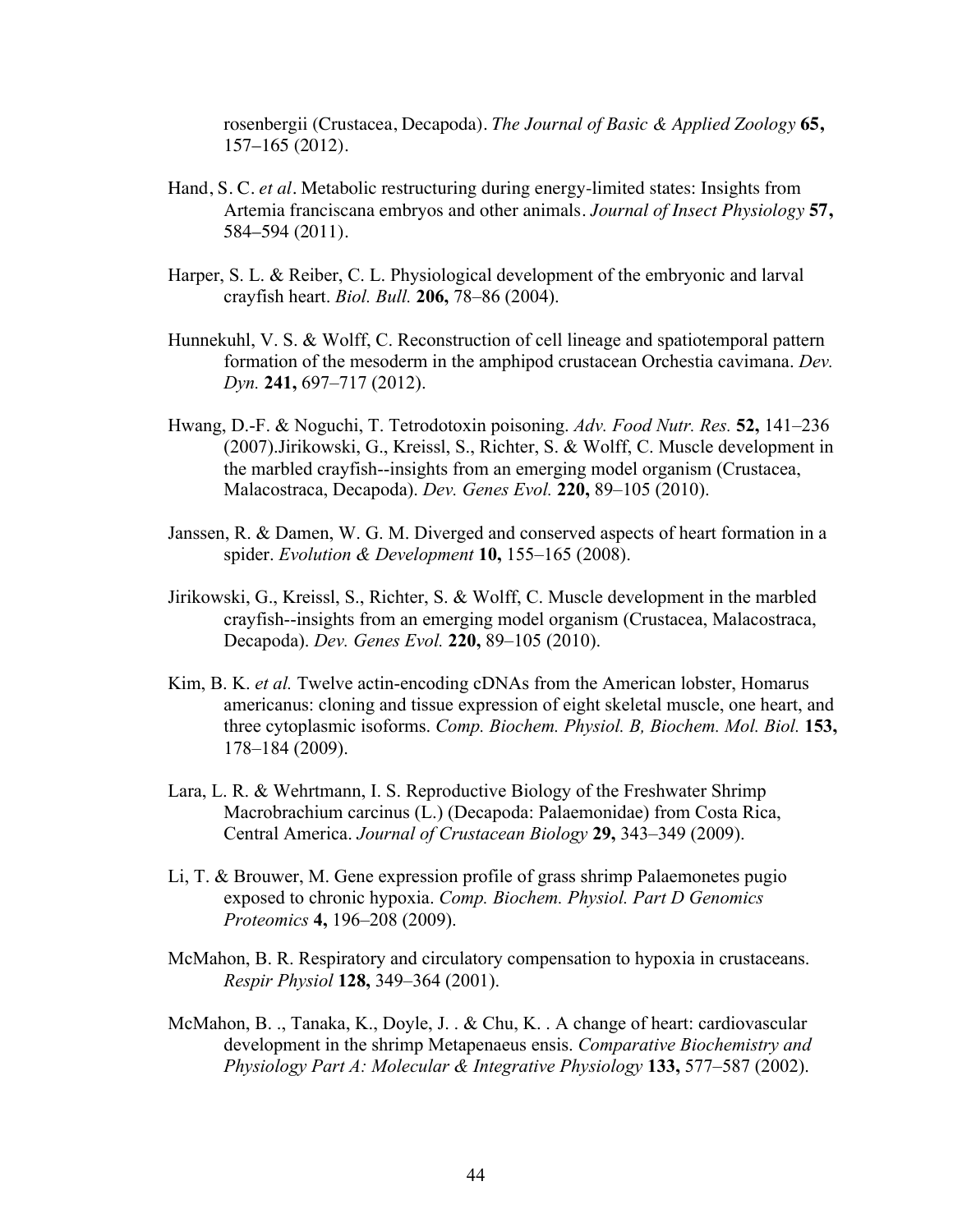- McMahon, BR, Chu, KH, Tanaka K, Doyle JE, Mak E, Yu C, Nelson M. Functional development of the vascular system in larval shrimp *Metapenaeus ensis*. *Abstracts of Proceedings of the society for Experimental Biology, Barcelona*  (2008).
- Pakeendarong, N. The Distribution of Primordial Germ Cells in Larval and Juvenile Stages of the Giant Freshwater Prawns, Macrobrachium rosenbergii de Man, 1879. *yumpu.com* at <http://www.yumpu.com/en/document/view/11886194/thedistribution-of-primordial-germ-cells-in-larval-the-microscopy->
- Paululat, A., Holz, A. & Renkawitz-Pohl, R. Essential genes for myoblast fusion in Drosophila embryogenesis. *Mech. Dev.* **83,** 17–26 (1999).
- Pinder, A. W. & Feder, M. E. Effect of Boundary Layers on Cutaneous Gas Exchange. *J Exp Biol* **154,** 67–80 (1990).
- Price, A. L. & Patel, N. H. Investigating divergent mechanisms of mesoderm development in arthropods: the expression of Ph-twist and Ph-mef2 in Parhyale hawaiensis. *J. Exp. Zool. B Mol. Dev. Evol.* **310,** 24–40 (2008).
- Richards, JG. "Physiological, behavioral and biochemical adaptations of intertidal fishes to hypoxia". J Exp Biol 214 (Pt 2): 191–199. (2011).
- Romney, A., Reiber, C.L., Embryonic Development of the Grass Shrimp, Palaemonetes pugio, and the Influence of Salinity on Cardiac Physiology. *UNLV Theses/Dissertations/Professional Papers/Capstones* (2011). at <http://digitalscholarship.unlv.edu/thesesdissertations/1085>
- Spicer, J. I. Development of Cardiac Function in Crustaceans: Patterns and Processes. *Amer. Zool.* **41,** 1068–1077 (2001).
- Spicer, J. I. Gut reaction by heartless shrimps: experimental evidence for the role of the gut in generating circulation before cardiac ontogeny. *Biol. Lett.* **2,** 580–582 (2006).
- Torres, G., Giménez, L. & Anger, K. Effects of osmotic stress on crustacean larval growth and protein and lipid levels are related to life-histories: the genus Armases as a model. *Comp. Biochem. Physiol. B, Biochem. Mol. Biol.* **148,** 209–224 (2007).
- Vilpoux, K., Sandeman, R. & Harzsch, S. Early embryonic development of the central nervous system in the Australian crayfish and the Marbled crayfish (Marmorkrebs). *Dev. Genes Evol.* **216,** 209–223 (2006).
- Wilkens, J. L. Evolution of the Cardiovascular System in Crustacea. *Amer. Zool.* **39,** 199–214 (1999).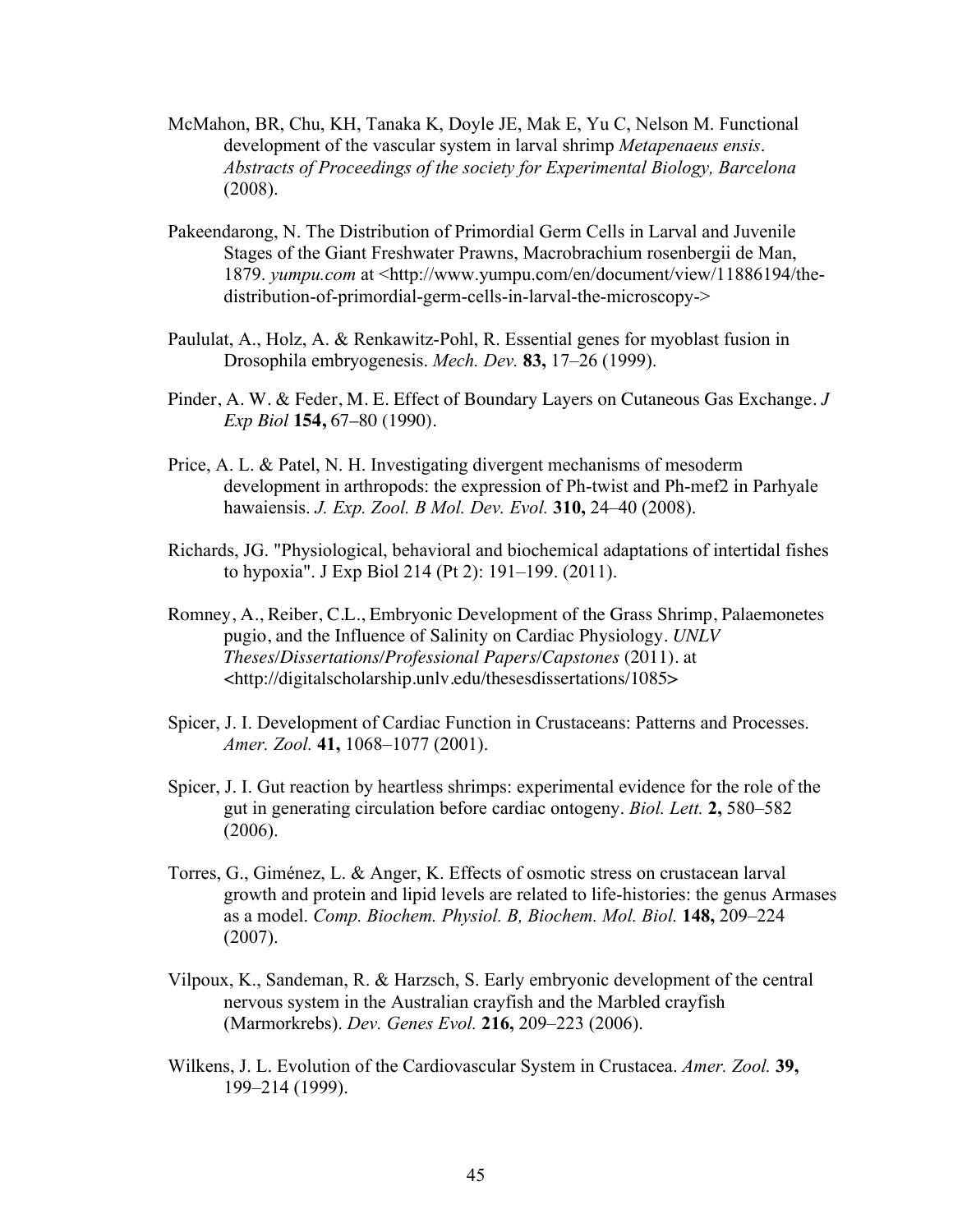- Wirkner, C. S. & Richter, S. Evolutionary morphology of the circulatory system in Peracarida (Malacostraca; Crustacea). *Cladistics* **26,** 143–167 (2010).
- Xavier-Neto, J. *et al.* An unauthorized biography of the second heart field and a pioneer/scaffold model for cardiac development. *Curr. Top. Dev. Biol.* **100,** 67– 105 (2012).
- Yang, M., Carbó Tano, M., Freudenthal, R. & Hermitte, G. Characterization of the cardiac ganglion in the crab Neohelice granulata and immunohistochemical evidence of GABA-like extrinsic regulation. *Arthropod Struct Dev* **42,** 17–25 (2013).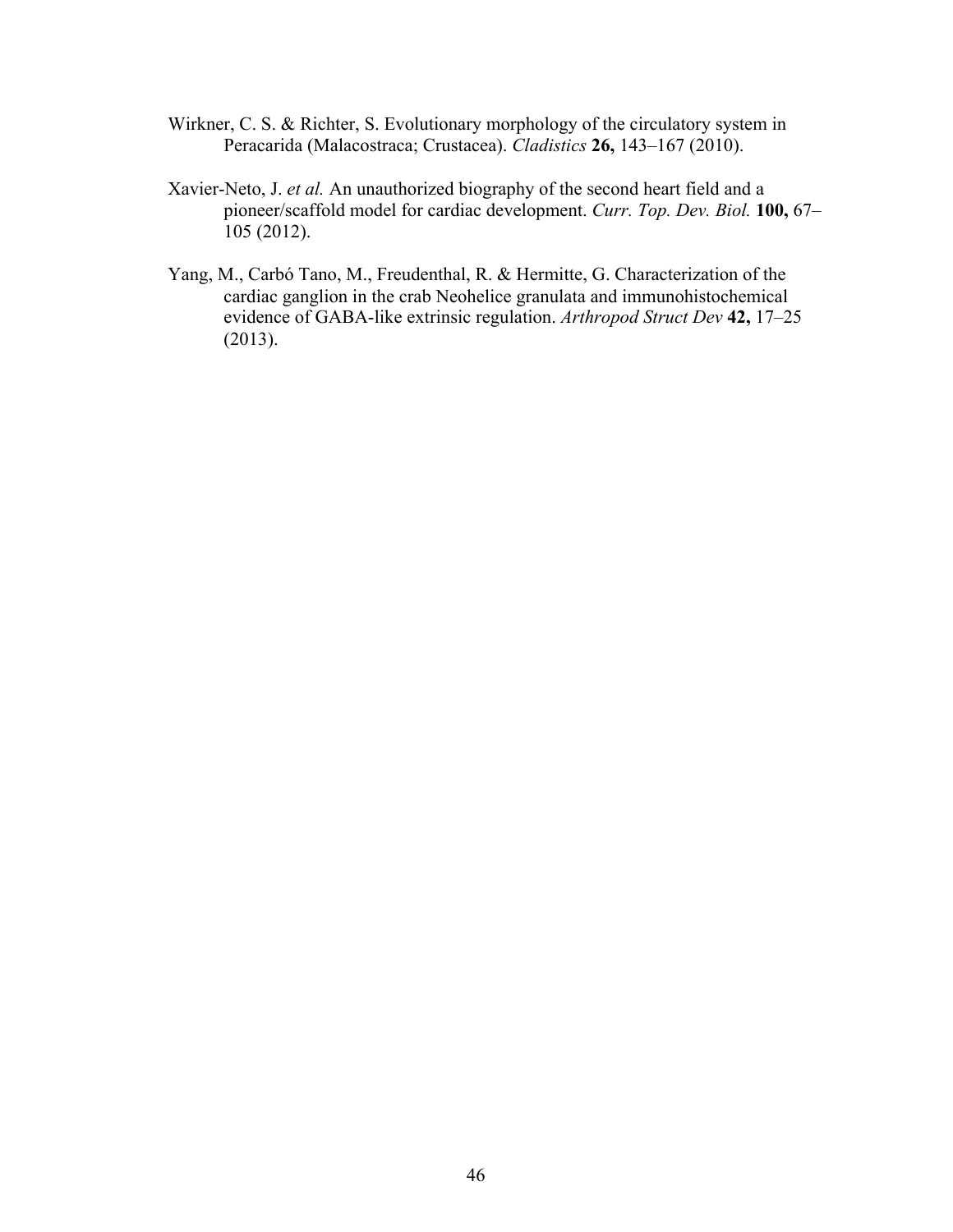#### **APPENDIX \_\_\_\_\_\_\_\_\_\_\_\_\_\_\_\_\_\_\_\_\_\_\_\_\_\_\_\_\_\_\_\_\_\_\_\_\_\_\_\_\_\_\_\_\_\_\_\_\_\_\_\_\_\_\_\_\_\_\_\_\_\_\_\_\_\_\_\_\_\_**

#### **Annotated python script**

Customized by Doctoral Candidate, Christopher M. Hardy, University of Nevada, Las

Vegas.

 $\# \# \#$  This program takes raw data files from oxysense and calculates  $MO_2$  from user defined oxygen ranges. ###

### Import packages to use. ### import csv import os import math

### User inputs the directory where oxysense raw data files are located. ###  $\text{dir} = \text{raw input}$  input "Enter full directory where files are located: ex. /Users/dir/folder: ")

### User inputs full file path to metadata file. ### metaDataFile = raw input("Enter full file path to metadata file: ex. /Users/dir/folder/metadata.txt: ")

```
\# \# \# User inputs desired oxygen ranges to calculate MO<sub>2</sub>. Here the user can provide two
ranges: 1 normoxic range and 1 hypoxic range. ###
valueNorHigh = input("Normoxic High Range: ")
valueNorLow = input("Normoxic Low Range: ")
valueHypHigh = input("Hypoxic High Range: ")
valueHypLow = input("Hypoxic Low Range:")
```

```
### This function calculates MO_2. ###
def findOxyRate(mBarStart,mBarEnd,timeStart,timeEnd, massFactor, volumeFactor):
       timeDiff = timeEnd - timeStart
      mBarDiff = mBarStart - mBarEnd
       torrDiff = mBarDiff * 0.75006solubility = torrDiff * 1.4823
      molOxy = (solubility*(volumeFactor/1000))/(62.363*293)
       oxyRate = molOxy / massFactor / timeDiffprint oxyRate
      return oxyRate
```
### These lists are created to hold data that is calculated later in the program. ###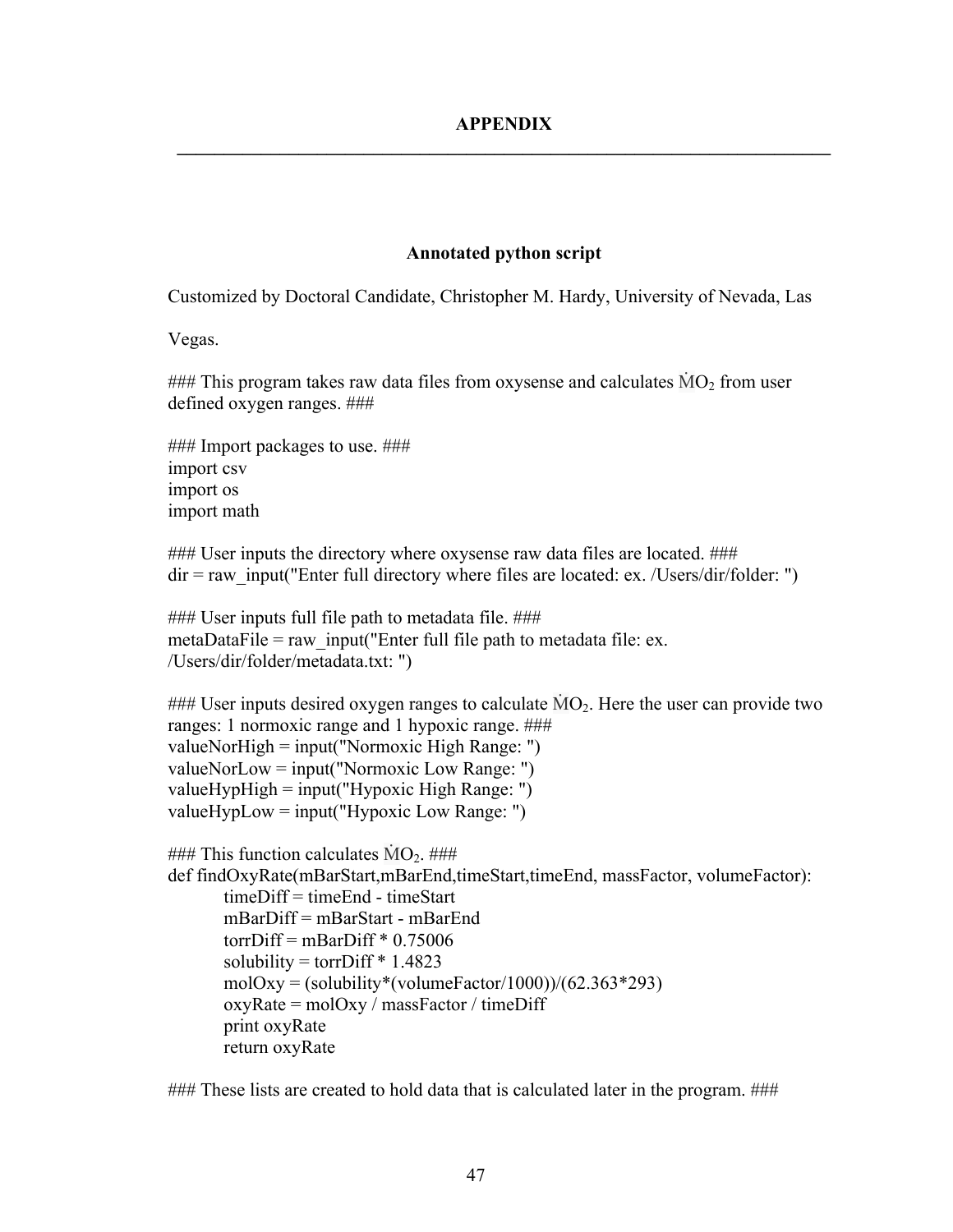```
metaData = \lceil \rceilstageFactorList = \BoxskipList = []stageNames=[]
normoxiaValues=[]
hypoxiaValues=[]
### Transfers contents of metadata file to metaData List ###
with open(metaDataFile, 'Ur') as x:
       metadata = \text{csv.reader}(x, \text{delimiter} = \text{'t'})for row in metadata:
               metaData.append(row)
### Iterates through the raw oxysense files and pulls out time, PO2 and corresponding
metadata information ###
for f in os.listdir(dir):
       fileName, fileExtension = os.path.splitext(f)
       if fileExtension == '.csv' and fileName != 'output':
               for row in metaData:
                      if f in row:
                              timeFactor = int(row[1])stageFactor = row[2]massFactor = float(row[3])volumeFactor = float(row[4])
                              mBarList=[]
                              timeList =[]
                              with open(f, 'Ur') as r:
                                      file = \text{csv.reader}(r, delimiter=';')for row in file:
                                             if row[4] = 'mBAR' or row[4] = 'NaN':
                                                     pass
                                             else:
                                                     mBarList.append(row[(4)])
                                      for i in range(0, len(mBarList)):
                                             timeList.append(((i*timeFactor)/60.))
                                      zipList = zip(timeList, mBarList)finalTimeList = [float(row[0]) for row in zipList]
                                      finalmBarList = [float(row[1]) for row in zipList]
                                      timeListTrash = timeList
                                      timeList = []
                                      mBarListTrash = mBarList
                                      mBarList = []finalList= zip(finalTimeList,finalmBarList)
```

```
def findHighVal(pressure,finalList):
```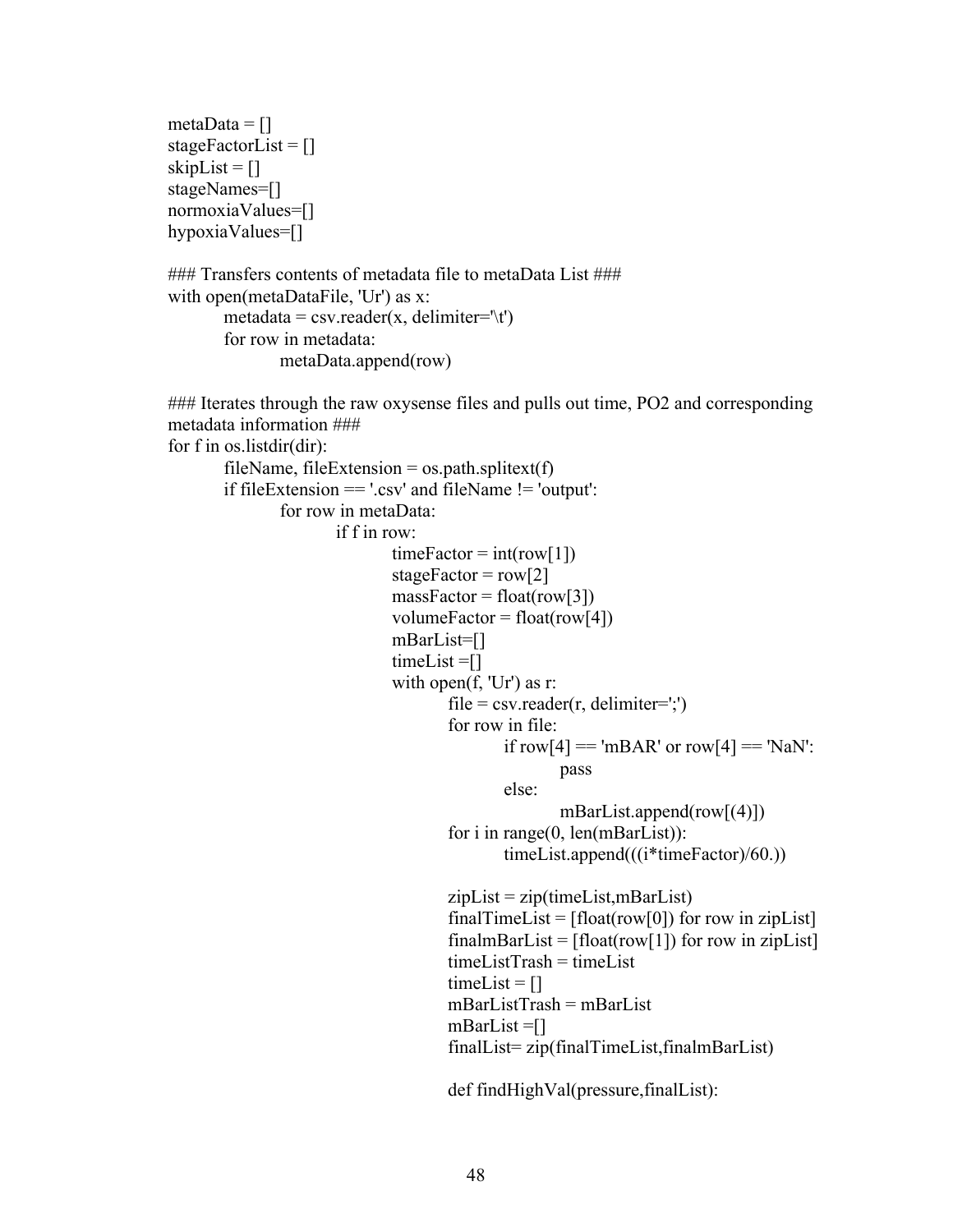```
import math
                                           idx = []for row in finalList:
                                                  if math.fabs(row[1]-pressure) \leq 1:
                                                         idx.append(row[0])
                                           for x in idx:
                                                  if x = min(idx):
                                                         for row in finalList:
                                                                if row[0] == x:
                                                                       HighMBar =row[1]HighTime =row[0]
                                                                       if HighMBar 
is not None or HighTime is not None:
                                                                               return 
HighMBar, HighTime
                                    def findLowVal(pressure,finalList):
                                           import math
                                           idx = []for row in finalList:
                                                  if math.fabs(row[1]-pressure) \leq 1:
                                                         idx.append(row[0])
                                           for x in idx:
                                                  if x = max(idx):
                                                         for row in finalList:
                                                                if row[0] == x:
                                                                       LowMBar =row[1]
                                                                       LowTime =row[0]
                                                                       if LowMBar is 
not None or LowTime is not None:
                                                                               return 
LowMBar, LowTime
                                    stageNames.append(f)
                                    stageFactorList.append(stageFactor)
                                    print f
                                    print massFactor
                                    print volumeFactor
                                    if findHighVal(valueNorHigh,finalList) is None:
```
normoxiaValues.append("Out of Range")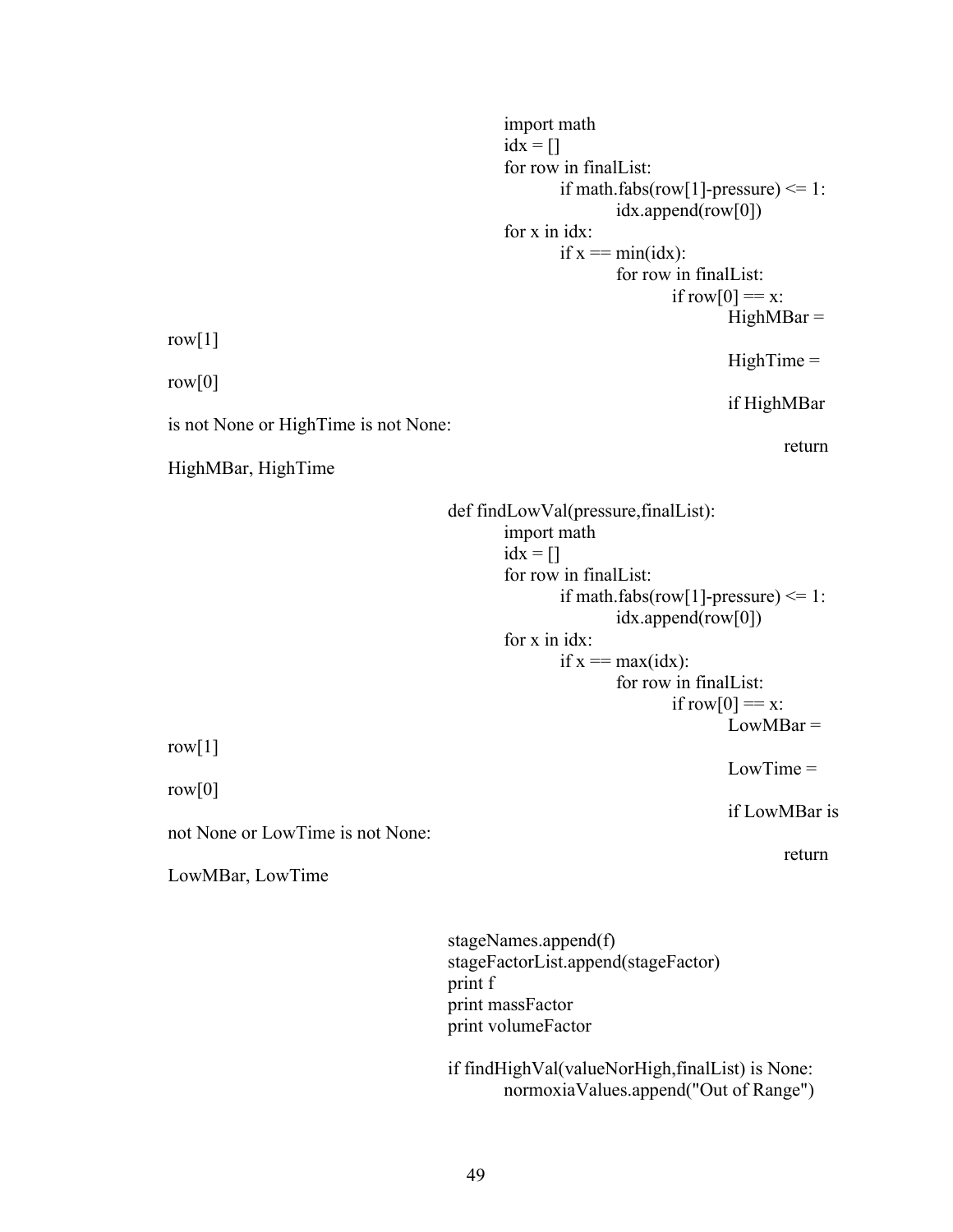```
print "Normoxic Out of Range"
elif findLowVal(valueNorLow,finalList) is None:
       normoxiaValues.append("Out of Range")
      print "Normoxic Out of Range"
else:
      high = findHighVal(valueNorHigh, finalList)for a in range(0, len(high)):
              b, c = highmbarStart = btimeStart = clow = findLowVal(valueNorLow,finalList)
       for x in range(0, len(low)):
              y, z = lowmbarEnd = ytimeEnd = zprint mbarStart, mbarEnd, timeStart,
```
timeEnd

normoxiaValues.append((findOxyRate(mbarStart,mbarEnd,timeStart,timeEnd,ma ssFactor,volumeFactor)))

> if findHighVal(valueHypHigh,finalList) is None: hypoxiaValues.append("Out of Range") print "Hypoxic Out of Range" elif findLowVal(valueHypLow,finalList) is None: hypoxiaValues.append("Out of Range") print "Hypoxic Out of Range"

else:

findHighVal(valueHypHigh,finalList)

 $high =$ 

for a in range $(0, len(high))$ :  $b, c = high$ mbarStart  $= b$ timeStart =  $c$ low = findLowVal(valueHypLow,finalList) for x in range $(0, len(low))$ :  $y, z = low$ mbarEnd =  $y$  $timeEnd = z$ print mbarStart, mbarEnd, timeStart,

#### timeEnd

hypoxiaValues.append((findOxyRate(mbarStart,mbarEnd,timeStart,timeEnd,mass Factor,volumeFactor)))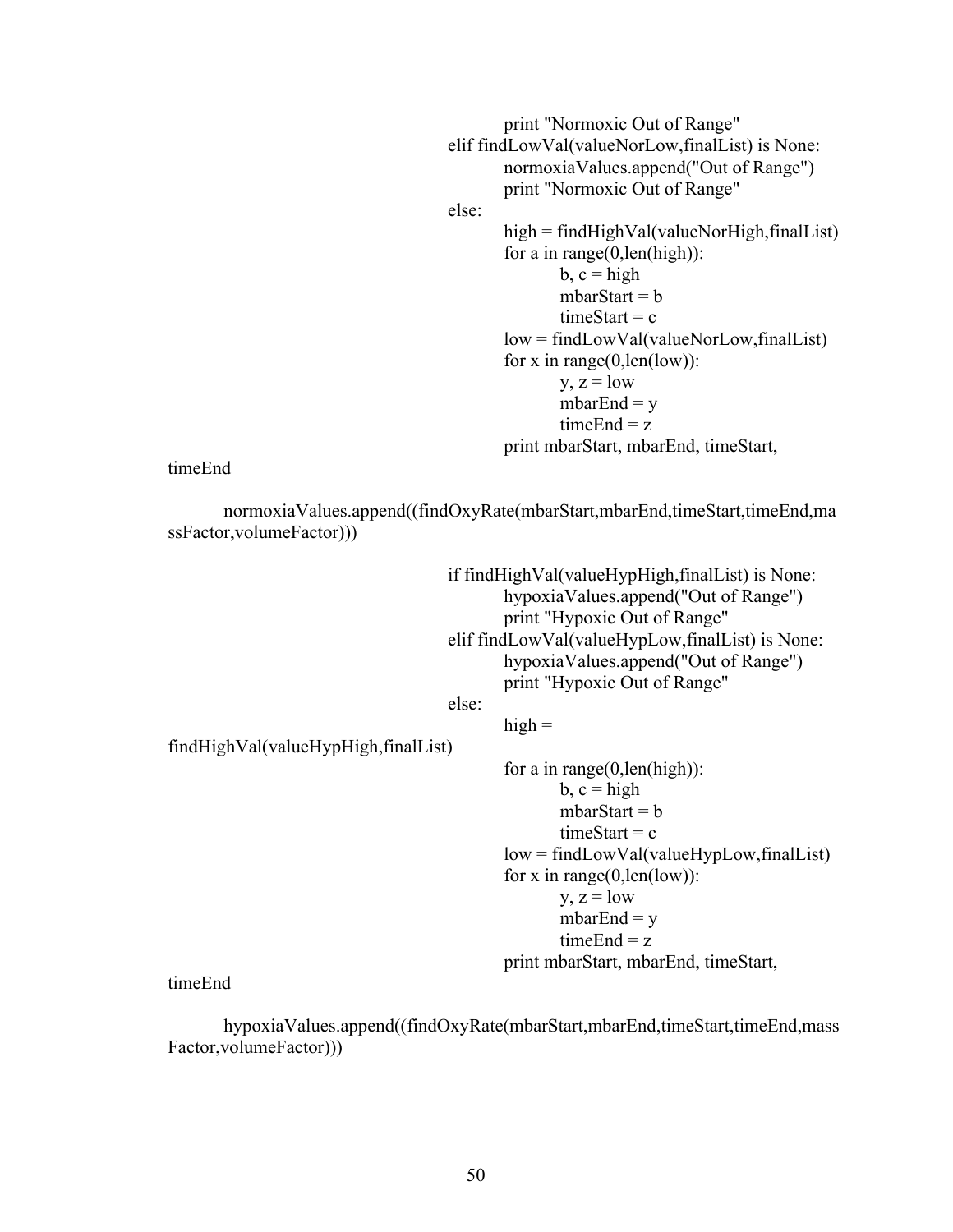### Calculates averages, standard deviations for each stage and oxygen range. ###

summary = zip(stageNames, normoxiaValues, hypoxiaValues, stageFactorList)

```
averageNames = []
blanks = \BoxnstageI = \lceil \cdot \rceilnstageII = []nstageIIIa = []
nstageIIIb = []nstageIV = []
nstageV = []
nstageVIa = []
nstageVIb = []
nstageVIIa = []
nstageVIIb = []
nstageVIII = \lceil \rceilhstageI = \BoxhstageII = \lceil \cdot \rceilhstageIIIa = []
hstageIIIb = []hstageIV = \BoxhstageV = \lceil \rceilhstageVIa = []
hstageVIb = []
hstageVIIa = []
hstageVIIb = []
hstageVIII = \lceil \rceilfor row in summary:
       if row[3] == ":
                blanks.append(0)
       elif row[3] == "I":
                nstageI.append(row[1])
                hstageI.append(row[2])
       elif row[3] == "II":
                nstageII.append(row[1])
                hstageII.append(row[2])
       elif row[3] == "IIa":nstageIIIa.append(row[1])
                hstageIIIa.append(row[2])
       elif row[3] == "IIIb":nstageIIIb.append(row[1])
                hstageIIIb.append(row[2])
        elif row[3] == "IV":nstageIV.append(row[1])
                hstageIV.append(row[2])
```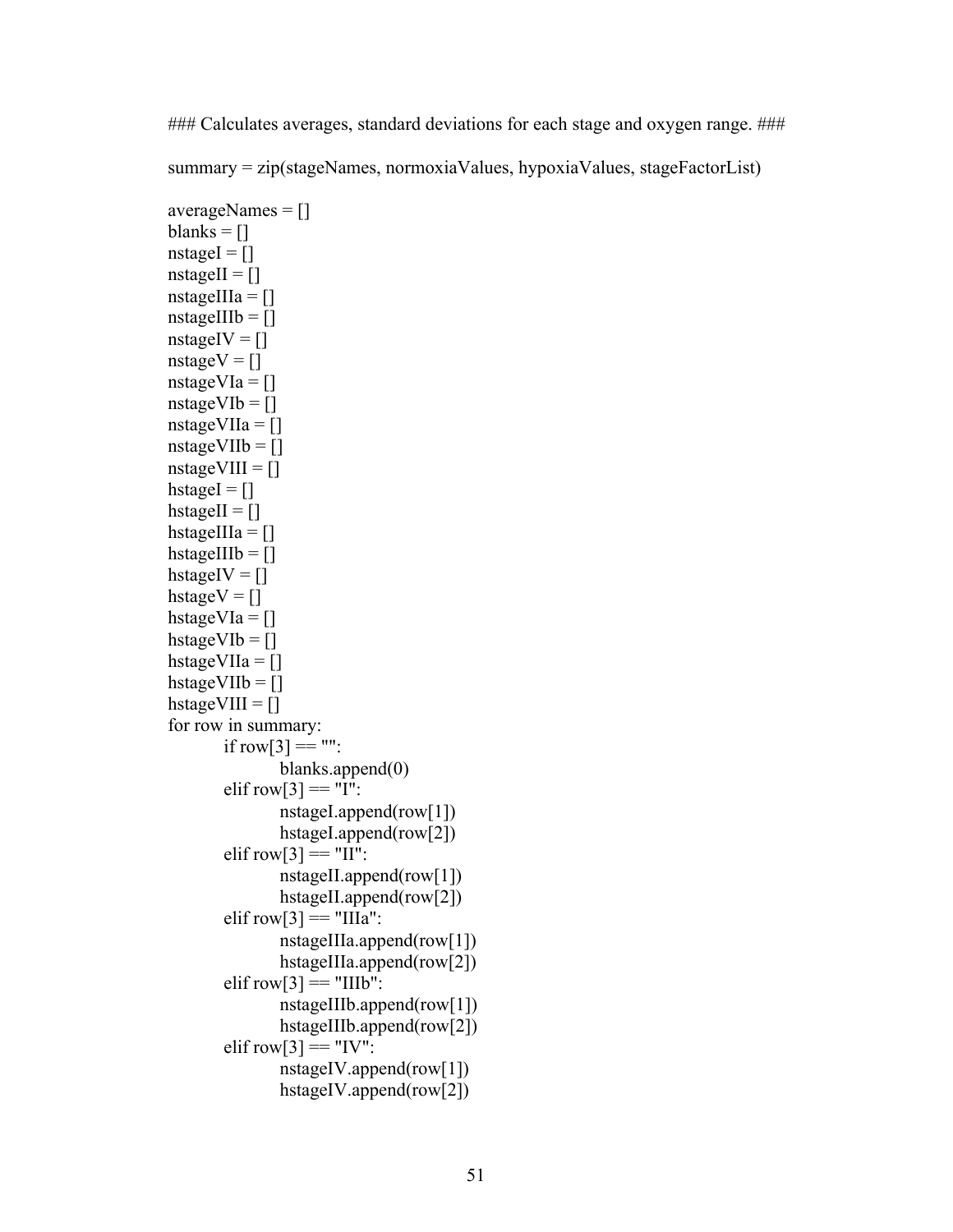```
elif row[3] == "V":
       nstageV.append(row[1])
       hstageV.append(row[2])
elif row[3] == "VIa":nstageVIa.append(row[1])
       hstageVIa.append(row[2])
elif row[3] == "V1b":nstageVIb.append(row[1])
       hstageVIb.append(row[2])
elif row[3] == "VIIa":nstageVIIa.append(row[1])
       hstageVIIa.append(row[2])
elif row[3] == "VIIb":nstageVIIb.append(row[1])
       hstageVIIb.append(row[2])
elif row[3] == "VIII":nstageVIII.append(row[1])
       hstageVIII.append(row[2])
```

```
def average(stageList):
       if "Out of Range" in stageList:
               stageList.remove("Out of Range")
       if len(stageList) is 0:
               return "None"
       else:
               average = sum(stageList)/len(stageList)
               return average
def stdError(stageList):
       if "Out of Range" in stageList:
               stageList.remove("Out of Range")
       if len(stageList) \leq 3:
               return ""
       else:
               avg = average(ttagelist)variance = map(lambda x: (x\text{-avg})<sup>**</sup>2, stageList)
               avgVariance = average(variance)
               stdDev = math.sqrt(avgVariance)stdError = (stdDev/math.sqrt(len(stageList)))
               return stdError
naverages = []nstdErrors = []
```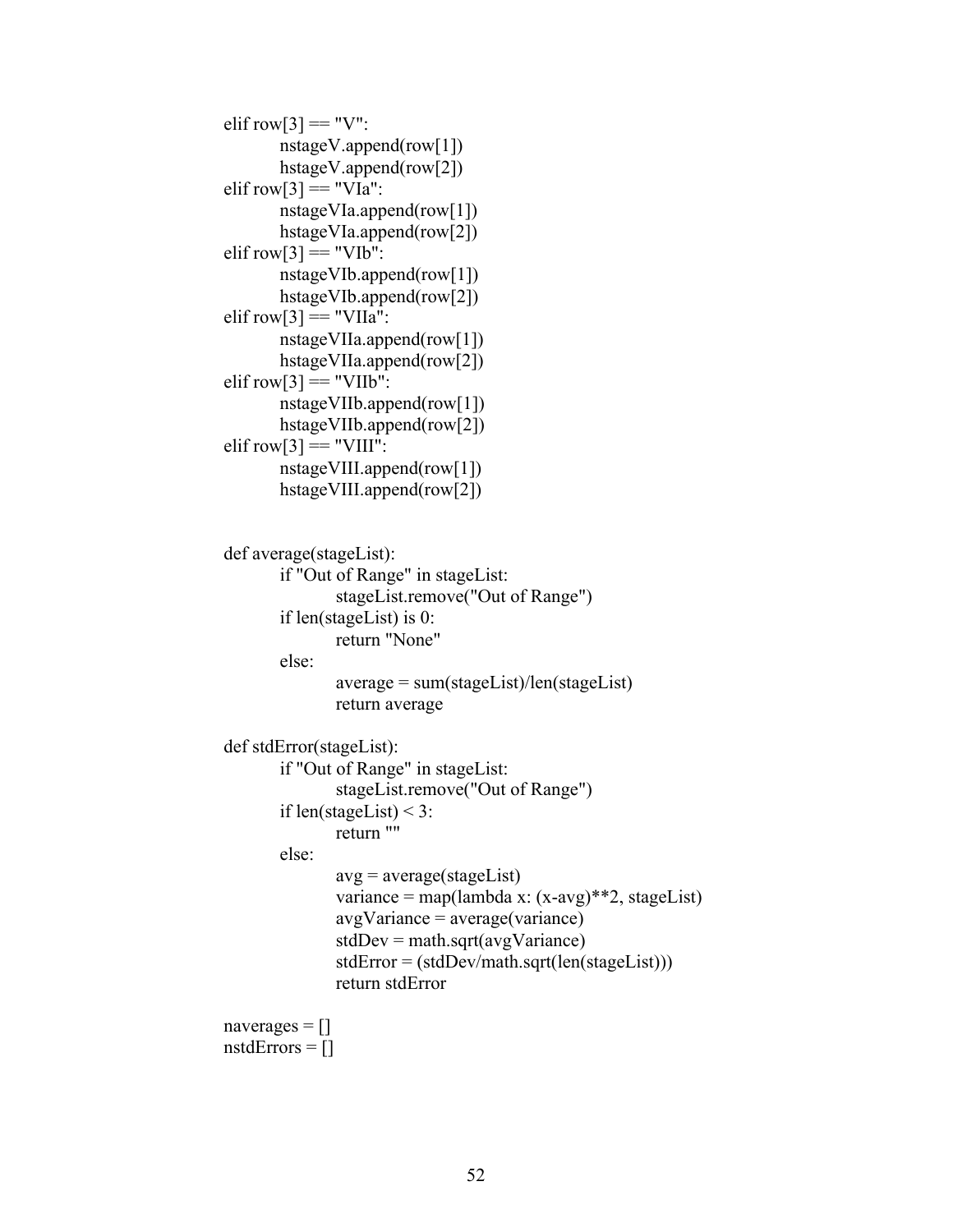```
naverageLists =[blanks,nstageI,nstageII,nstageIIIa,nstageIIIb,nstageIV,nstageV,nstageVIa,nstageVIb,nst
ageVIIa,nstageVIIb,nstageVIII]
       for list in naverageLists:
              if len(list) > 0:
                     naverages.append(average(list))
                      nstdErrors.append(stdError(list))
              else:
                     naverages.append("None")
                     nstdErrors.append("None")
       haverages = []
       hstdErrors = \lceil \rceilhaverageLists =[blanks,hstageI,hstageII,hstageIIIa,hstageIIIb,hstageIV,hstageV,hstageVIa,hstageVIb,hst
ageVIIa,hstageVIIb,hstageVIII]
       for list in haverageLists:
              if len(list) > 0:
                     haverages.append(average(list))
                     hstdErrors.append(stdError(list))
              else:
                      haverages.append("None")
                     hstdErrors.append("None")
       averageNames = ["No 
Stage","I","II","IIIa","IIIb","IV","V","VIa","VIb","VIIa","VIIb","VIII"]
       printAverage = zip(averageNames,naverages,nstdErrors,haverages,hstdErrors)
### Outputs all data to file 'output.csv' ###
       with open("output.csv", "wb") as s:
              writer = csv.writer(s)
              writer.writerow(['Normoxic High', 'Normoxic Low', 'Hypoxic High', 
'Hypoxic Low'])
              writer.writerow([valueNorHigh, valueNorLow, valueHypHigh, 
valueHypLow])
              writer.writerow([""])
              writer.writerow(['Stage','Avg. Normoxic O2','Std Error','Avg. Hypoxic 
O2','Std Error'])
              writer.writerows(printAverage)
              writer.writerow([""])
              writer.writerow(['Stage Name', 'Normoxic O2 Consumption 
Rate','Hypoxic O2 Consumption Rate','Stage'])
```
writer.writerows(summary)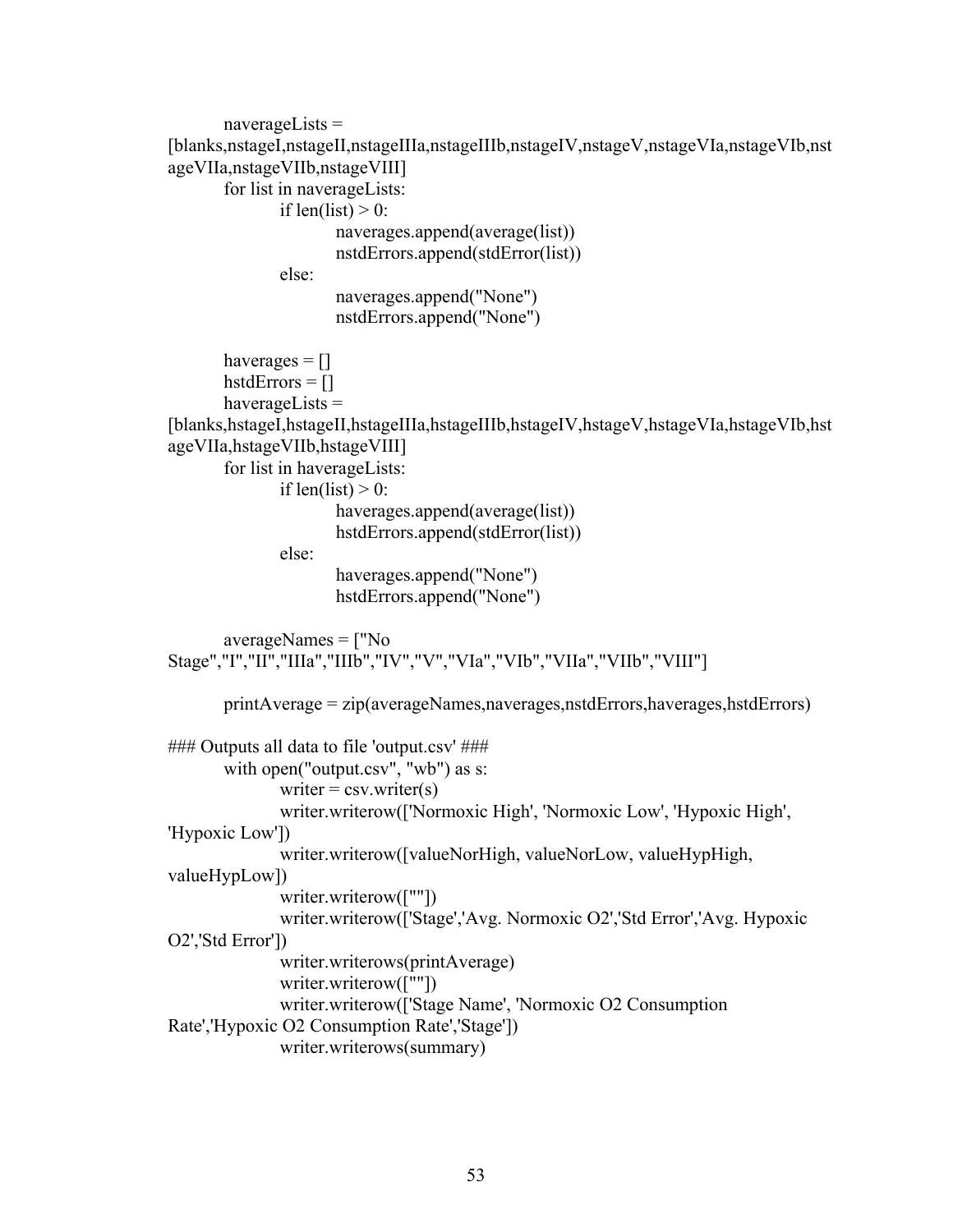Metadata file:

Metadata table must be a tab deliminated text file. Easiest way to make this is to make it in Microsoft excel and save it as a .txt file.

| File Name                      | Time     | Stage         | Mass (mg) | Volume (mL) |
|--------------------------------|----------|---------------|-----------|-------------|
|                                | (sec)    |               |           |             |
| Oxysense File 1   Time between |          | Developmental | Mass of   | Volume of   |
|                                | readings | Stage         | embryo    | chamber     |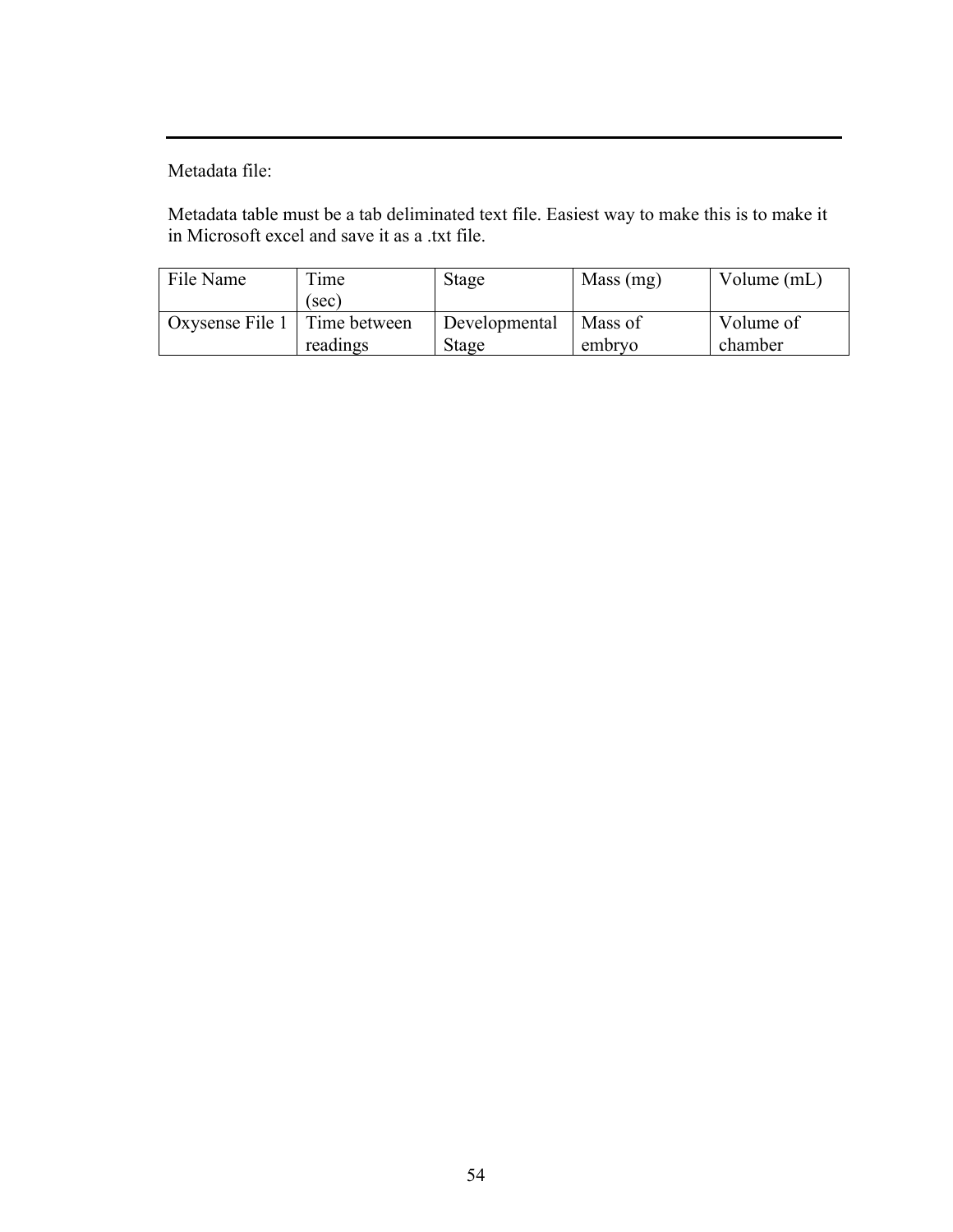## **AUTHOR'S CURRICULUM VITAE**

**Christensen C. Javier 4505 S. Maryland Parkway Las Vegas, NV 89154 Email: javierc2@unlv.nevada.edu**

#### **CURRICULUM VITAE**

#### **EDUCATION**

*University of Nevada, Las Vegas* Masters in Biology: Integrative Physiology (2014) Thesis: "The Grass Shrimp, *Palaemonetes pugio*: Hypoxic Influences on Embryonic Development" Advisor: Dr. Carl L. Reiber

*University of Nevada, Las Vegas* B.S. in Biology (2009)

*University of Maryland, University College, Yokosuka, Japan Branch* Freshman college year (2004)

#### **TEACHING EXPERIENCE**

*University of Nevada, Las Vegas*  Human Anatomy and Physiology Guest Lecturer (2011)

*University of Nevada, Las Vegas* Human Anatomy and Physiology Lab Part II (2010 to present)

*University of Nevada, Las Vegas* Microbiology Undergraduate Teaching Assistant (2007)

*University of Nevada, Las Vegas* General Chemistry Mentor (2006)